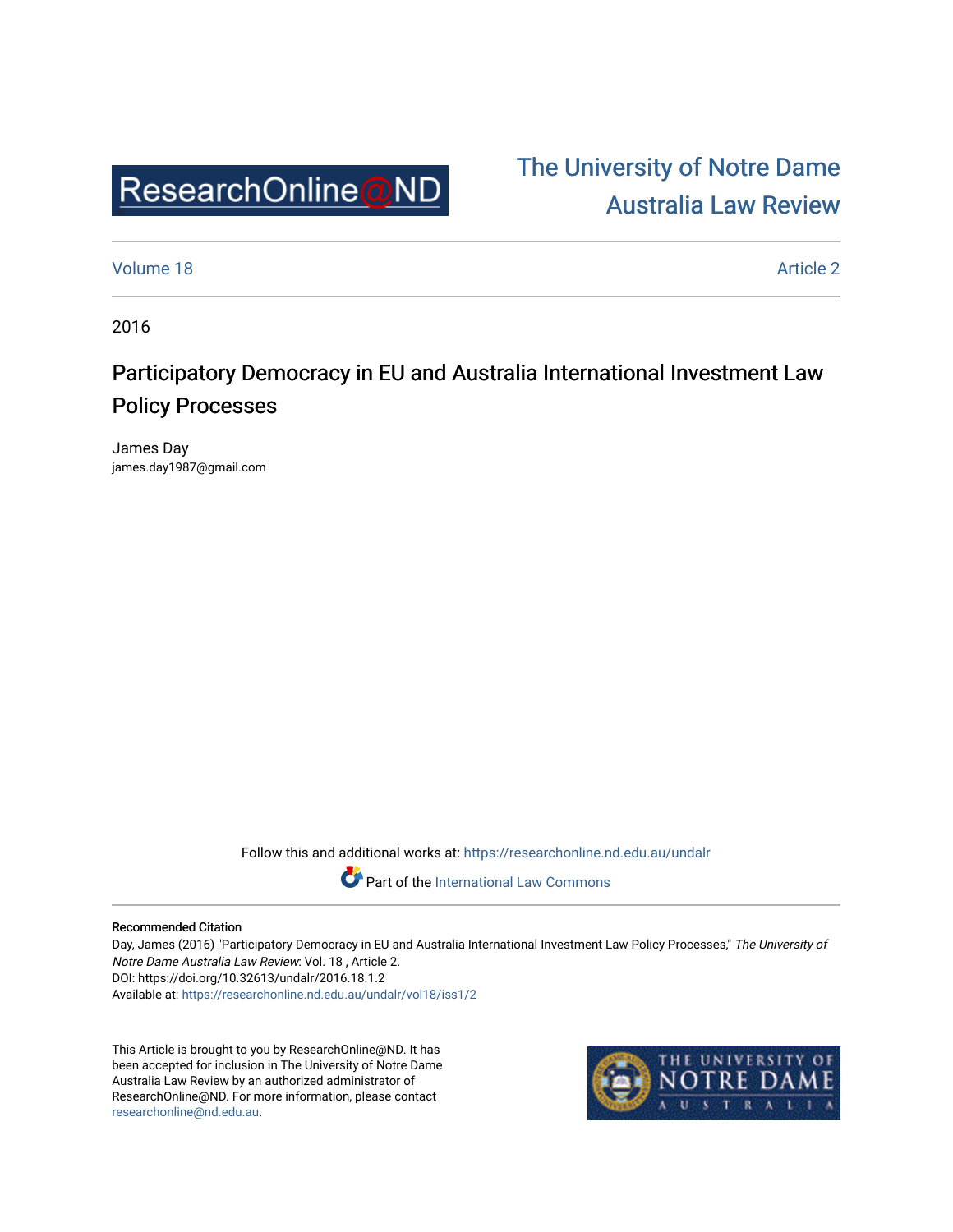## PARTICIPATORY DEMOCRACY IN EU AND AUSTRALIAN INTERNATIONAL INVESTMENT LAW POLICY PROCESSES

## JAMES DAY\*

#### I INTRODUCTION

The debate surrounding the reach of bilateral investment and free trade agreements is fierce and well covered. Investor-state dispute settlement ('ISDS') mechanisms, for instance, are characterised as anything from indefensible affronts on states' ability to regulate to vitally important tools for encouraging foreign direct investment and facilitating economic growth.

As international investment law policy (such as in regard to ISDS) becomes more divisive, the perception grows that it is an area administered almost exclusively by the executive arm of government; away from the legislature and out of the public eye. This is despite these policies crystallising into agreements that are felt heavily in the domestic spheres, where laws are open to challenge, treasuries open to appropriation and markets open to international competition.

This perception is live in the EU and Australia, the subjects of this paper. The EU institutions face a public confidence that is at an all-time low, with a large part of this sentiment emanating from its investment law policy, whereas Australia has recently concluded a raft of free trade agreements ('FTAs') which are earning the ire of a people that are increasingly discontent with each one that is inked.

The EU and Australia have been chosen for this comparison due to their unique and innovative positions on international investment law. The EU has

<sup>\*</sup> BA/LL.B., LL.M. (Int.)(Heidelberg), Australian solicitor, current intern at the Permanent Bureau of the Hague Conference on Private International Law. This paper is a truncated version of one that was submitted in satisfaction of the author's LL.M. requirements.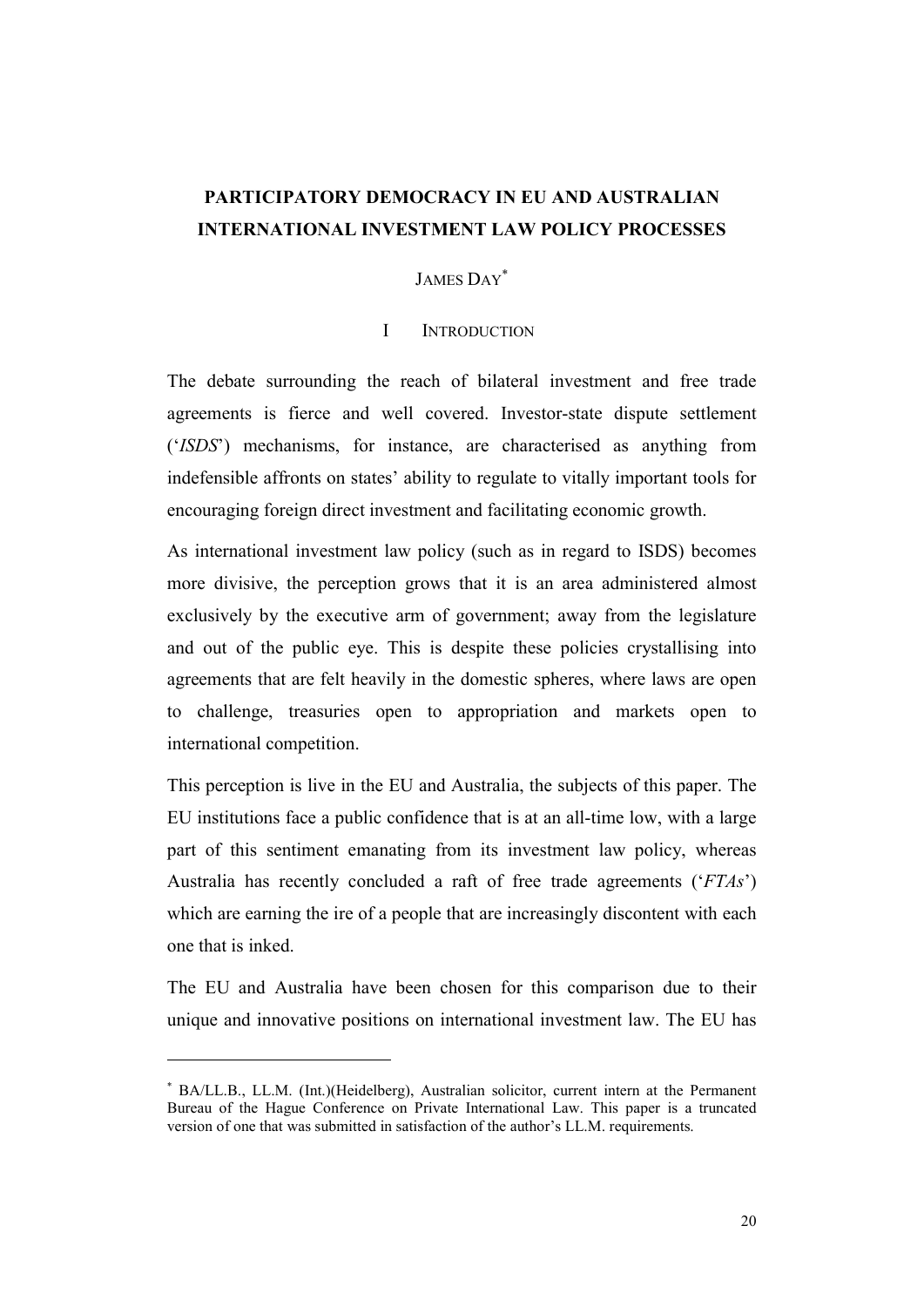recently just proposed a major restructuring of the ISDS system to be adopted in the Transatlantic Trade and Investment Partnership ('TTIP') and has just amended the Comprehensive Economic and Trade Agreement with Canada to be in line with this proposal. Australia, meanwhile, stood almost alone six years ago in adopting a blanket refusal of ISDS provisions in their investment agreements and the recently-signed Transpacific Trade Partnership ('TPP') agreement includes an investment chapter containing a slew of innovative measures to protect the members' right to regulate.<sup>1</sup>

These decisions by Australia and the EU to take different stances on investment law are the outcome of democratic processes which are structured by legal frameworks. Lying at the heart of these legal frameworks is the democratic principle of participation of those people being represented. In the case of the EU, these are enshrined by article 11 of its 'constitution' (the Treaty on European Union  $(TEU')^2$  which comprises three sub-principles: openness, inclusiveness and responsiveness. In contrast, Australia's constitution only briefly sets out its legal framework as a representative democracy, which necessarily inherits elements of participation in its administration of government.

So, in a field of law which is proving increasingly divisive and viewed as unparticipatory, the question is asked: which international investment law policy process lends more to principles of participation than the other?

This question will be explored over the following comparative paper. That is:

<sup>&</sup>lt;sup>1</sup> Trans-Pacific Partnership Agreement between the Government of Australia and the Governments of: Brunei Darussalam, Canada, Chile, Japan, Malaysia, Mexico, New Zealand, Peru, Singapore, the United States of America and Vietnam, signed 4 February 2016 (yet to be ratified). Full text released by the Australian government at  $\langle www.dfat.gov.au\rangle$ ; for example see the specific industry carve-outs (art 9.9.3), the ability to trigger state-to-state consultations (art 9.11.3), the ability to make binding joint interpretations (art 9.22.3) and an explicit recognition that states can regulate to protect public welfare, health and environment (art 9.15).

 $2$  Consolidated version of the Treaty on European Union, open for signature 7 February 1992 [2012] C 326/13 (entered into force 1 November 2013) Art 11.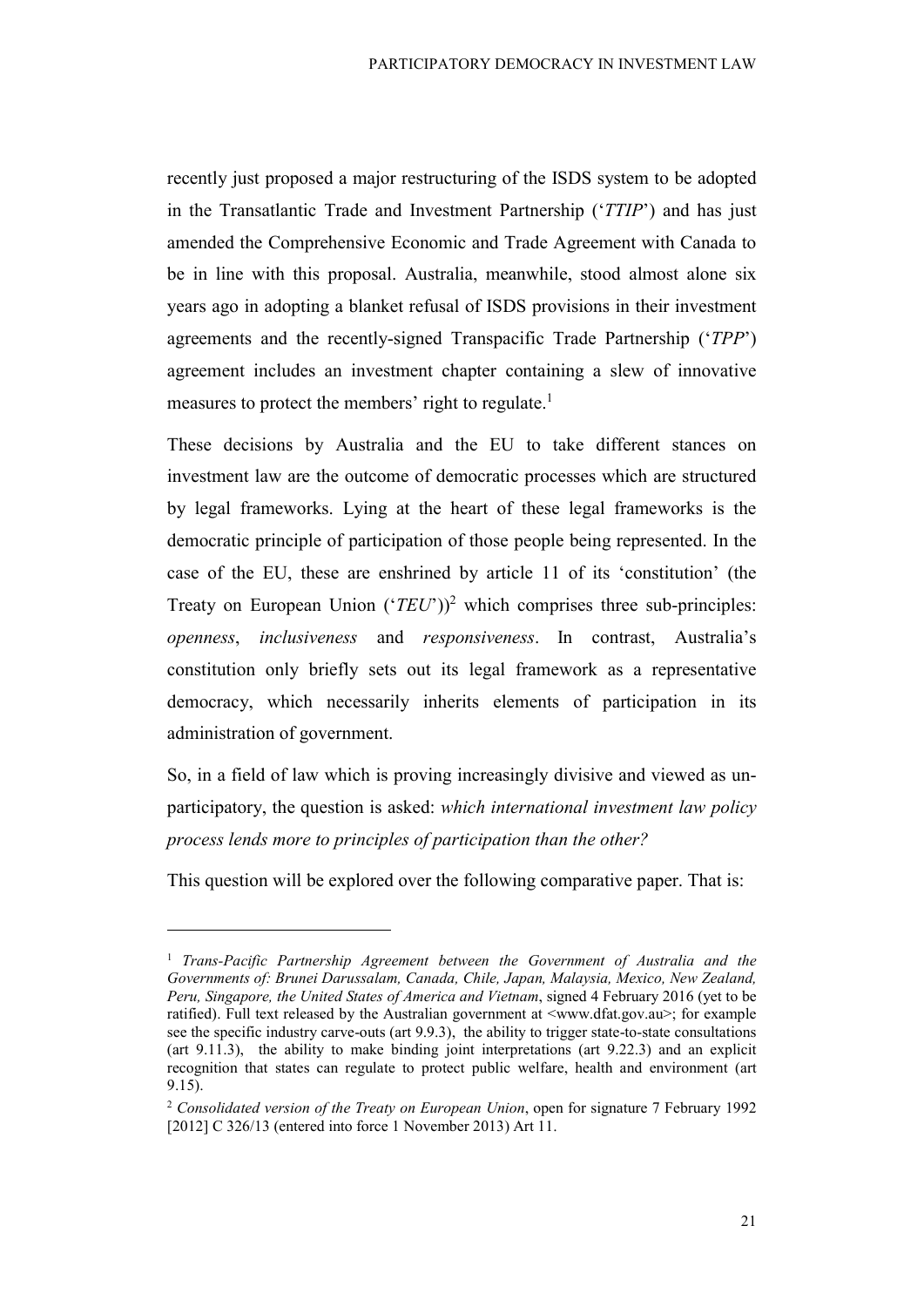- 1. how the international investment law policies are made, through which legal structures, involving what stakeholders and through what forums; and
- 2. how these processes compare to one another by reference to the participatory principles of openness, inclusiveness and responsiveness.

Chapter I develops the idea of participatory democracy in the EU and Australia as the benchmark against which the two processes are measured. Chapter II examines the international investment law policy process of the EU and Chapter III does likewise for Australia. Particular focus will be put on the processes surrounding the TTIP and the TTP; two megaregional FTAs involving the EU and Australia that are currently in the process of being concluded. Chapter IV will assess these two subjects' international investment law policy processes as against the principles of democratic participation and then compare the two processes against each other as to which is more participatory.

### II PARTICIPATORY DEMOCRACY AS A BENCHMARK FOR COMPARISON

Both the EU and Australia are representative democracies: systems of rule that embrace elected officials who have undertaken to 'represent' the interests and views of the citizens under the framework of the 'rule of law'.<sup>3</sup> One of the pillars of representative democracies is the principle of participation of those people being represented; this principle underpins the strand of democratic theory known as 'participatory democracy'.

Participatory democracy is one of a number of strands of democratic theory which are conceived as being variants of, or complements to, representative democracies. Representative systems require these complements because, although they provide the citizens with the power to freely choose their representatives, the involvement of the citizens is otherwise 'sadly but

<sup>&</sup>lt;sup>3</sup> D Held Models of Democracy (Polity Press, vol 3, 2006) ('Held') 4.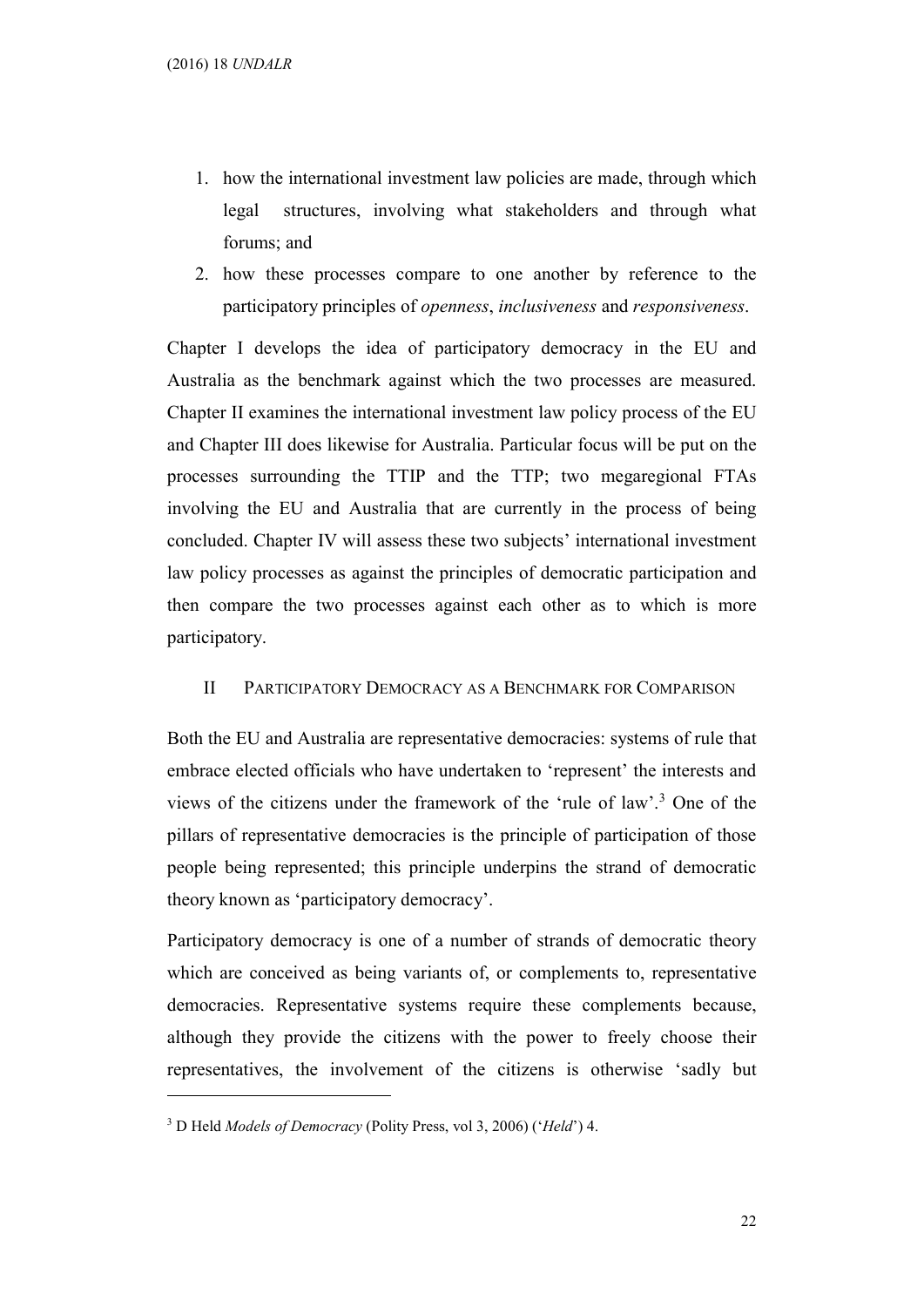inescapably limited in a large-scale, complex, densely populated society'.<sup>4</sup> It is this realism, together with scepticism of a system which forms policy and law on the basis of the preferences of the majority (and leaves the rights of the few exposed), which requires other forms of democracies to come in and provide checks and balances to the representative system.<sup>5</sup>

Participatory democratic theory is a relatively new strand (though can at its core be found in the formulation of democratic theory in Ancient Greece<sup>6</sup>) that is broadly based on the premises that:

- a) the freedoms and liberties espoused by liberal democratic theories must be contextualised by what liberties are actually tangible and can be achieved for everyday life;
- b) the state is 'inescapably locked into the maintenance and reproduction of the inequalities of everyday life' and it is therefore neither separate nor impartial;
- c) as a result, elections are insufficient to ensure accountability of the governing bodies; so
- d) the true way of ensuring accountability and maintaining liberty is with 'direct and continuous involvement of citizens in the regulation of society and state'.<sup>7</sup>

Indeed, according to this theory, upon a higher degree of participation, people will be more likely to believe that state decisions are binding, $<sup>8</sup>$  develop a less</sup>

<sup>4</sup> Ibid 85.

<sup>&</sup>lt;sup>5</sup> J Uhr Deliberative Democracy in Australia: the changing place of parliament (Cambridge University Press, 1998) ( $'Uhr'$ ) 10.

<sup>6</sup> For example, see the famous speech at Pericles' Funeral in about 431BC: 'We do not say that a man who takes no interest in politics is a man who minds his own business, we say that he has no business here at all', referred to in Held above n 3, 14.

<sup>&</sup>lt;sup>7</sup> Paraphrased from the theories of Macpherson and Pateman in Held above n 7, 209-214.

 $8$  Held above n 3, 212.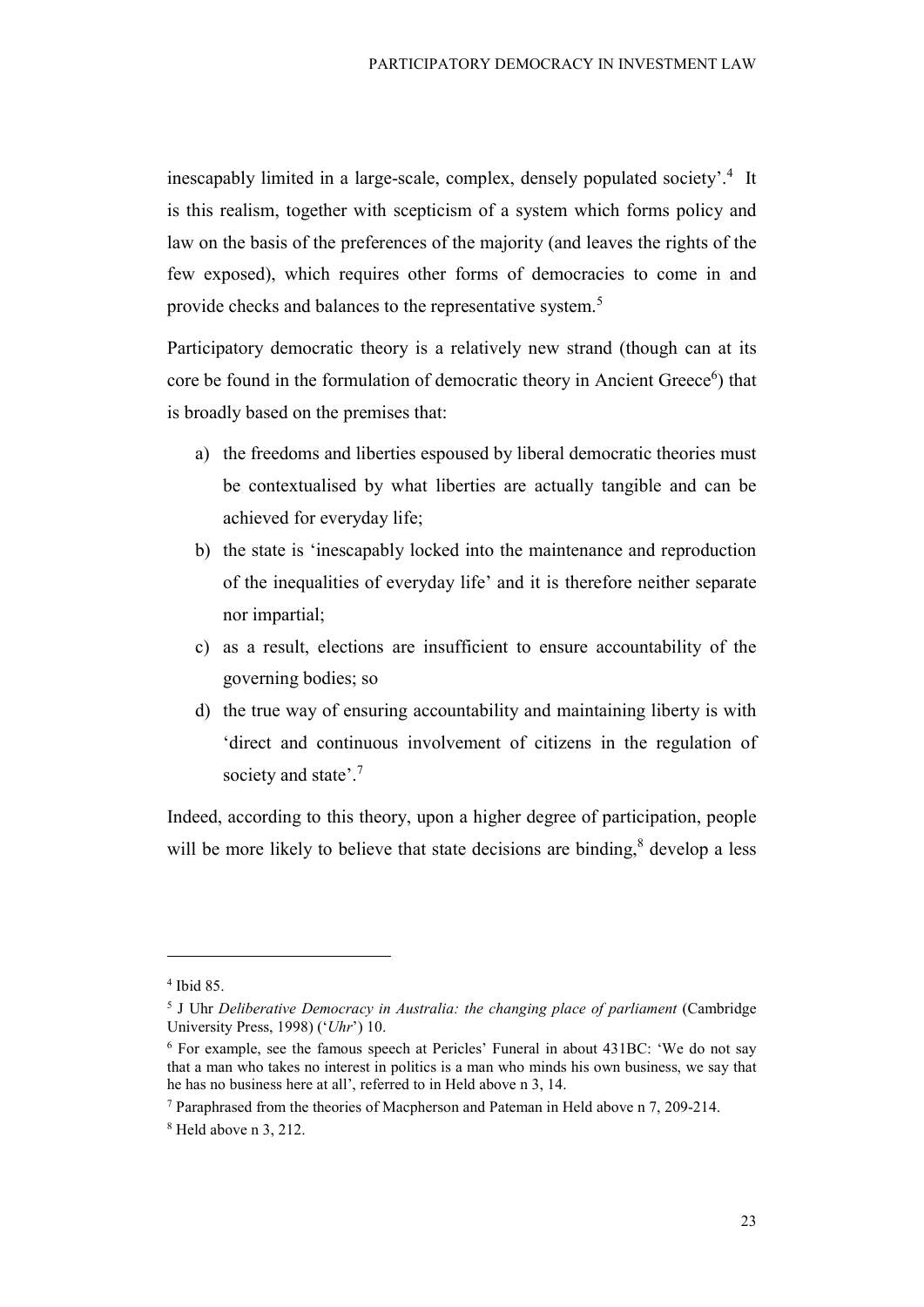estranged view of the government and a more concerned view of the collective.<sup>9</sup>

Participatory democratic processes are fundamental institutions in the EU and Australian systems of government for complementing the broader form of representative government. This is especially so in international investment law, an area that is increasingly being cited as undemocratic.

#### Participatory Democracy in the European Union

The EU is perhaps at the forefront of participatory democracy, enshrining participation as a legal norm in article 11 of the TEU.

The insertion of this provision in 2007 was a result of a gradual political and judicial development in the late  $20<sup>th</sup>$  century, beginning with the perception that something more than just political representation was required to grant the governing body 'legitimacy' in its decision making.<sup>10</sup> This concept of legitimacy, initially developed by Habermas in 1976, is a core one when discussing the EU's political and legal evolution.<sup>11</sup> With the incredible growth of international organisations following the Cold War, the previously held view that their legitimacy came from state consent was on shaky ground. Their actions were instead seen as requiring democratic justification which was insufficient.<sup>12</sup>

It was said that one way this insufficiency could be addressed was through direct civic participation, which compensates for the lack of direct national

<sup>&</sup>lt;sup>9</sup> Ibid; C Pateman Participation and Democratic Theory (Cambridge University Press, 1970).

<sup>&</sup>lt;sup>10</sup> A von Bogdandy 'The European Lesson for International Democracy: The Significance of Articles 9 to 12 EU Treaty for International Organizations' (2012) 23.2 European Journal of International Law 315, 325-6.

 $11$  Habermas says that where a government is in a continuous state of change and breakdown in policy (a rationality crisis) and becomes more interventionist to its people to avoid a national crisis, it becomes unable to meet the demands of its people and it crosses the line away from democracy and into a more oppressive model of governing; finding itself in a legitimacy crisis. See J Habermas Legitimation Crisis (Heinemann, 1976) discussed in Held above n 3, 192-196.

<sup>12</sup> von Bogdandy above n 10, 320.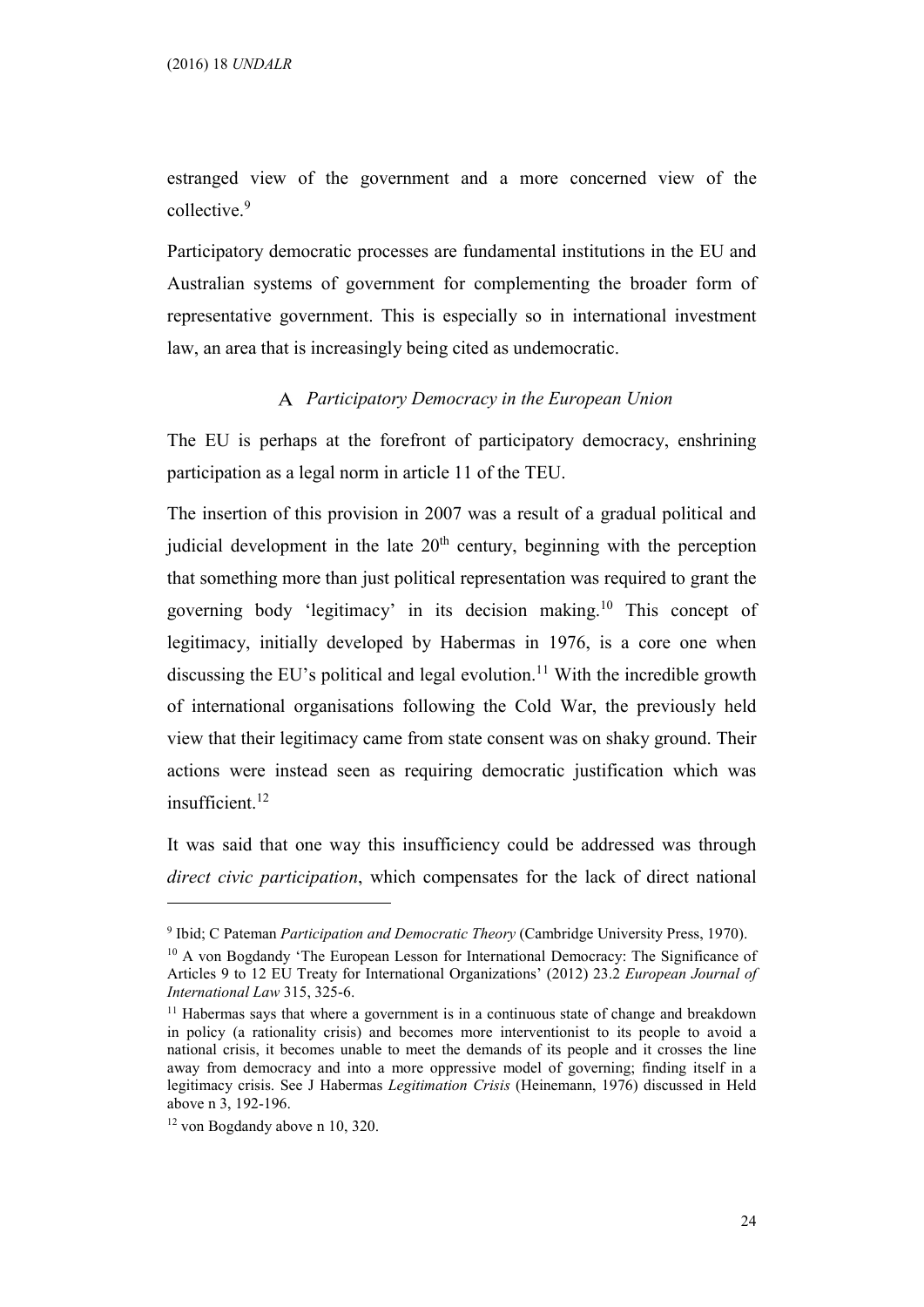parliamentary control.<sup>13</sup> As expressed in the 'governance turn in EU-studies',  $14$ if an organisation conducts itself in a transparent and responsive manner, it may be granted more democratic legitimacy in decision-making.<sup>15</sup>

Consequently, articles 9 to 11 of the TEU, the core of this approach to European democratic legitimacy, were born. Article 9 lays down the principle of equality,  $16$  article 10 explicitly characterises the EU as a representative democracy<sup>17</sup> and article 11 is the enshrinement of European participatory democracy.<sup>18</sup>

The inclusion of article 11 was the first acknowledgment of 'constitutional relevance' of participatory and consultative practices at the institutional level and, with the prescriptive use of 'shall', signalled the end of the discretionary manner by which the previous practices were undertaken.<sup>19</sup> Further, in

<sup>13</sup> Ibid.

<sup>&</sup>lt;sup>14</sup> Christian Marxsen 'Participatory Democracy in Europe: Article 11 TEU and the Legitimacy of the European Union' in F Fabbrini, E H Ballin, & H Somsen (Eds.) What Form of Government for the European Union and the Eurozone? (Hart Publishing, 2015) 151 ('Marxsen') 152.

<sup>&</sup>lt;sup>15</sup> Acar Kutay 'Limits of Participatory Democracy in European Governance' (2015) 21.6 European Law Journal 803 ('Kutay') 806.

 $16$  Art. 9: 'In all its activities, the Union shall observe the principle of the equality of its citizens, who shall receive equal attention from its institutions, bodies, offices and agencies.'

<sup>&</sup>lt;sup>17</sup> Art. 10(1): 'The functioning of the Union shall be founded on representative democracy.'

<sup>&</sup>lt;sup>18</sup> Article 11:

<sup>1.</sup> The institutions shall, by appropriate means, give citizens and representative associations the opportunity to make known and publicly exchange their views in all areas of Union action.

<sup>2.</sup> The institutions shall maintain an open, transparent and regular dialogue with representative associations and civil society.

<sup>3.</sup> The European Commission shall carry out broad consultations with parties concerned in order to ensure that the Union's actions are coherent and transparent.

<sup>4.</sup> Not less than one million citizens who are nationals of a significant number of Member States may take the initiative of inviting the European Commission, within the framework of its powers, to submit any appropriate proposal on matters where citizens consider that a legal act of the Union is required for the purpose of implementing the Treaties.

The procedures and conditions required for such a citizens' initiative shall be determined in accordance with the first paragraph of Article 24 of the Treaty on the Functioning of the European Union.

<sup>&</sup>lt;sup>19</sup> A Alemanno 'Unpacking the Principle of Openness in EU Law Transparency, Participation and Democracy' (2014) European Law Review 9.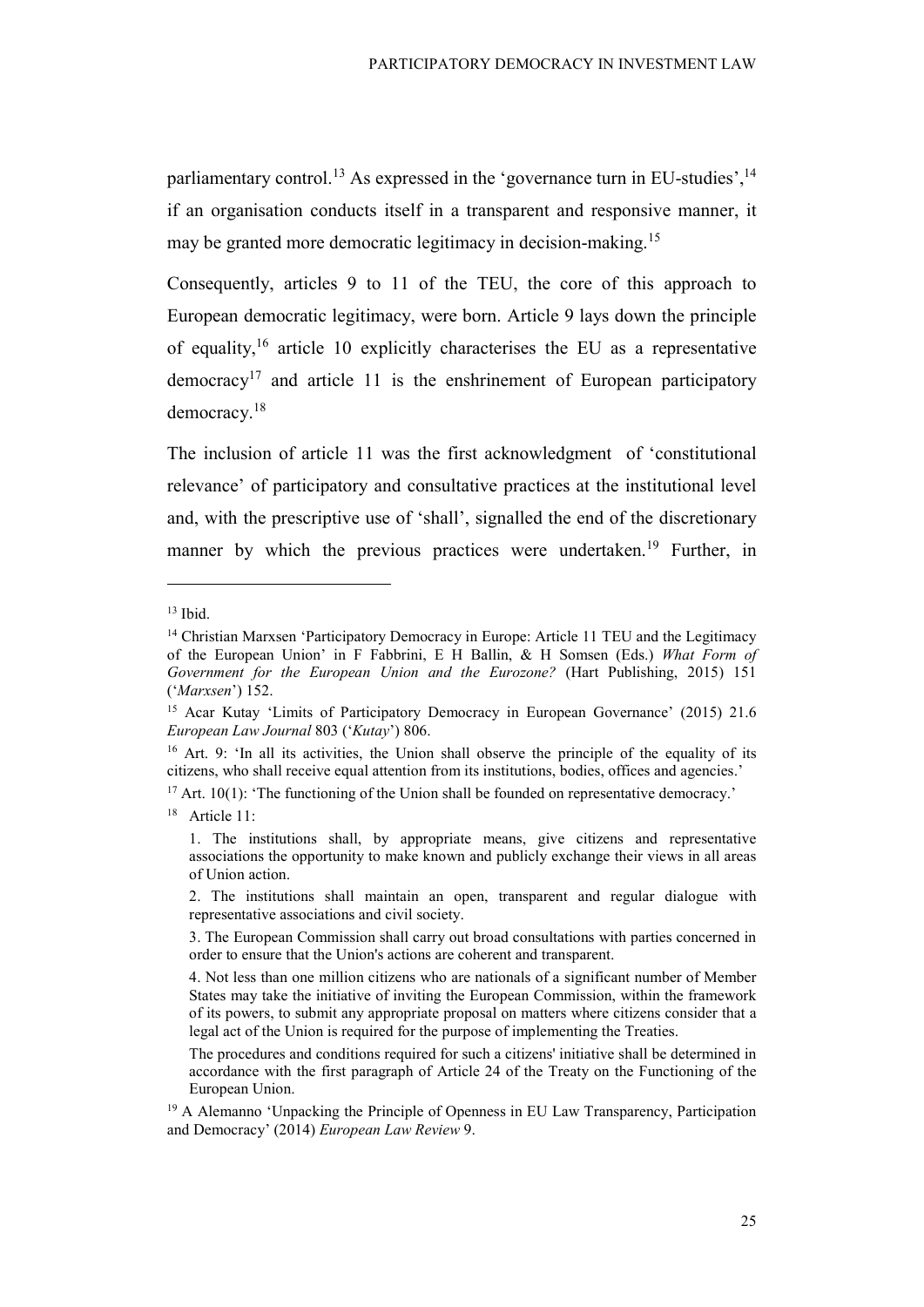creating a mechanism by which citizens can propose action, article 11(4) gave 'teeth' to the right to participate and established the first 'transnational, direct democratic tool' in history.<sup>20</sup>

The policy documents of the EU institutions, together with its commentary, illuminate democratic participation under article 11 as being comprised of three sub-principles:

- a) openness, which requires the participatory initiatives to be conducted in a transparent manner, which allows the public to access information on the input, process, outcome and also the motives of the institution; $^{21}$
- b) inclusiveness, which requires the participatory initiatives to be available to general participation and public scrutiny, including as wide a cross-section of interests as possible,<sup>22</sup> and avoiding the overinfluence of strong, organised groups; $^{23}$  and
- c) responsiveness, which requires the EU to provide feedback on the result of the public input and how it will be used. $24$

It is these three principles which have formed the basis of assessing and comparing just how participatory the international investment law policy processes of the EU and Australia are.

#### **B** Participatory Democracy in Australia

<sup>20</sup> Ibid 12.

<sup>&</sup>lt;sup>21</sup> See European Commission, *European Governance - A White Paper*, 25 July 2001 (Communication) COM (2001) 428 ('2001 White Paper') 10; European Commission, Plan-D for Democracy, Dialogue and Debate 13 October 2005, COM (2005) 494 ('Plan-D') 9; discussed in Marxsen above n 14, 154; von Bogdandy above n 10, 329.

<sup>&</sup>lt;sup>22</sup> See 2001 White Paper above n 21, 17; European Commission, Towards a Reinforced Culture of Consultation and Dialogue – General Principles and Minimum Standards for Consultation of Interested Parties by the Commission, 11 December 2002, COM (2002) 704 ('Minimum Standards') 17; discussed in Marxsen above n 14, 154.

<sup>23</sup> von Bogdandy above n 10, 329.

<sup>24</sup> See Plan-D above n 21, 19; Minimum Standards above n 22, 21; both discussed in Marxsen above n 14, 154.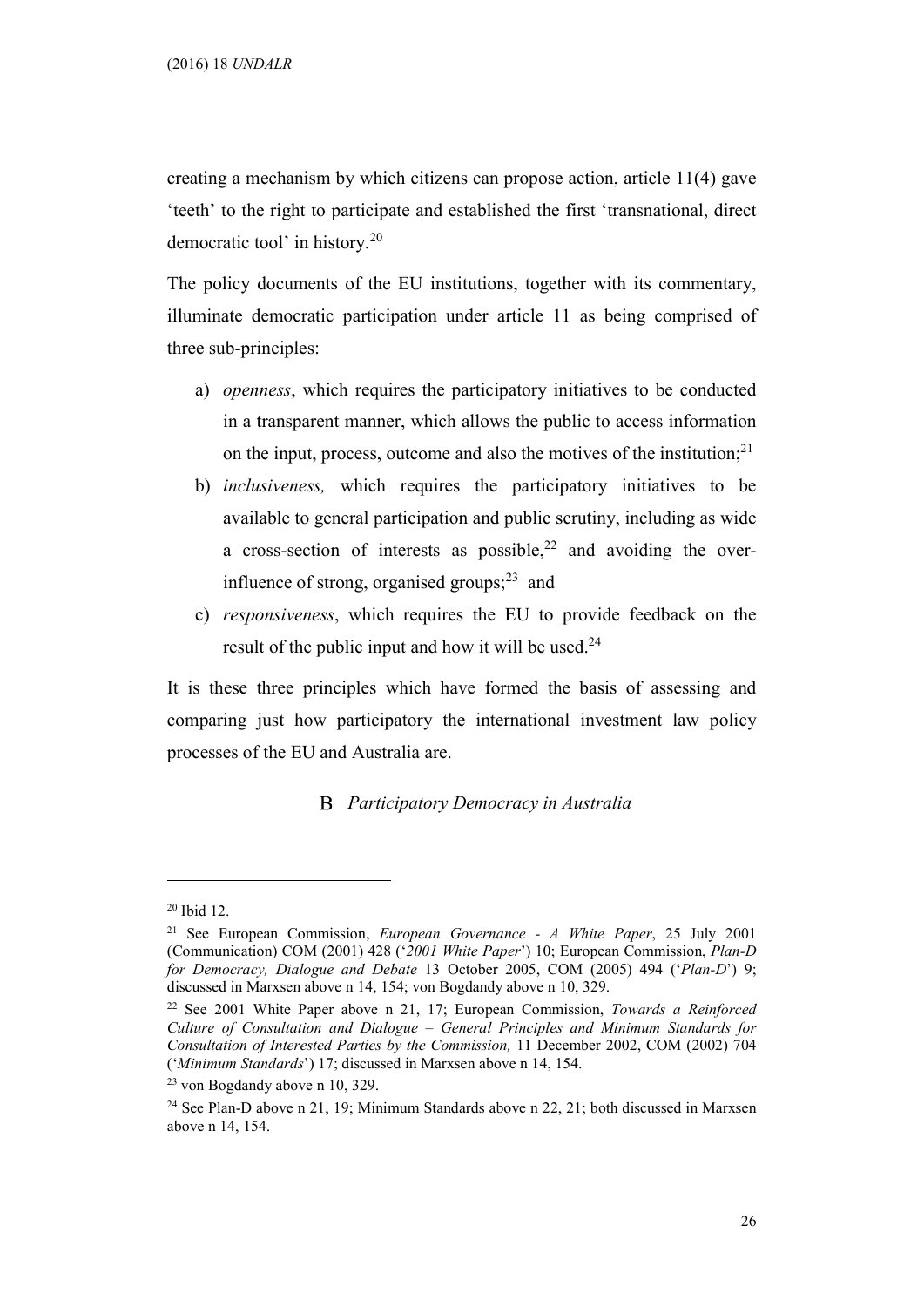Unlike the EU, Australia's adherence to participatory principles is largely uncodified, Articles 7 and 24 of the Australian Constitution provide that the Australian system of government is a representative democracy, with two fundamental tenets: popular control of government and political equality.<sup>25</sup>

As part of these two tenets lie a number of other values, that are not found in the Constitution, including the principle of participation of the people.<sup>26</sup> As Professor Crawford states, one of the core values of democracy is 'the right of all citizens to participate in the political life of their societies'.<sup>27</sup>

In 2011, when the Australian Parliamentary Library published a research paper on citizens' engagement in policy making,<sup>28</sup> it championed participation not only on the ethical basis of being 'the right thing to do', but also as a useful tool for decision and policy-makers alike. Engaging with citizens provides governments with an opportunity to access expert knowledge and also educate people about the policies themselves.<sup>29</sup>

Habermasian theories also made their way to Australian shores, however, and the principle reason for citizen participation therefore remains that of legitimising the policy decisions taken by the governing bodies (as in the EU).<sup>30</sup> As one Australian commentator put it,

public participation as an addition to representative processes may provide an antidote to national political elites or technocrats and also offer an

<sup>&</sup>lt;sup>25</sup> M Sawyer, N Abjorensen and P Larkin *Australia: the State of Democracy* (Federation Press, 2009) ('Sawyer') 2.

<sup>26</sup> Ibid.

 $27$  James Crawford, International Law as an Open System: Selected Essays (Cameron May, 2002) 39; discussed in Bryan Mercurio and Rebecca Laforgia, 'Expanding Democracy: Why Australia Should Negotiate for Open and Transparent Dispute Settlement in Its Free Trade Agreements' (2005) 6 Melbourne Journal of International Law 485 ('Mecurio and Laforgia') 509.

<sup>&</sup>lt;sup>28</sup> Brenton Holmes 'Citizens' Engagement in Policymaking and the Design of Public Services' (2011) 1 Parliament of Australia - Parliamentary Library ('Holmes').

<sup>29</sup> Ibid 4.

 $30$  Ibid.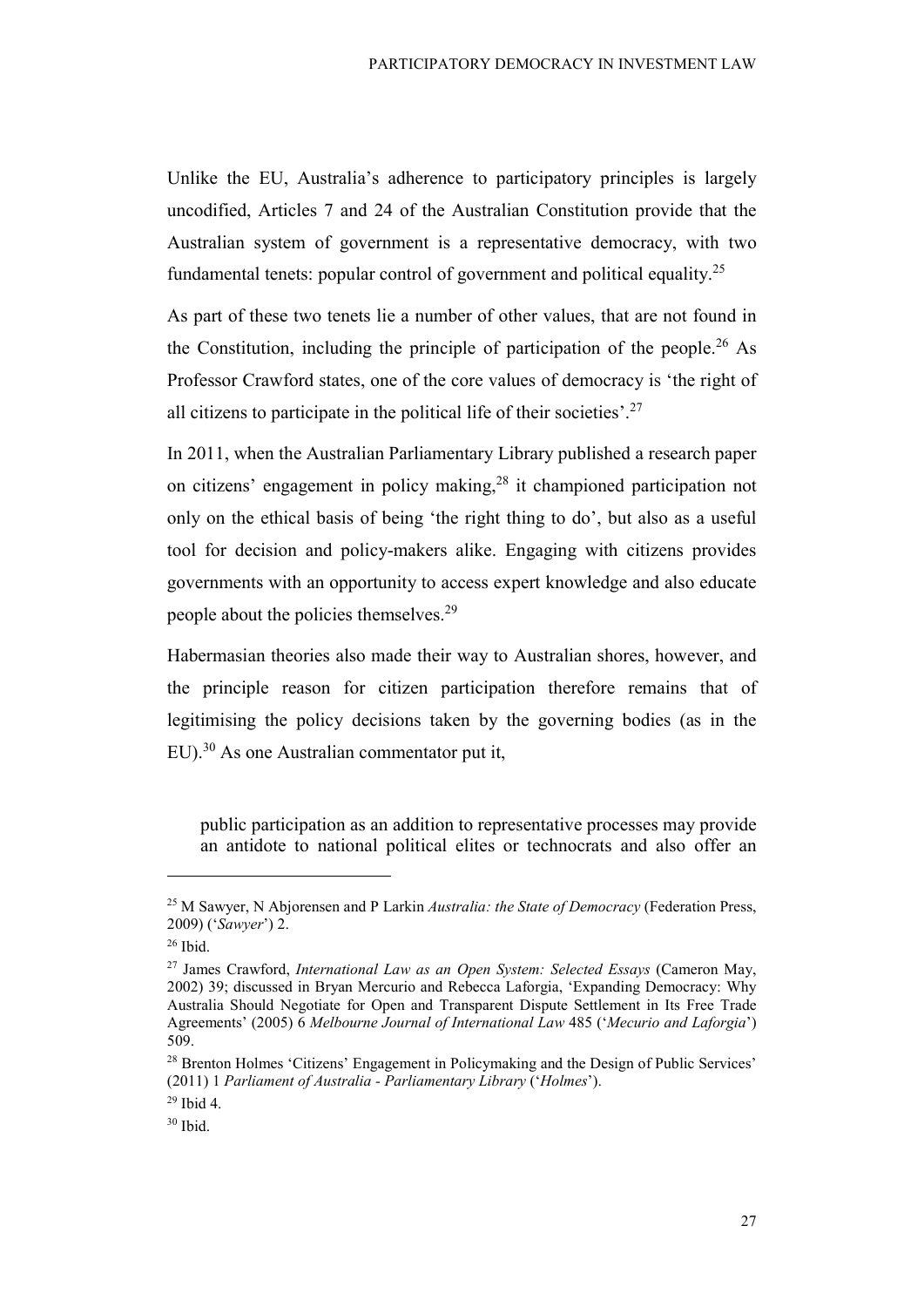effective way to overcome a citizen's sense of futility and powerlessness in the face of these larger forces.<sup>31</sup>

## 1 Participatory Democracy in International Affairs

The need for participation is enhanced in regard to treaty-making in Australia, which is enacted exclusively by the executive arm of government.<sup>32</sup> As the traditional litmus test of elections is not a feature of treaty-making in Australia, there is greater value placed on 'open continuous participatory decision-making processes'.<sup>33</sup>

An examination of Australia's treaty-making came to a head in the mid-1990s with the landmark *Trick or Treaty*?<sup>34</sup> report of the Senate Legal and Constitutional References Committee, which precipitated a number of reforms designed to strengthen the treaty-making process and give Parliament a greater role.<sup>35</sup> Since these reforms, however, concerns have resurfaced and are often levelled towards the government for committing to international obligations outside the public eye and without any parliamentary involvement. In a text written by four leading Australian public international lawyers, for example, it was submitted that despite a number of reforms to address these since the 1990s, 'the modest role now played by parliament has done little in reality to reduce the democratic deficit that prompted the fears in the first place'.<sup>36</sup>

The change of government in 2007 facilitated a number of further changes. In 2009, the government commissioned a review of the administration of government, which concluded the following:

<sup>31</sup> Ibid 15.

<sup>32</sup> Australian Constitution s 61.

<sup>&</sup>lt;sup>33</sup> See Mercurio and Laforgia above n 27, 509, quoting Professor Steve Charnovitz.

<sup>&</sup>lt;sup>34</sup> Senate Legal and Constitutional References Committee, Parliament of Australia, Trick or Treaty? Commonwealth Power to Make and Implement Treaties (November 1995).

<sup>&</sup>lt;sup>35</sup> Senate Foreign Affairs Defence and Trade Committee, Parliament of Australia, *Blind* Agreement: Reforming Australia's Treaty-Making Process (June 2015) ('Trade Committee Report') 71.

<sup>&</sup>lt;sup>36</sup> H Charlesworth, M Chiam, D Hovell, and G Williams, No Country is an Island: Australia and International Law (UNSW Press, 2006) 153.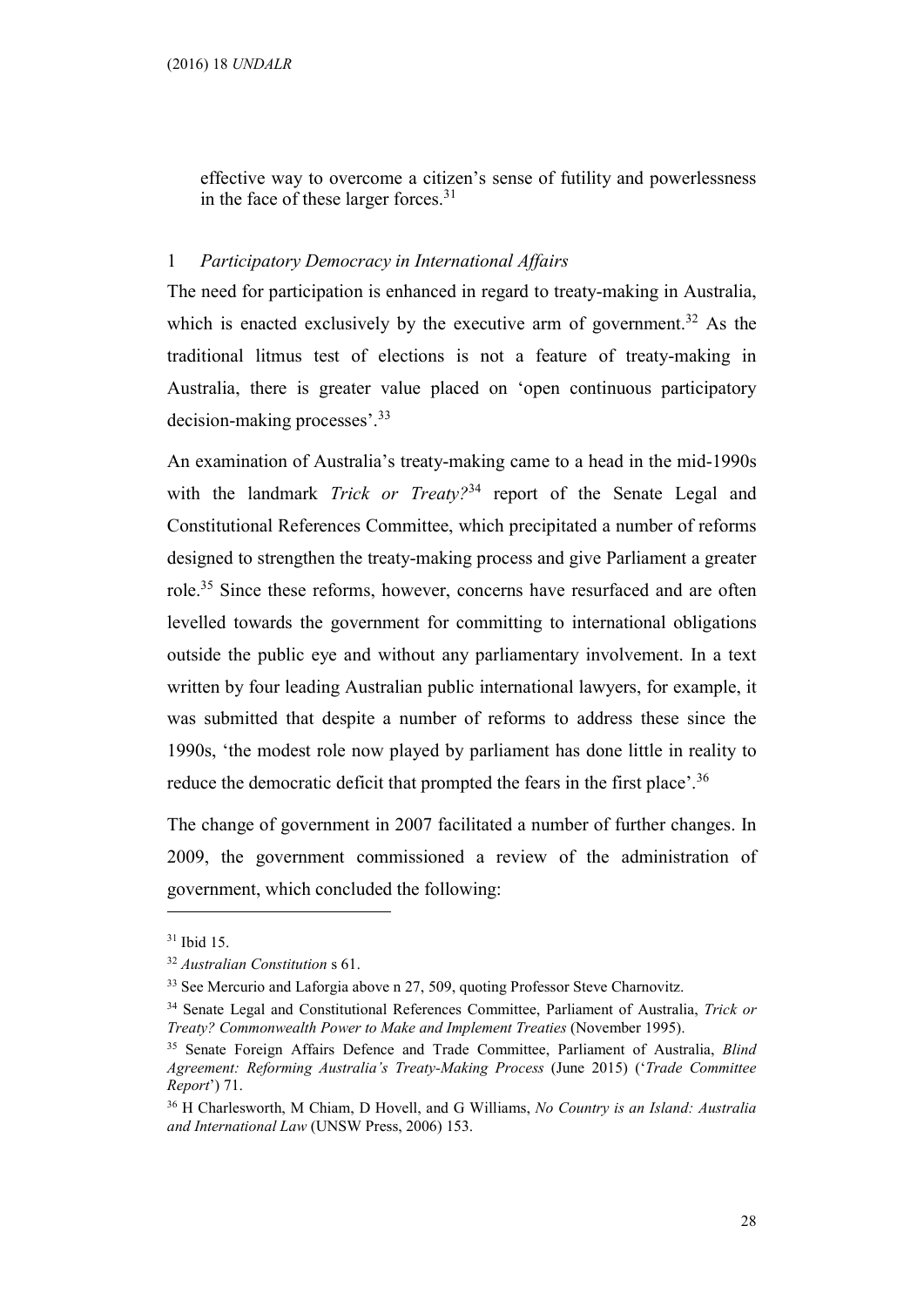We consider a final essential ingredient for high performance as a public service is the paramount principle of focusing on citizens in the formulation of policy advice. This can mean making sure that citizens' or clients' experiences of engaging with the program, service or regulation resulting from the policy intervention is at the forefront of the policy maker's mind. This will involve, where possible, actively engaging citizens and stakeholders in the policy formulation process so that their perspectives and ideas are taken into account.<sup>37</sup>

Yet, if there are plenty of governmental statements committing to public participation and engagement, the extent to which the rhetoric matches reality is more obscure.<sup>38</sup> This paper examines this question.

The sub-principles of participatory democracy based on article 11 of the TEU, of openness, inclusiveness and responsiveness, are used as the benchmark to assess and compare the features of both the EU's and Australia's international investment law policy processes. They are used to assess Australia's process as well, as it provides an instructive method of comparison where it does not itself have a codified participatory democratic norm, as the EU does in article 11.

#### III EUROPEAN UNION

EU investment law policy is facing challenges. In light of the 'earthquake' election of late 2014, which now sees anti-establishment parties holding over 200 of the 751 seats in the Parliament,<sup>39</sup> there are real changes being necessitated in the decision-making process. Indeed, since the elections, EU Council President van Rompuy has issued a memorandum to other Heads of Government, believing that they should limit policy ambitions on the TTIP and 'not take on policy that can be better handled by individual states' due to the difficulty it will face in ratifying it. $40$  As one commentator stated, the

 $37$  Terry Moran, Building the World's Best Public Service (2009) 20.

<sup>38</sup> Holmes above n 27, 18.

<sup>39</sup> P Hugg and S Wilkinson 'The 2014 European Parliament Elections and the Transatlantic Trade and Investment Partnership: Economics and Politics Collide' (2015) 24 Journal of Transnational Law & Policy 117, 119-124.

<sup>40</sup> Ibid 146.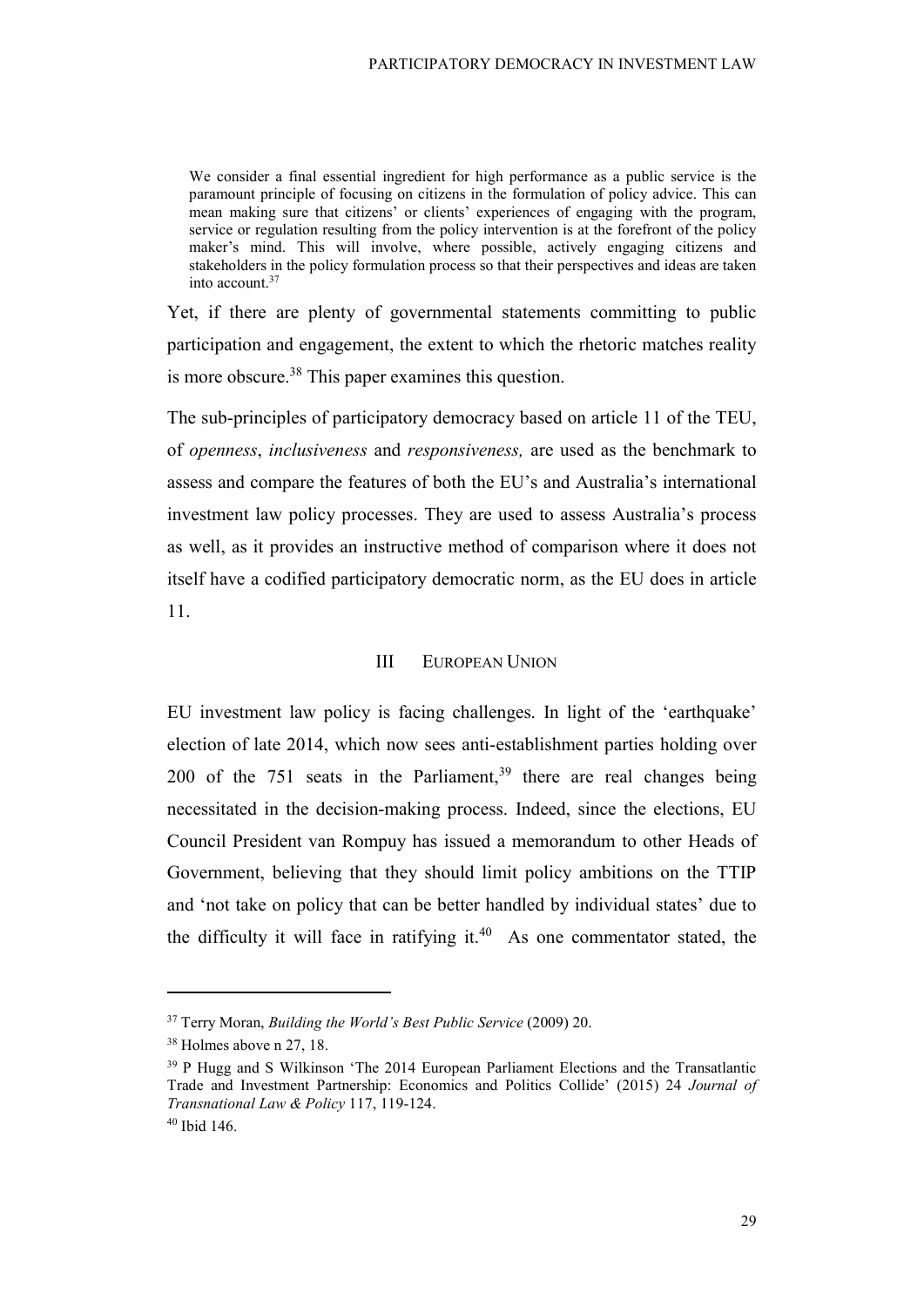TTIP 'remains a fragile creature, at the mercy of politicians and public opinion'.<sup>41</sup>

In light of this anti-EU sentiment in the international investment law space, it is perhaps even more important to facilitate participation in the policy process. This chapter analyses the processes for how international investment law policies are made and outlines the participatory initiatives in these processes.

## A Process Generally

At a starting point, as the EU is not a nation state, but rather an international organisation (or *staatenverbund*<sup>42</sup>), the institutions of the EU are only able to take action in an area that is conferred to it by the EU Treaties. $43$ 

The Treaty of Lisbon, amending the European Treaties, widened the areas that conferred the EU exclusive competence, including over the 'common commercial policy' on foreign direct investment.<sup>44</sup> This includes the exclusive competence to negotiate and conclude agreements with the traditional substantive provisions of Bilateral Investment Treaties ('BITs') and FTAs (such as ISDS guarantees). $45$  These agreements bind all of the EU member states.

The European Parliament, Council of the EU ('Council') and European Commission ('Commission') contribute the most to the international investment law policy process.

<sup>&</sup>lt;sup>41</sup> Benjamin Fox, 'From Trade Tariffs to Trust - TTIP a Year on' *EU Observer*, July 28, 2014; Referred to in ibid 158.

 $42$  See decision of the German Constitutional Court in Roquette Frères v. Council [1980] ECR 3333; Ferri, Delia 'European Citizens … Mind the Gap ! Some Reflections on Participatory Democracy in the EU' (2013) 5.3 Perspectives on Federalism 56 ('Ferri') 61.

 $43$  Treaty on the Functioning of the European Union, opened for signature 7 February 1992 [2009] OJ C 115/199 (entered into force 1 November 1993) ('*TFEU*') art 2(1).

<sup>44</sup> Ibid art 207(1).

<sup>45</sup> August Reinisch 'The EU on the Investment Path - Quo Vadis Europe? The Future of EU BITs and Other Investment Agreements' (2013) 12 Santa Clara Journal of International Law 111 ('Reinisch') 116. This interpretation of 'foreign direct investment' is that of the European Commission, though is subject to fierce debate.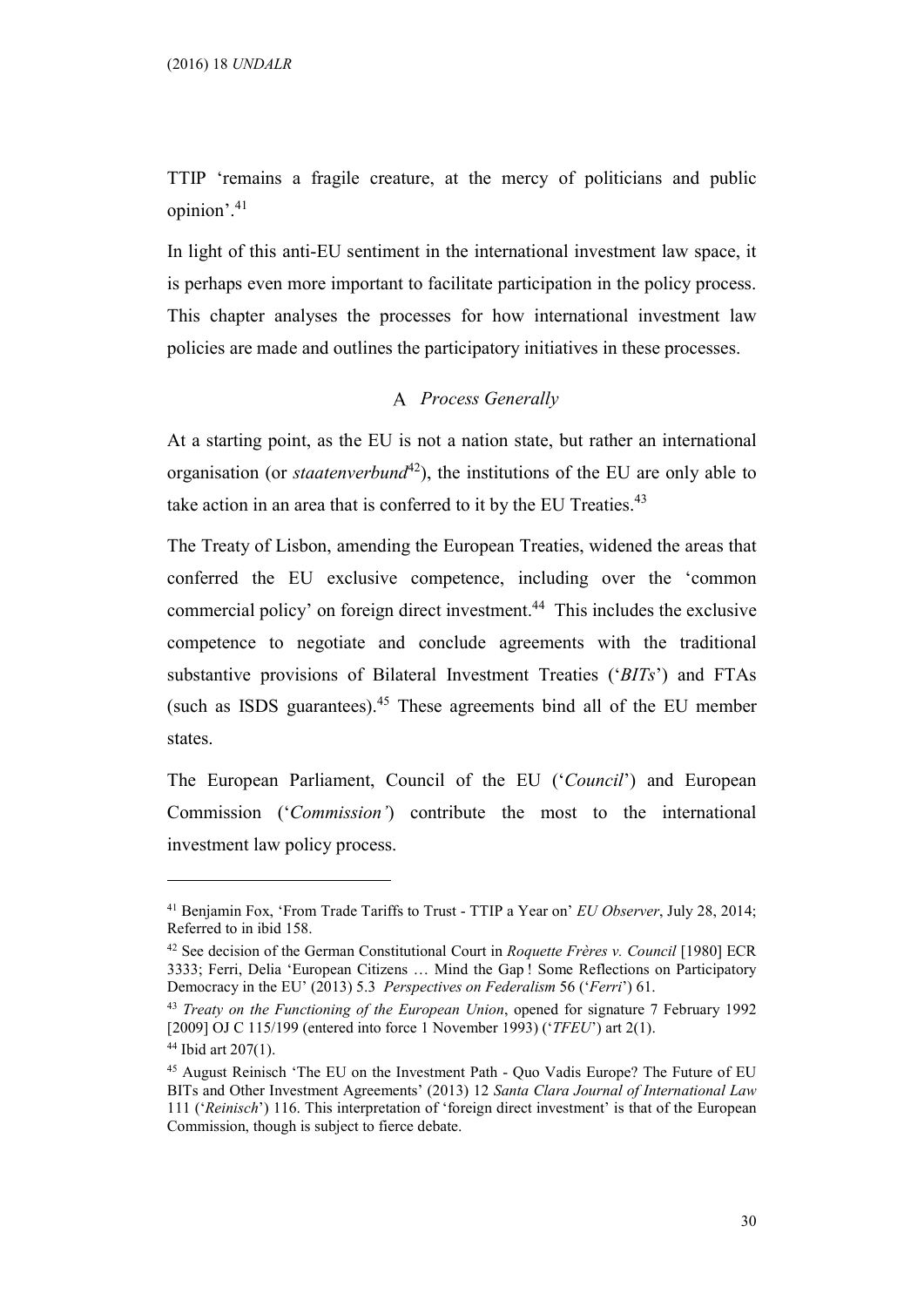First, the Parliament, comprised of directly-elected members, must pass any BIT or FTA and any legislation required to implement them.<sup>46</sup> In addition to having to agree to its final text, the Commission is required to keep the Parliament fully informed at all times of negotiations<sup>47</sup> and the Parliament itself may also take formal votes on the progress of, and make recommendations on, the negotiations of the agreement.

Second, the Council must give unanimous assent to any investment acts that are proposed to it, including BITs and FTAs. The Council is comprised of government representatives of the EU member states; the extent of the member states' formal involvement in the process.<sup>48</sup> The elected officials of the Parliament and the member state-representatives in the Council form a 'double representation' of the citizens, which has final say over any agreements.<sup>49</sup> Under article 218 of the TFEU, the Council authorises the Commission to open negotiations, adopt directives on the negotiations, authorise the signing of and conclusion of the agreement.

Finally, the Commission, particularly the Directorate General for Trade of the Commission ('DG Trade') oversees international trade and investment policy. DG Trade is led by the European Commissioner for Trade, currently Cecilia Malmström, who is voted into office by the Parliament. Article 17 of the TEU grants the Commission DG Trade (together with other Commission DGs) considerable powers as part of the executive branch of the EU.

 $\overline{a}$ 

31

<sup>&</sup>lt;sup>46</sup> These acts follow the 'ordinary legislative procedure'. See TFEU, above n 43 art  $207(1)$ , (2) and  $218(6)(a)(v)$ .

<sup>47</sup> TFEU above n43 art 207(4).

<sup>48</sup> They do however retain the right to review proposed EU legislation with respect to proportionality and subsidiarity and may challenge the legislation before the Court of Justice of the EU on these grounds. See the Protocol on the Role of National Parliaments in the European Union, CIG 14/07, TL/P/en 2 (3 December 2007); Protocol on the Application of the Principles of Subsidiarity and Proportionality, CIG 14/07, TL/P/en (6, December 3 2007). <sup>49</sup> Cheneval, F. 'The Case for Demoicracy in the EU' in EUSA Conference Boston, March 2011, 18. This argument is strongly debated, however, with many of commentators suggesting the external powers of the EU contributes to the crisis of democratic legitimacy in the EU.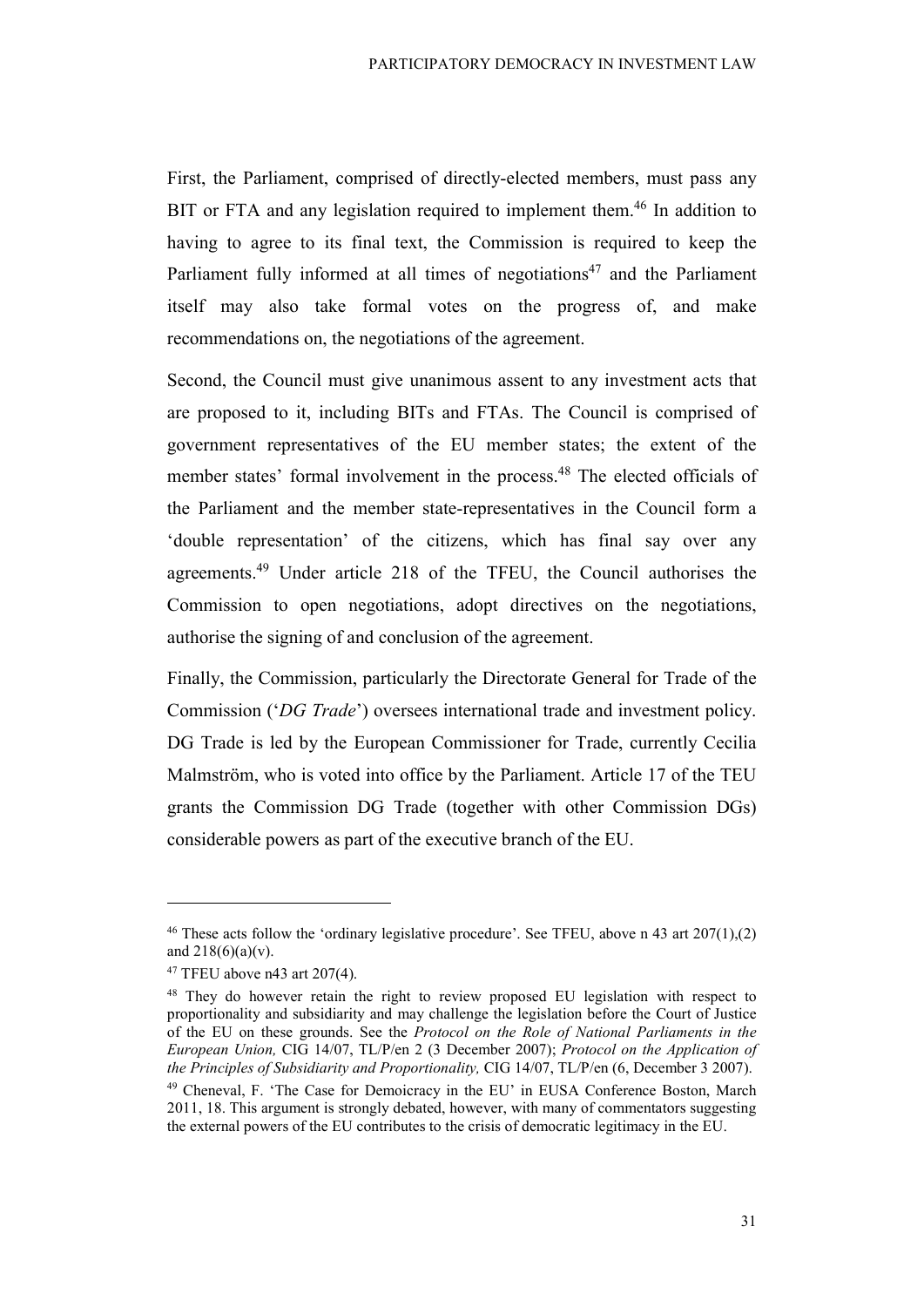## **B** Participatory Initiatives

The EU has established a number of initiatives that increase the participation of its citizens in the international investment law policy process. The main initiatives are managed by the Commission, predominantly through consultations, dialogues and specific transparency initiatives. There are other initiatives managed outside the Commission, through the Parliament, the Ombudsman and at a non-institutional level.

- 1 Commission-based initiatives
- (a) Consultations

 $\overline{a}$ 

Perhaps the most advanced participatory initiative of the Commission is its stakeholder consultations, performed in discharge of their obligations under article 11(3) of the TEU. Defined as the processes taken 'to trigger input from outside interest parties for the shaping of policy prior to a decision' being made and subject to minimum standards,<sup>50</sup> these processes are predominantly pushed online through their platform Your Voice in Europe.<sup>51</sup> Consultations are published online, where citizens and stakeholder groups are invited to complete an online questionnaire (either multiple choice or more substantive responses). In some cases the Commission asks for written submissions to a hearing.<sup>52</sup> Although no citizens are excluded, in practice if not published as a 'public consultation', they are usually targeted towards specific stakeholder groups.

A number of consultations have been conducted by the Commission on specific questions of international trade and investment policy, including in

<sup>51</sup> European Commission, Your Voice in Europe (2014) <http://ec.europa.eu/yourvoice/>.

<sup>50</sup> European Commission, Communication from the Commission: Towards a reinforced culture of consultation and dialogue - General principles and minimum standards for consultation of interested parties by the Commission, COM(2002) 704, 15-16 and generally.

<sup>52</sup> Christian Marxsen 'Open Stakeholder Consultations at the European Level- Voice of the Citizens?' (2015) 21.2 European Law Journal 257 ('Marxsen') 262.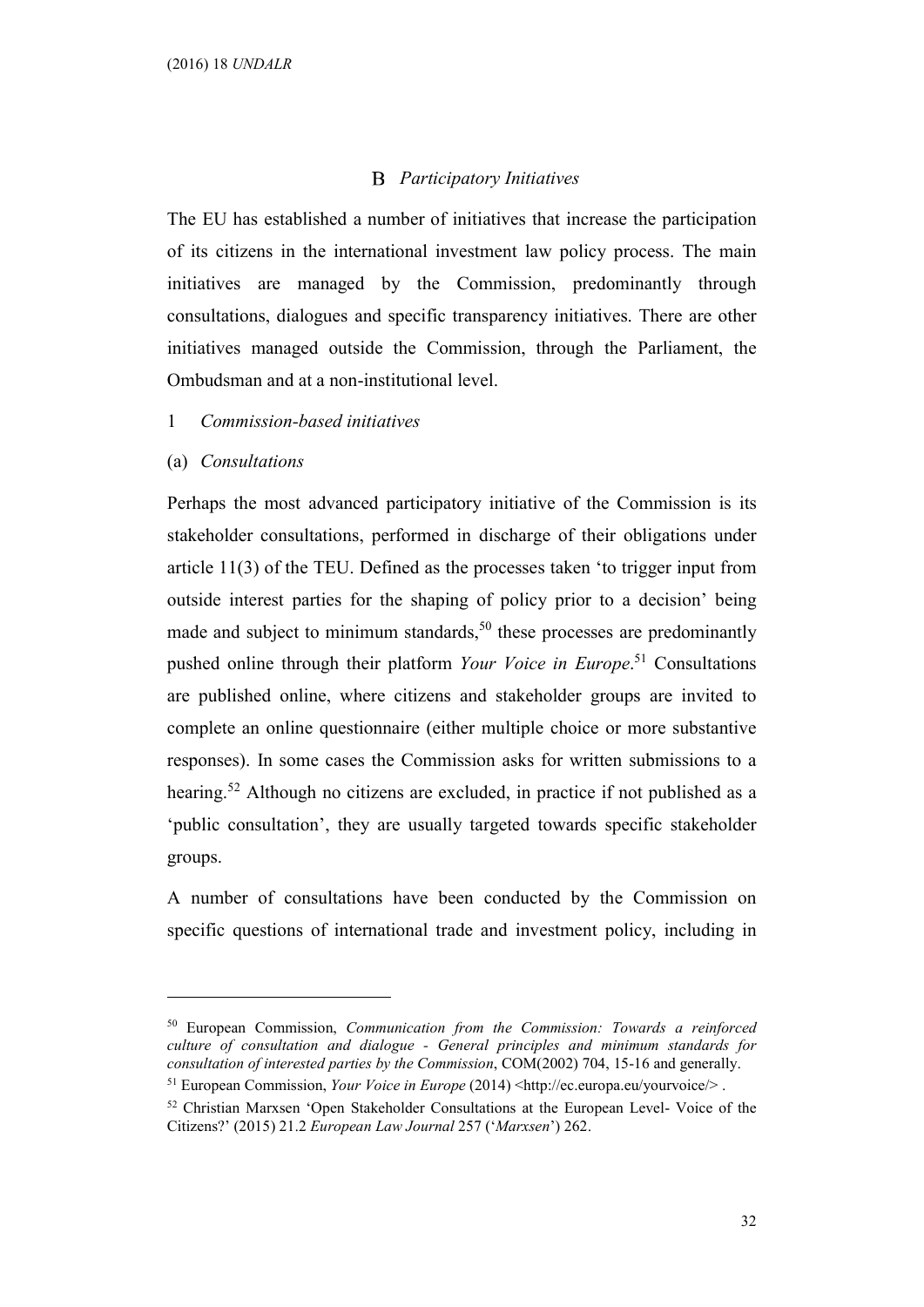regard to trade relations with Japan, China the US, Thailand, Myanmar and Morocco.<sup>53</sup>

DG Trade also held a public consultation specifically on ISDS in the TTIP from March through July 2014 and received easily the highest level of participants out of any consultation.<sup>54</sup> The consultation outlined a possible EU approach and sought feedback on the same. A text outlining the ISDS mechanism in the EU-Canada agreement was provided to illustrate the approach. According to the Commission's report, four areas of concern were raised on ISDS in the TTIP:

- 1. the protection of the right to regulate;
- 2. the establishment and functioning of arbitral tribunals;
- 3. the relationship between domestic judicial systems and ISDS; and
- 4. the review of ISDS decisions through an appellate mechanism.<sup>55</sup>

Following the consultation, the Commission issued a 'concept paper', addressing these concerns for the purpose of discussion with the Parliament and the Council.<sup>56</sup> According to this paper, the Commission used the outcome of the TTIP consultations in developing its negotiating position (discussed below). $57$ 

## (b) Citizens Dialogue

 $\overline{a}$ 

Since March 2014, the Commission has undertaken 'citizens' dialogues', an initiative akin to a 'town-hall meeting' to give the public opportunities to raise their concerns and challenge the European Commissioners on any relevant

<sup>53</sup> European Commission, Consultations, <http://trade.ec.europa.eu/consultations/> .

 $54$  See European Commission, *Report – Online public consultation on investment protection* and investor-to-state dispute settlement (ISDS) in the Transatlantic Trade and Investment Partnership (TTIP), SWD(2015), 13 January 2015 (Report on ISDS Consultation') 2-4 <sup>55</sup> Ibid 4.

<sup>56</sup> Directorate- General for Trade of the European Commission, Investment in TTIP and beyond – the Path for Reform (2015) ('Concept Paper on TTIP'). 57 Ibid 3.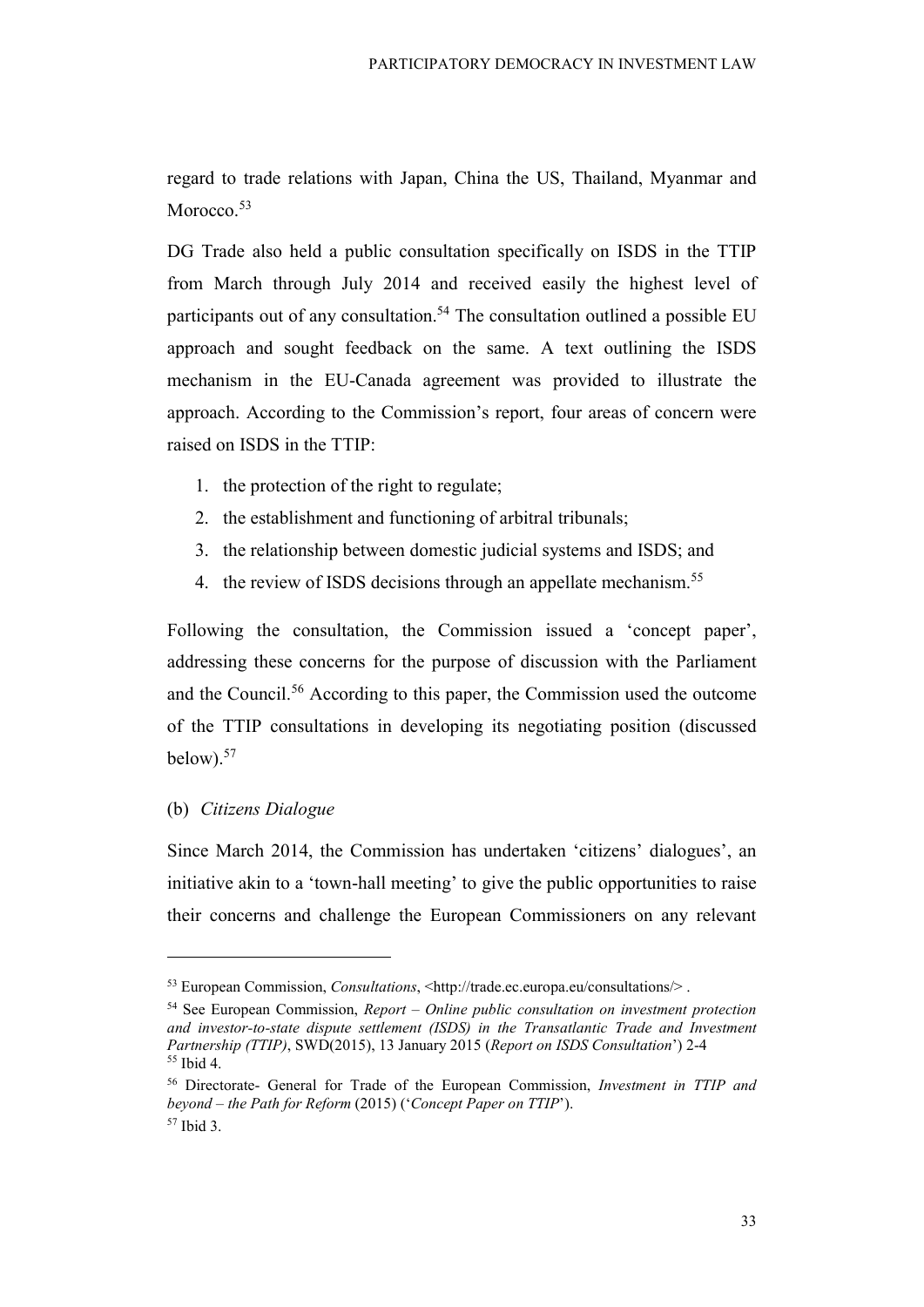issues that are important to them. These were started in a bid to regain the citizens' trust that has been steadily declining since the global financial crisis.<sup>58</sup>

This approach has been continued under the new Trade Commissioner Malmström. On 3 December 2015, for example, Commissioner Malmström keynoted a citizens dialogue, titled TTIP, CETA, TiSA – What does the new trade strategy bring for Europe?, in which she clearly pointed to transparency as being a fundamental in TTIP negotiations.<sup>59</sup>

### (c) Transparency Register

The Transparency Register was set up in 2011 to allow organisation stakeholders to get informed and ask fundamental questions of the EU, such as what interests are being represented, who is representing these interests and on what budget. $60$ 

#### (d) Civil Society Dialogues

 $\overline{a}$ 

In addition to the citizens' dialogues, another similar initiative is its Civil Society Dialogues. DG Trade created these in 1998 in order to exchange views on policy and related topical issues.<sup>61</sup> These dialogues consist of meetings

<sup>&</sup>lt;sup>58</sup> European Commission, Citizens' Dialogues as a Contribution to Developing a European Public Space: Report from the European Commission to the European Parliament, the Council, the European Economic and Social Committee and the Committee of the Regions (2014) 12.

<sup>59</sup> 'So on transparency, the only liberal answer is: we need as much as possible. Access to information about the political process is essential for democracy to work. And that's why we have made TTIP the most open bilateral free trade negotiation in the world…Ladies and gentlemen, what all of these efforts show, I believe, is that it is possible to have an effective open trade policy that also safeguards democracy and is in line with European values ' See speech by Cecilia Malmström, Commissioner for Trade at Event at Friedrich Naumann Stiftung, Belin, 'TTIP, CETA, TiSA – What does the new trade strategy bring for Europe?' 3 December 2015.

 $60$  European Commission, *Transparency Register* (2015)

<sup>&</sup>lt;http://ec.europa.eu/transparencyregister/public/staticPage/displayStaticPage.do?locale=en&r eference=WHY\_TRANSPARENCY\_REGISTER> 'Why a transparency register?'.

<sup>&</sup>lt;sup>61</sup> See generally DG Trade, *Civil Society Dialogue*, (European Union, 2011).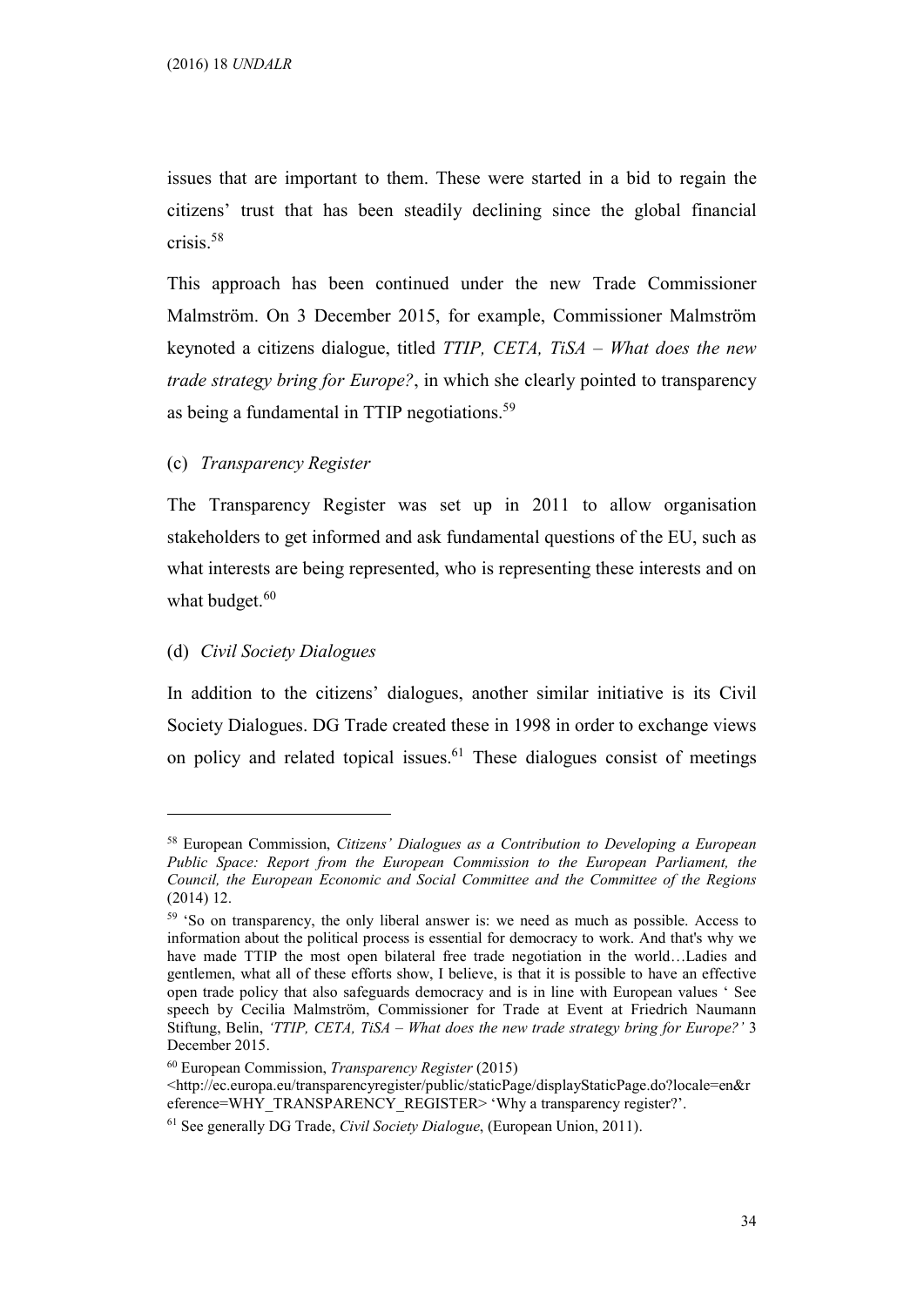between DG Trade and civil society groups registered in the Transparency Register (above), usually together with industry experts on the given topic.

There are also specific dialogues on the EU's free trade and investment agreement negotiations. On 2 December 2015, for example, DG Trade held its  $6<sup>th</sup>$  dialogue on the progress of TTIP negotiations.<sup>62</sup>

## 2 Non-Commission-Based Initiatives

#### (a) European Citizens' Initiative

The European Citizens' Initiative is a mechanism backed by article 11(4) of the TEU and thus enjoys constitutional character. It gives EU citizens the power to 'take the initiative of inviting the European Commission, within the framework of its powers, to submit any appropriate proposal on matters where citizens consider that a legal act of the Union is required for the purpose of implementing the [EU] Treaties'.

The procedure requires a group of citizens from at least seven Member States to form a citizens' committee, register the initiative with the Commission and collect at least one million signatures within one year (from at least one quarter of Member States). Upon doing so, the Commission has three months to respond, setting out the action it intends to take (if any). $63$ 

As of January 2016, there had been no initiatives in relation to investment law, trade law or the TTIP. There has, however, been an attempted initiative, STOP TTIP, whose registration was rejected by the Commission. In its reasons, the Commission said that it was unable to accept the initiative because it requested the Commission to not do something (not enter into negotiations on the TTIP) which is outside the framework for the initiatives given by Regulation

<sup>62</sup> European Commission, Civil Society- Meetings

<sup>&</sup>lt;http://trade.ec.europa.eu/civilsoc/meetdetails.cfm?meet=11461>.

<sup>63</sup> Regulation 211/2011 of the European Parliament and of the Council (16 February 2011) L 65/1.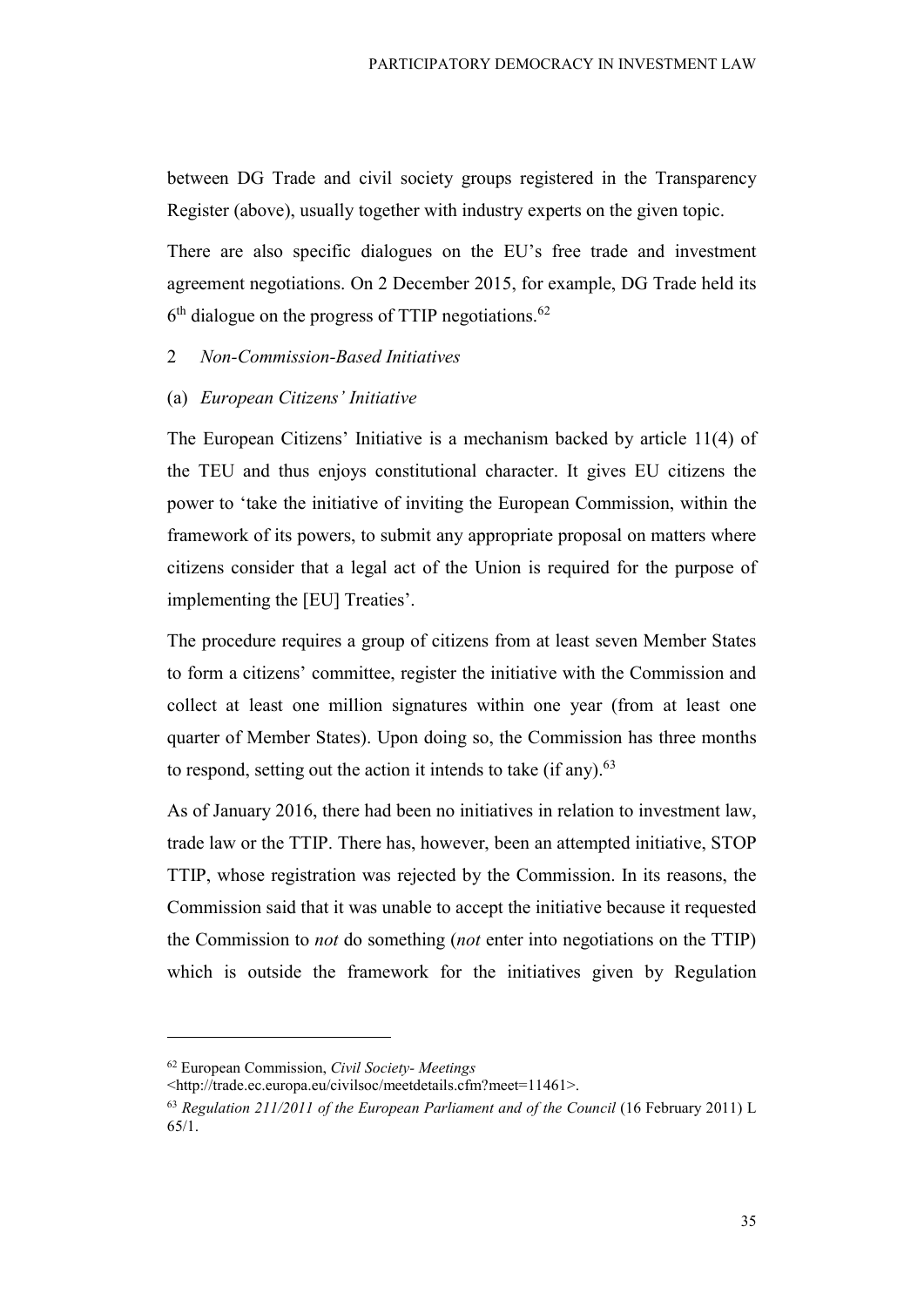211/2011.<sup>64</sup> The STOP TTIP has since appealed this decision to the CJEU and has continued to garner support, attracting over 3,400,000 participants as at March 2016.<sup>65</sup>

## (b) Parliamentary Committees – INTA

In addition to the Commission's initiatives, there are Parliamentary processes which increase the participation of EU citizens. There is a permanent parliamentary standing Committee on International Trade ('INTA') which has purview over international investment law policy.<sup>66</sup>

INTA, as all of the Parliamentary committees, holds public hearings with industry experts to discuss trade and investment issues. In 2015, the EU's FTAs, the TTIP in particular, were a common thread in most of these hearings. These included hearings on the EU's future trade and investment strategy generally, its trade and investment relationship with Australia and New Zealand, the potential benefits of the TTIP for Europeans, its challenges, its ISDS and the regulatory aspects and a joint hearing with the Committee on Industry, Research and Energy on the impact on it in regard to its discreet policy areas.<sup>67</sup>

All of this public participation contributes to the workings of INTA, which make recommendations to the Commission and Parliament. In June 2015, it tabled a report in Parliament containing recommendations to the Commission on the TTIP negotiations (discussed further below).

(c) European Economic and Social Committee

 $\overline{a}$ 

<sup>66</sup> European Parliament, INTA <http://www.europarl.europa.eu/committees/en/inta/home.html>.

<sup>64</sup> European Commission, Secretary General, Letter to Mr Michael Feller, Your request for registration of a proposed citizens' initiative entitled 'STOP TTIP', 10 September 2014.  $65$  Stop TTIP <https://stop-ttip.org/>.

<sup>67</sup> See events listed and reported in the website above n66.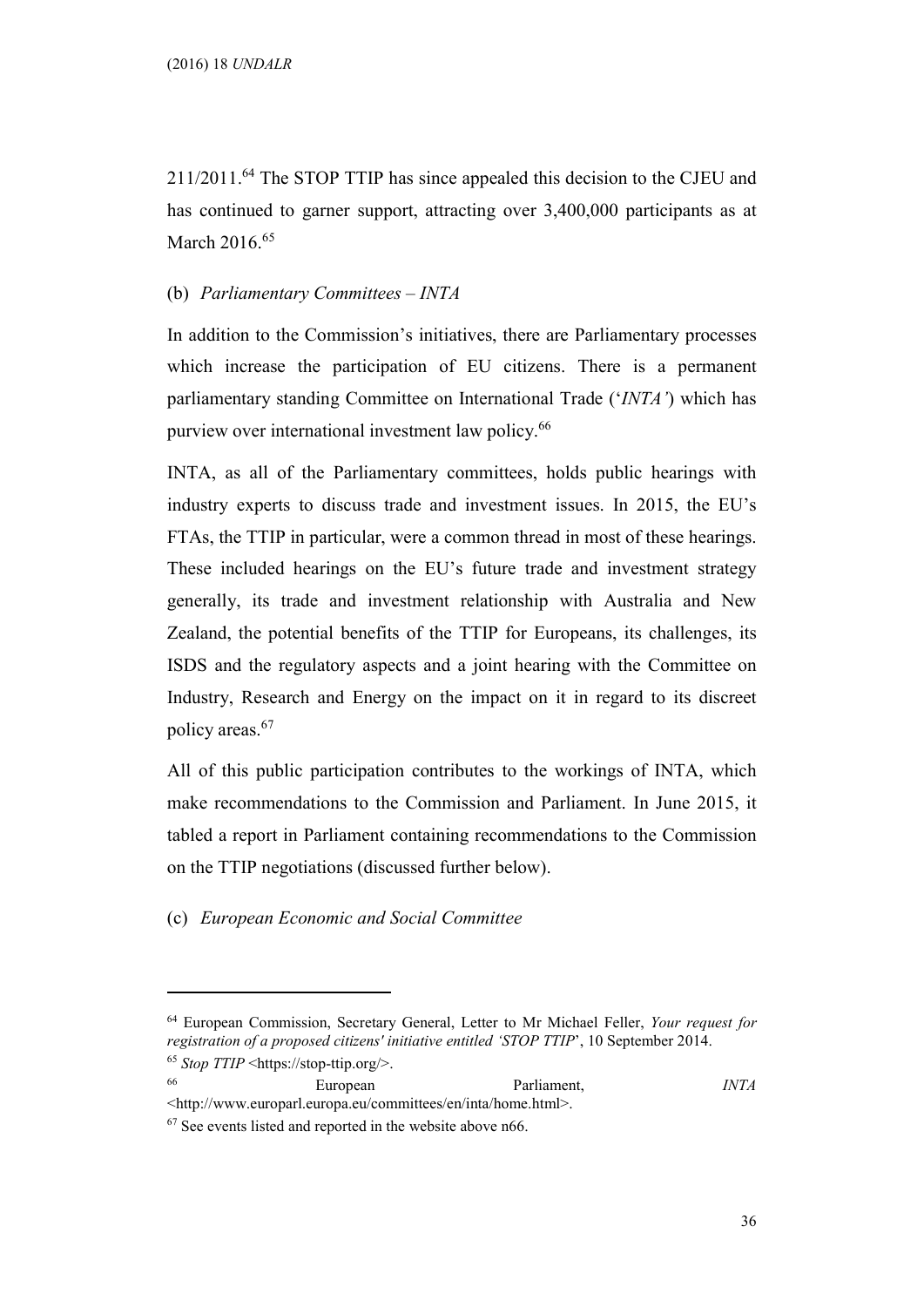The principal formal involvement of civil society is channelled through the European Economic and Social Committee ('EESC'). Created by the Treaty of Rome as an advisory body, the EESC has permanent legal character,<sup>68</sup> consisting of economic and social interest groups that are nominated by national governments and appointed by the Council. Article 304 of the Treaty on the Functioning of the European Union ('TFEU') requires the Parliament, Council and Commission to consult it, giving the EESC the right to participate in EU governance. It may also issue an opinion on its own initiative.<sup>69</sup> Since 2014, the EESC has issued four such opinions on investment law policy: one on the EU-Japan FTA<sup>70</sup> and three concerning the TTIP.<sup>71</sup>

In its 2014 opinion titled Transatlantic trade relations and the EESC's views on an enhanced cooperation and eventual EU-US FTA, the EESC stressed the importance of a transparent and inclusive dialogue with stakeholders throughout the process.<sup>72</sup>

#### 3 TTIP-Specific Initiatives

Further to the initiatives discussed above, the Commission has also specifically adopted a number of initiatives to increase the citizen participation in the TTIP negotiations with the US.

Since the 2014 elections, especially, DG Trade has prioritised transparency throughout the negotiation TTIP process. In an official communication to the Commission, the new Commissioner Malmström proposed a 'Transparency Initiative', to 'increase transparency, and … win public trust and support for

<sup>68</sup> TFEU above n 43 art 301-304.

<sup>69</sup> Ibid art 304.

 $70$  European Economic and Social Committee, Opinion, The role of civil society in the EU-Japan FTA (15 October 2014) No. REX/389.

 $71$  European Economic and Social Committee, Opinion, Transatlantic trade relations and the EESC's views on an enhanced cooperation and eventual EU-US FTA (4 June 2014) No. REX/390 ('TTIP Opinion'); European Economic and Social Committee, Opinion, TTIP and its impact on SMEs (2 July 2015) No. REX/433; European Economic and Social Committee, Opinion, Investor protection and investor to state dispute settlement in EU trade and investment agreements with third countries (27 May 2015) No. REX/411.

<sup>72</sup> TTIP Opinion 1 above n 71, 1.10.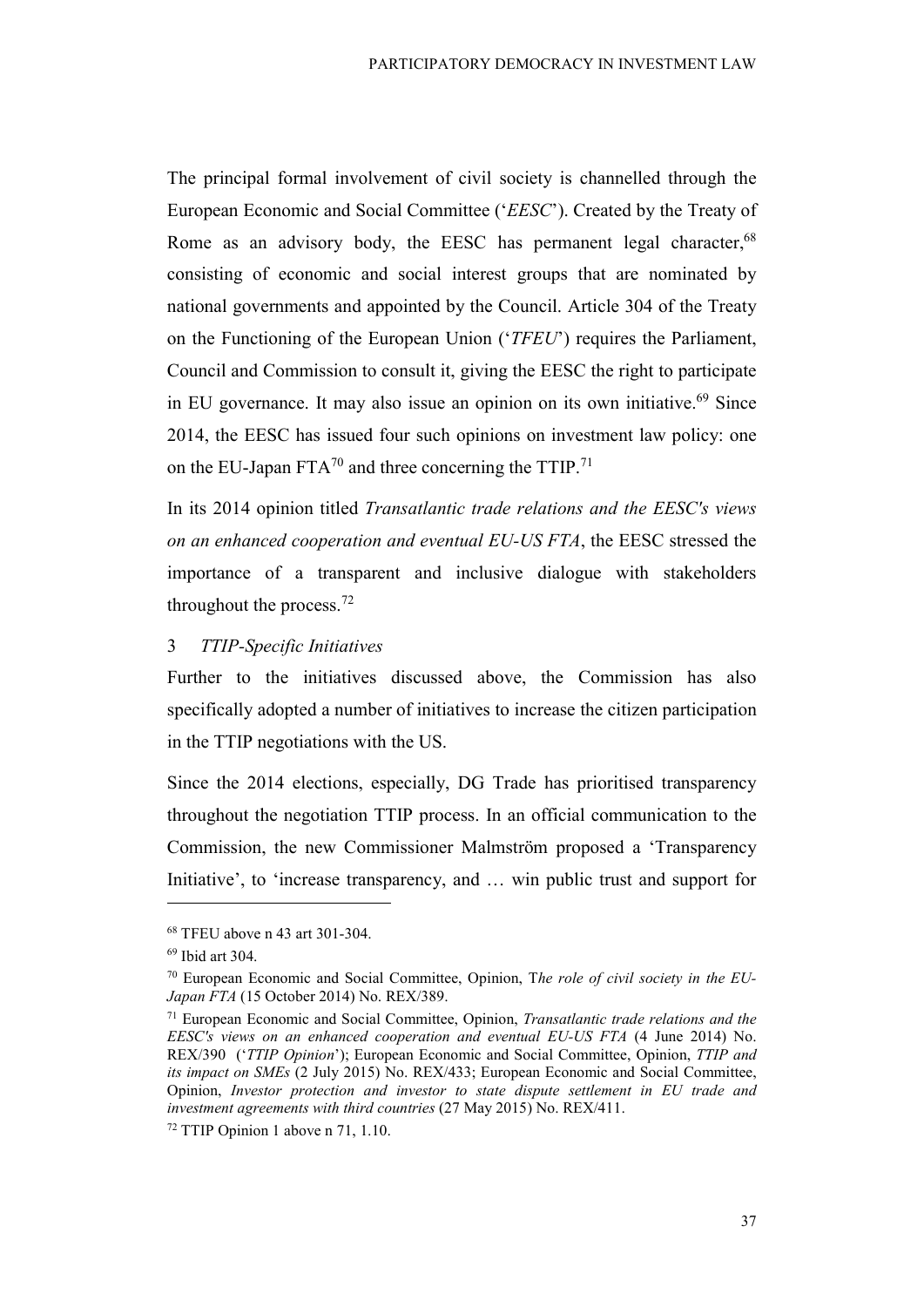the TTIP', including to publish more texts and provide a broader level of access of negotiating documents to the members of parliament.<sup>73</sup>

There are now many more negotiating documents being made public than there were previously. Following each round of negotiations, a negotiation progress report<sup>74</sup> and statement from the lead negotiator were subsequently released, $75$  together with factsheets, negotiating texts, proposals and position papers.<sup>76</sup>

#### (a) TTIP Advisory group

 $\overline{a}$ 

In January 2014, the Commission established a 14-member TTIP Advisory Group, made out of industry stakeholders and experts from the environment, health, consumer and workers' interests sectors. The group consults the Commission on specific issues which it has expertise in. It is chaired by the EU's chief negotiator on the TTIP. $^{77}$ 

As at February 2016, the group had held 23 meetings, reporting on each one of them. The reports indicate that ISDS was a frequently-discussed topic. These discussions were predominantly in the form of a Q&A session between the group members and the chair.<sup>78</sup> As at February 2016, the meetings reported that the ISDS proposal had not yet been addressed in negotiations.

 $73$  Commissioner Malmstrom, *Communication to the Commission: concerning transparency in* TTIP negotiations (25 November 2014) No. C(2014) 9052 2.

 $74$  European Commission, *Report of the eleventh round of negotiations for the Transatlantic* Trade and Investment Partnership, 6 November 2015.

<sup>75</sup> European Commission, TTIP round 11 Statement by EU chief negotiator Ignacio Garcia Bercero, 23 October 2015.

<sup>76</sup> See DG Trade, Trade – negotiating texts in TTIP <http://trade.ec.europa.eu/doclib/press/index.cfm?id=1230>.

 $77$  See Press Release, European Commission, *Expert group to advise European Commission on* EU-US trade talks, 27 January 2014.

<sup>78</sup> For example see the discussion on the Commission's proposal regarding ISDS in the TTIP and its meeting specifically addressing the investments chapter, where members raised their concerns to ISDS and the system proposed by the Commission, available at Transatlantic Trade & Investment Partnership Advisory Group, Expert meeting on investment issues: meeting report, 9 October 2015 <http://ec.europa.eu/trade/policy/in-focus/ttip/documents-andevents/#advisory-group>.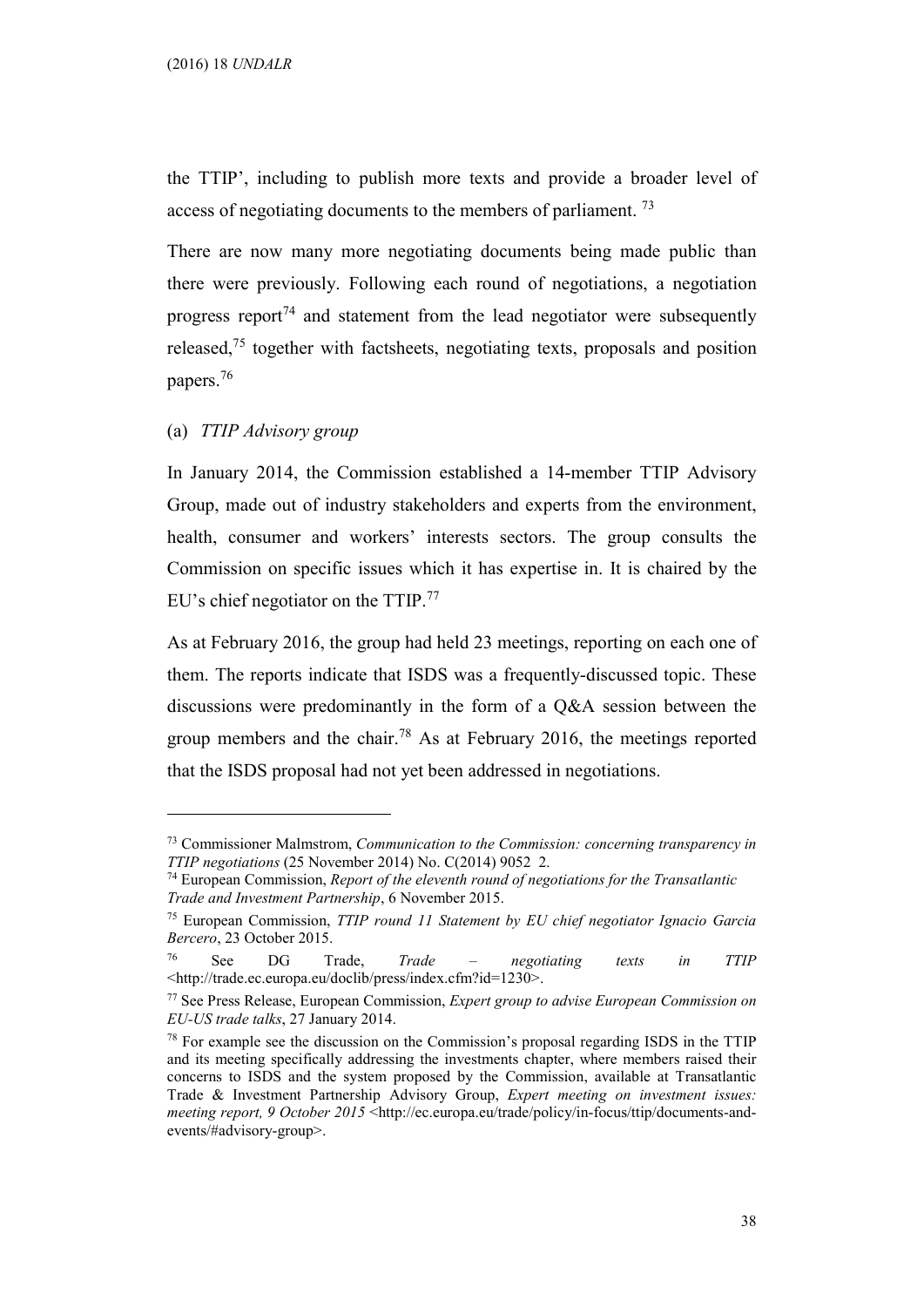#### (b) European Ombudsman's Inquiry

The European Ombudsman was created under the Treaty of Maastricht and now, under article 228 of the TFEU, has the power inquire into maladministration of the EU institutions.

On 29 July 2014, the Ombudsman began an inquiry on its own initiative into the transparency and accessibility of the TTIP negotiations under the Commission.<sup>79</sup>

As part of this inquiry, the Ombudsman conducted a public consultation, where the 'overwhelming majority' of over 6,000 responses were that 'the EU needs to be more transparent as regards TTIP, notably in relation to its contacts with business representatives'.<sup>80</sup>

In concluding its inquiry, the Ombudsman made ten suggestions for the Commission to increase transparency of the TTIP negotiations. $81$  In response, the Commission said that it would consider the suggestions 'but it will have to do this within the context of the overall approach to transparency that will be set out by the Commission over the months ahead, and to which this inquiry is a valid contribution'.<sup>82</sup>

#### IV AUSTRALIA

This area of law has also reached a flashpoint in Australia. This began in April 2011, when the then Gillard-led government made waves in the international investment law space by becoming the first developed country to publicly

 $79$  European Ombudsman, Decision of the European Ombudsman closing her own-initiative inquiry OI/10/2014/RA concerning the European Commission,

<sup>&</sup>lt;http://www.ombudsman.europa.eu/en/cases/decision.faces/en/58668/html.bookmark> .

<sup>80</sup> Ibid.

<sup>81</sup> Ibid, Conclusion.

 $82$  European Commission, *Comments of the Commission on the European Ombudsman's own*initiative inquiry

<sup>(2015)</sup> Ref. OI/10/2014/RA .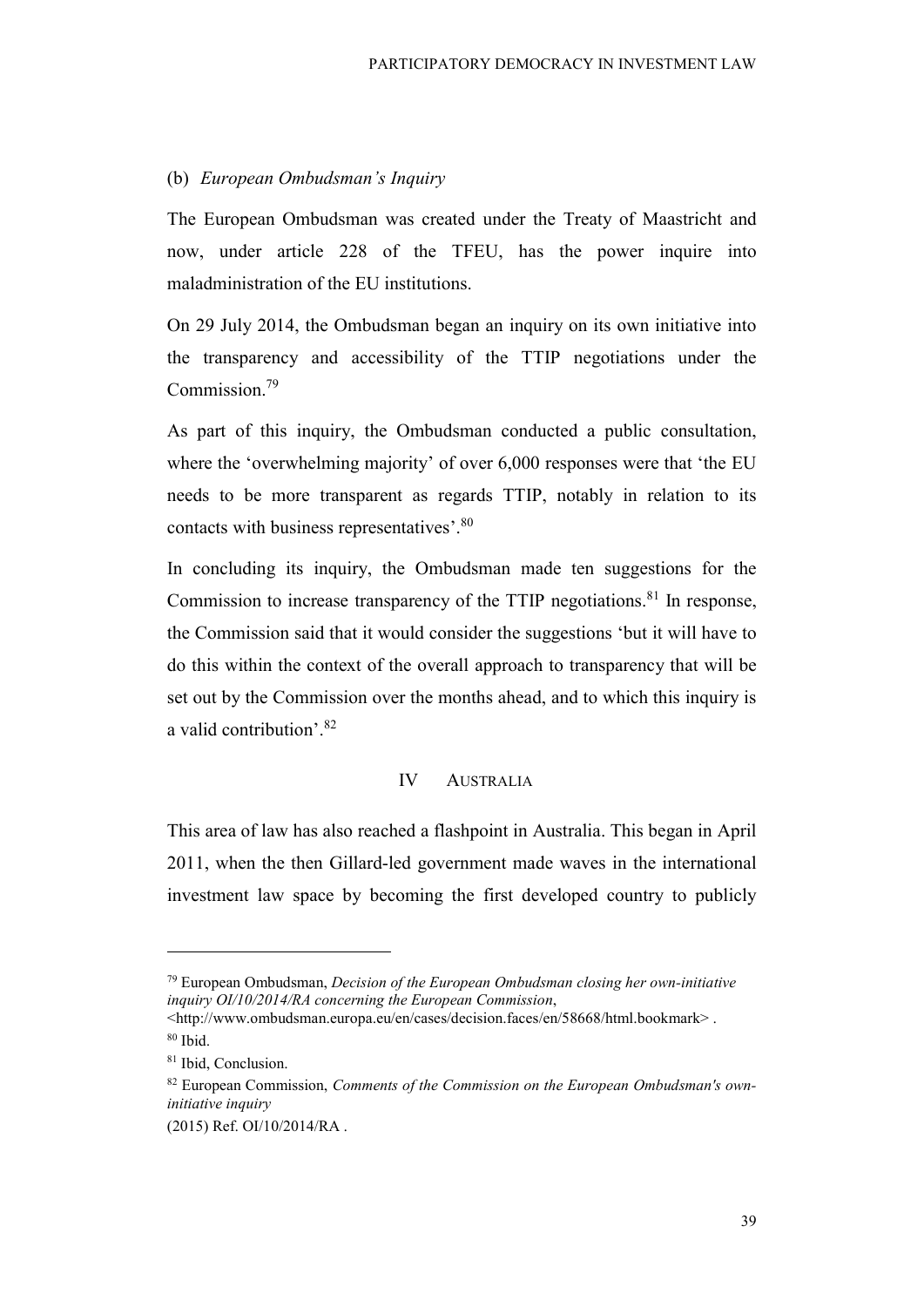$\overline{a}$ 

discontinue its practice of agreeing to international agreements containing ISDS clauses.<sup>83</sup>

Since then, the public discourse on ISDS has risen exponentially and societal discontent follows it. Indeed, statistics show that the media reporting of the issue is easily ten-fold what it was in  $2011<sup>84</sup>$  This opposition to ISDS in Australia stems from an alliance of sorts between the political left, outraged by Phillips Morris' allegations of expropriation of its investments by the government in enacting anti-tobacco legislation, and the economic right, sceptical of the economic advantages brought by preferential trade agreements.<sup>85</sup>

The upshot of this has been an increase in public debate and deliberation on the issues surrounding Australia's international investment law policy. This is reflected in this increased media coverage and also an increased number of parliamentary reviews on proposed laws like the 'Anti-ISDS Bill' and bilateral FTAs.<sup>86</sup>

Australia's policy processes need to accommodate for this increase in the public discourse and the government is well aware. This chapter looks at the participatory initiatives that may accommodate this increase in public participation.

## A Process Generally

The power to enter into treaties is an exclusive right granted to the executive arm of government under section 61 of the Australian Constitution. The power

 $83$  Australian Government, *Trading Our Way to More Jobs and Prosperity* April (2011) 14.

<sup>&</sup>lt;sup>84</sup> See figure 1 in L Nottage 'The Evolution of Foreign Investment Regulation, Treaties and Investor-State Arbitration in Australia' (2015) University of Sydney; Legal Studies Research Paper No 15/97 9.

<sup>85</sup> L Nottage and J Kurtz 'Investment Treaty Arbitration 'Down Under': Policy and Politics in Australia' (2015) University of Sydney; Legal Studies Research Paper No 15/06 4. 86 Ibid 18.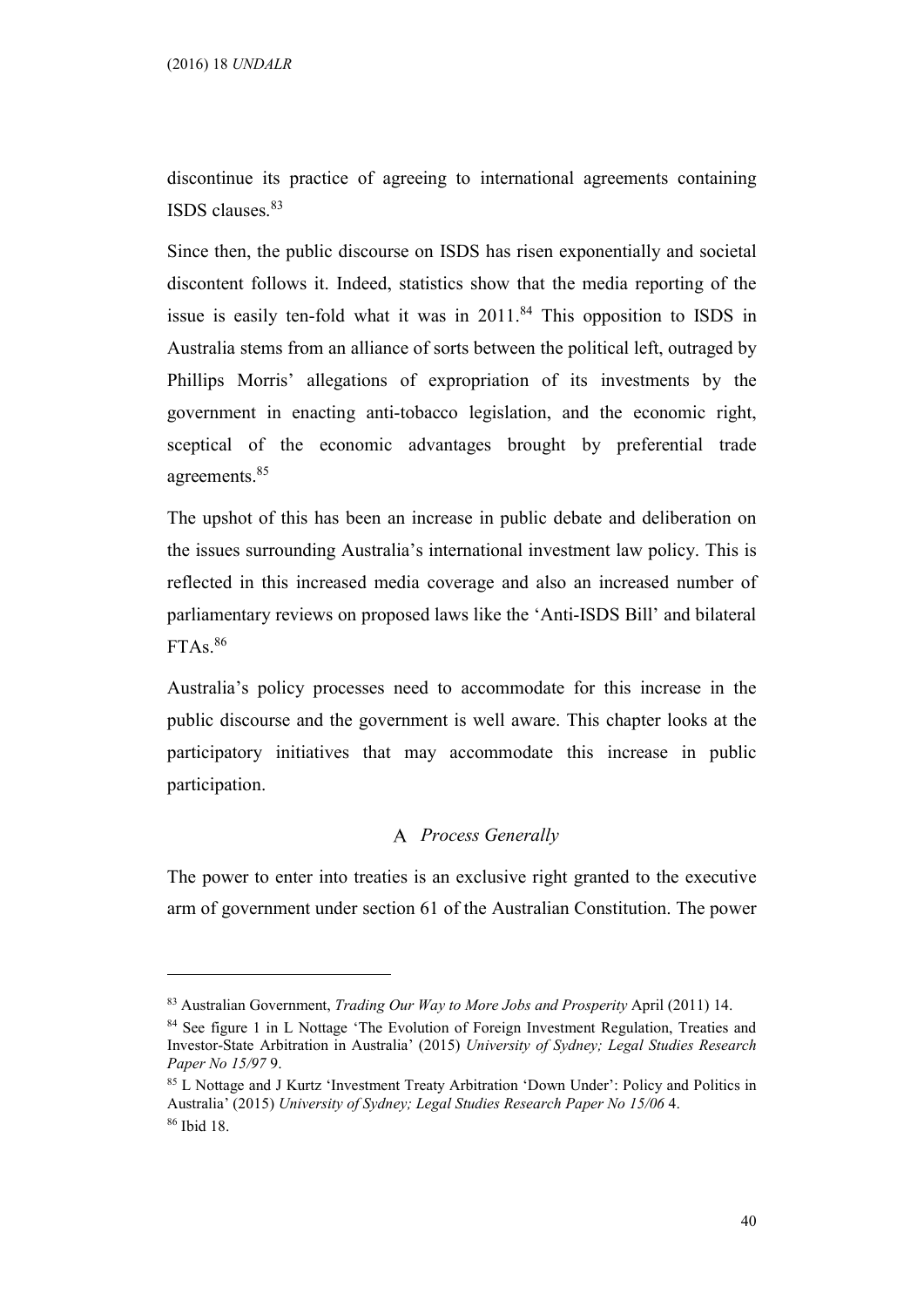to implement and ratify treaties, however, rests with the legislative arm of government (the Parliament) under section 51(xxix).

Consequently, the government negotiates and signs a treaty and Parliament passes any legislation required to ratify the treaty. Once a treaty is signed, it is tabled in Parliament with a National Interest Analysis on why Australia should be party to the treaty. The treaty is then open to parliamentary debate and considered by parliamentary committee(s). The committee provides a report for Parliament and may make recommendations for future courses of action.<sup>87</sup> The treaty must then pass both Houses of Parliament, together with any other legislation required for its implementation before any action is taken under the treaty.

### **B** Participatory Initiatives

Participation in Australia's international investment law policy process is facilitated through the executive arm of government and Parliament. Both of these two arms of Australian Government provide ample opportunity for citizen and specific stakeholder participation.

## 1 Government Initiatives

 $\overline{a}$ 

The Australian Government implements its international trade and investment policies through the Department of Foreign Affairs and Trade ('DFAT'). 'Promoting trade' and 'attracting investment' form two of the four key pillars of the government's 'economic diplomacy agenda'; the cornerstone of its international foreign affairs policy.<sup>88</sup>

In implementing this agenda, DFAT undertakes a number of initiatives that increase the citizen and stakeholder participation in its international investment law policy.

<sup>87</sup> DFAT, Treaty making process <http://dfat.gov.au/international-relations/treaties/treatymaking-process/pages/treaty-making-process.aspx>.

DFAT, Australia's economic diplomacy <http://dfat.gov.au/trade/economicdiplomacy/Pages/economic-diplomacy.aspx>.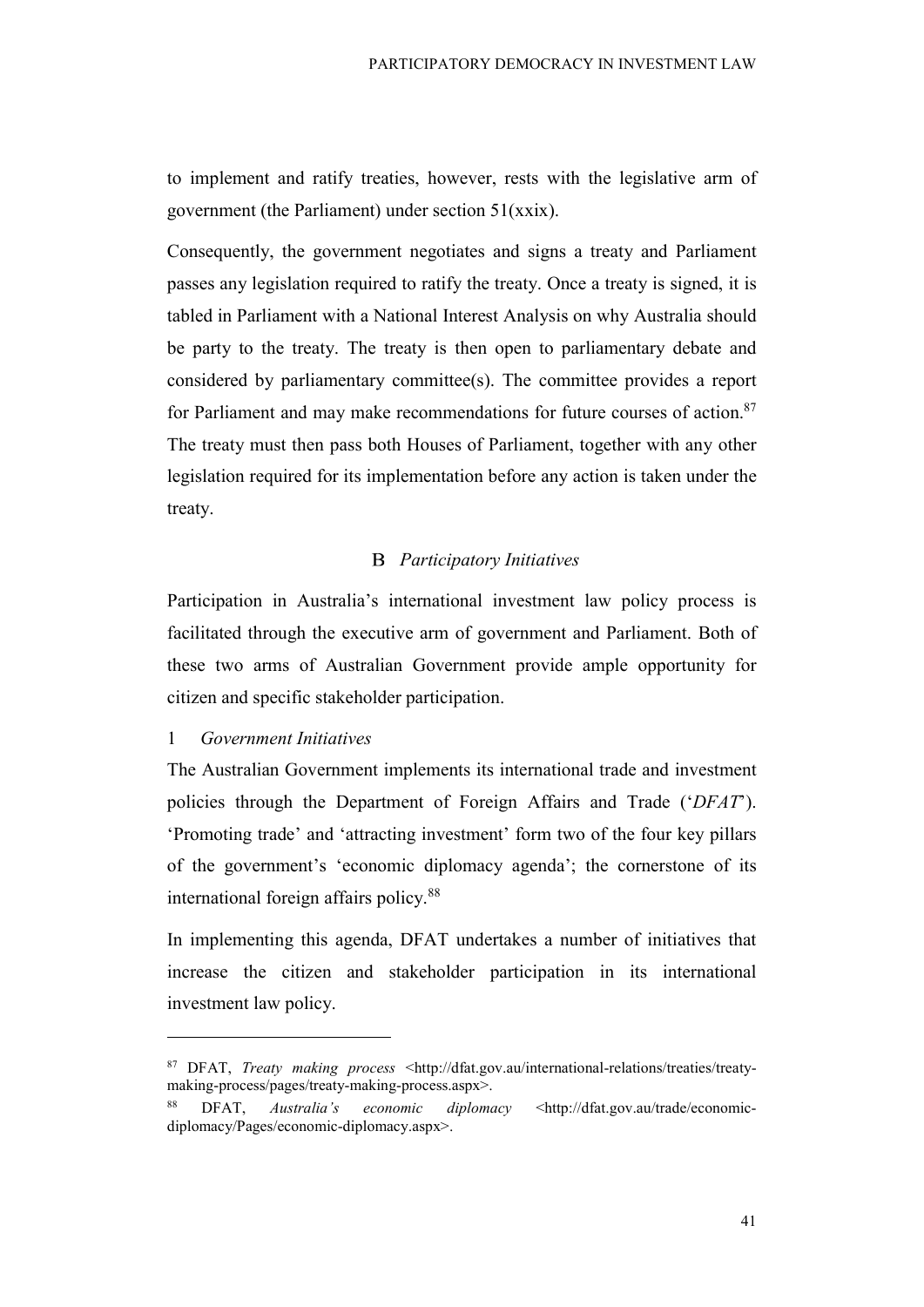#### (a) Consultations and Submissions Generally

DFAT undertakes public and targeted consultations before entering into all of its international investment and trade agreements.<sup>89</sup> According to the government, these ensure that the stakeholders' views are essential to understanding the key commercial-level factors that are relevant to their negotiating priorities.<sup>90</sup>

First, anyone is invited to make submissions on the relevant agreement generally or on a specific issue, in as much detail as they wish. Second, it holds specific consultations with state and territory governments, industry groups and businesses, NGOs, but also academics and citizens generally. They are advertised in the media and on DFAT's website and are stated as forming the basis of the government's position on whether such agreements are in the national interest and not 'merely so that those with an interest feel included'.<sup>91</sup> They take the form of one-to-one meetings, group meetings, roundtables with industry representatives, professional bodies, or sector-specific stakeholders and public forums. In addition, in 2014 the government established a 20 member Trade and Investment Policy Council to facilitate dialogue with the business community and 'to contribute a commercial perspective to trade and investment policy'. The council is made out of industry experts across the main sectors of the economy.<sup>92</sup>

#### (b) Provision of Information

The DFAT online platform gives the public access to a huge amount of information on the government's international investment law policy. It's

<sup>89</sup> See generally DFAT, Public Consultations

<sup>&</sup>lt;http://dfat.gov.au/trade/agreements/Pages/public-consultations.aspx> .

<sup>&</sup>lt;sup>90</sup> Joint Select Committee on Trade and Investment Growth. Inquiry into Business Utilisation of Australia's Free Trade Agreements (2015) 66.

 $91$  Above n 88.

<sup>92</sup> Australian Government, 'A Charter: Economic Diplomacy and Australian Business', part of fact sheet series Australia: Open for business (2014).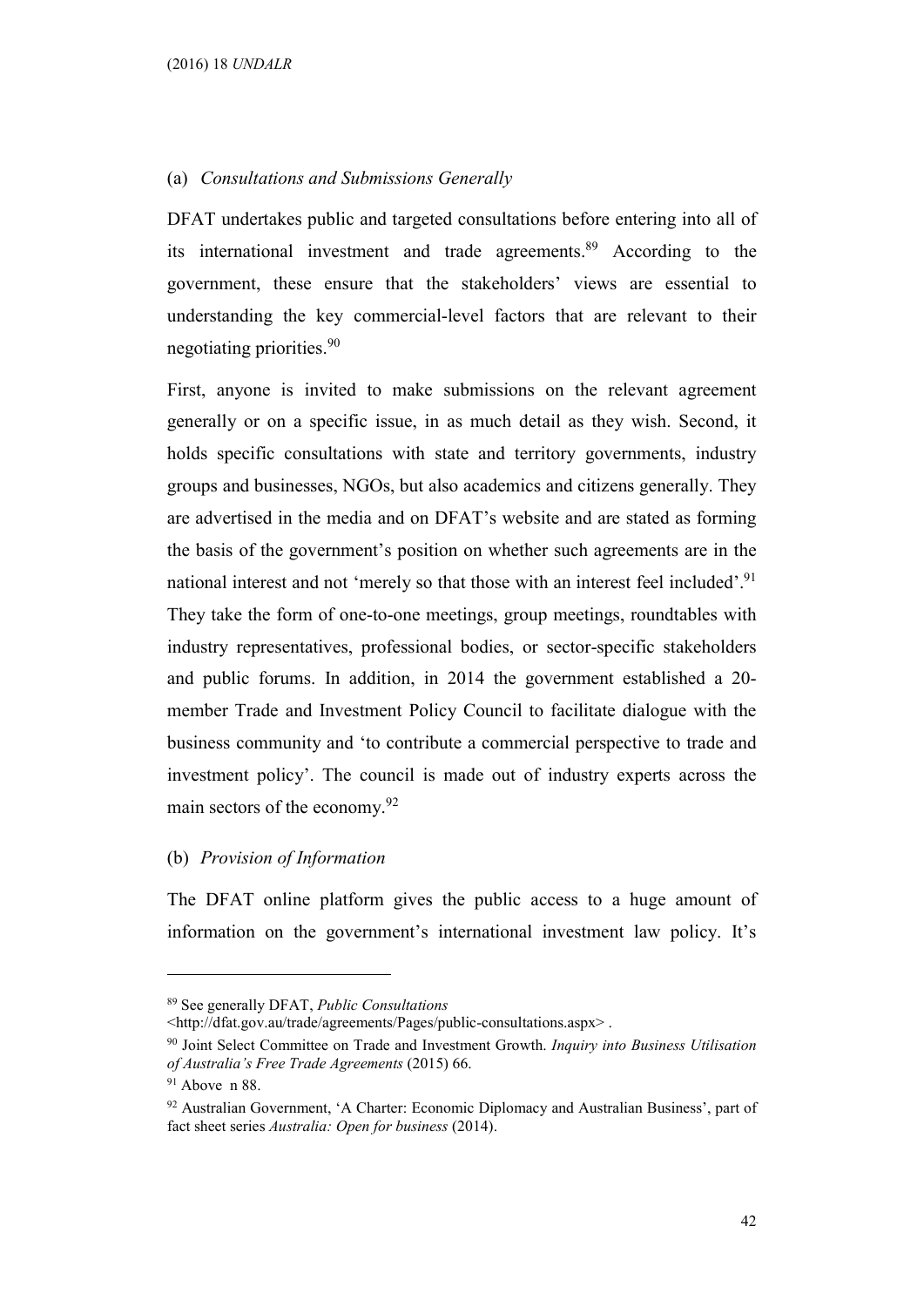'Trade at a glance' is an interactive website that gives information on all of Australia's top trade and investment partners by imports, exports, goods and services.<sup>93</sup> There are fact sheets on all of Australia's trade partners, an interactive map showing regional economies and statistics available on Australia's trade and investment flows.<sup>94</sup> There are platforms dedicated to specific topics, such as foreign investment and  $ISDS<sup>95</sup>$ . There is also up to date information on ongoing negotiations of FTAs with other countries.<sup>96</sup>

There are also two regular newsletter services available for free subscription, one targeted to business (*Business Envoy*)<sup>97</sup> and one to the general public  $(Tradetalk)^{98}$ .

#### (c) Government-Commissioned Independent Reviews

The government also commissions independent bodies to undertake reviews of its international trade and investment policies. These reviews use public submissions and consultations to progress their inquiries. Two of these reviews undertaken by the previous Australian Labor Party-led governments had a significant impact on governmental policy.

First, in 2008, the Rudd-led government commissioned Mr David Mortimer AO and Dr John Edwards, of the Centre of Economic Development of Australia, to conduct a review of Australia's export policies.<sup>99</sup>

 $93$  See generally DFAT, *Australia's trade at a glance* <http://dfat.gov.au/trade/resources/tradeat-a-glance/Pages/default.aspx>.

<sup>&</sup>lt;sup>94</sup> See generally DFAT, *Trade and economic statistics* 

<sup>&</sup>lt;http://dfat.gov.au/trade/resources/trade-statistics/Pages/trade-statistics.aspx>.

<sup>&</sup>lt;sup>95</sup> See generally DFAT, *Trade and investment topics* 

<sup>&</sup>lt;http://dfat.gov.au/trade/topics/Pages/trade-and-investment-topics.aspx>.

<sup>&</sup>lt;sup>96</sup> See generally DFAT, Status of FTA negotiations

<sup>&</sup>lt;http://dfat.gov.au/trade/agreements/Pages/status-of-fta-negotiations.aspx> .

<sup>97</sup> See generally DFAT, Business Envoy<http://dfat.gov.au/about-us/publications/tradeinvestment/business-envoy/Pages/business-envoy.aspx>.

<sup>98</sup> See generally DFAT, Trade Talk < http://dfat.gov.au/trade/resources/trade-talk/Pages/tradetalk-e-newsletter.aspx>.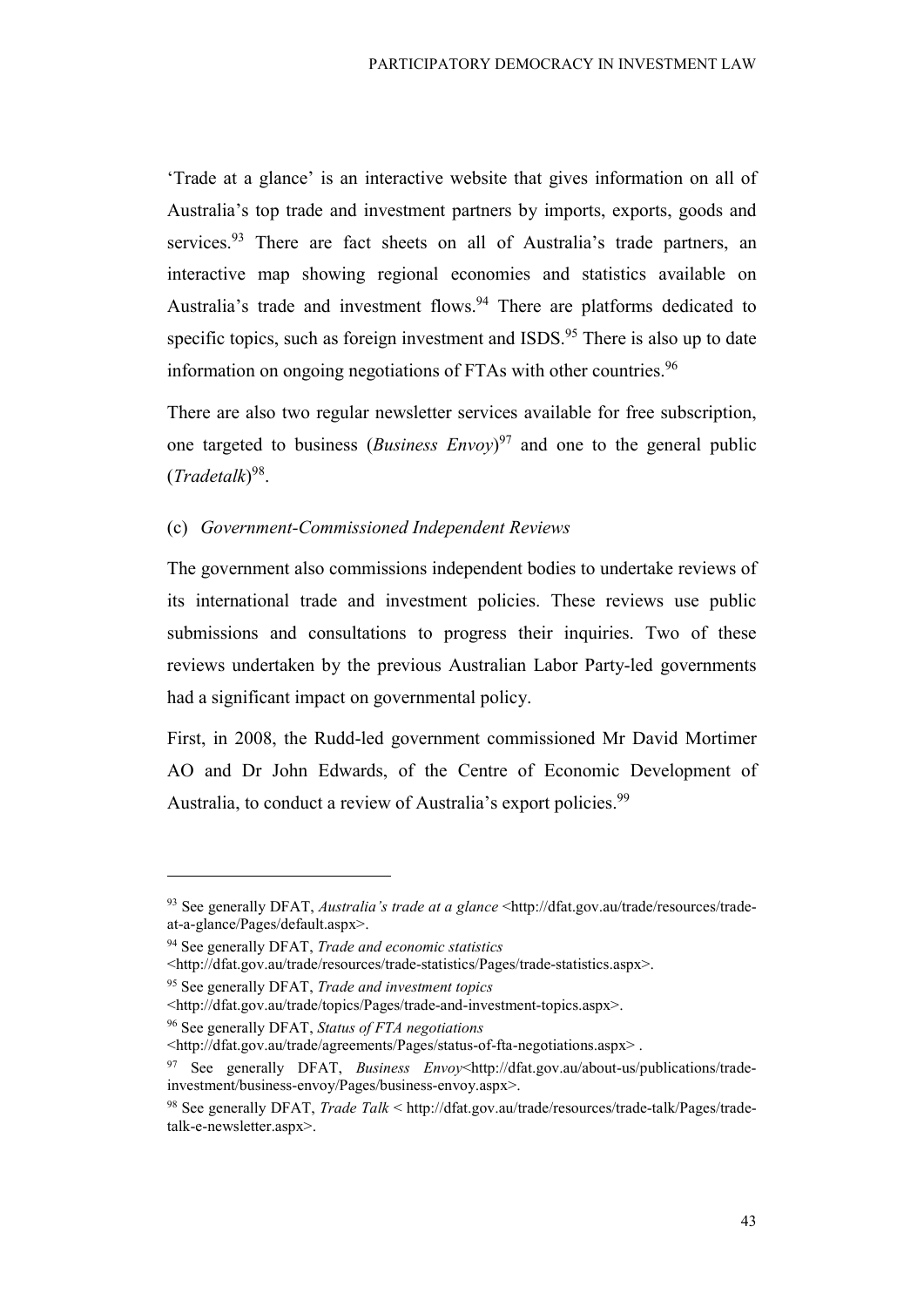In conducting the review, they received 157 submissions and consulted directly with 194 stakeholders, from domestic governments to businesses, governmental departments, universities and individuals.<sup>100</sup>

Of its expansive range of recommendations, the review made particular reference to Australia's need to 'secure its prosperity in [the] new global economy'<sup>101</sup> and recommended:

- a) establishing new benchmarks for FTAs; and
- b) reinvigorating Asia Pacific Economic Community trade and investment agenda, with the long-term goal of achieving a region-wide FTA. $^{102}$

Shortly after this review, the government commenced consultations on the TPP and prepared for negotiations, perhaps taking heed of this review's advice.

Second, in November 2009, the government requested the Productivity Commission, an independent government agency, to examine Australia's FTAs and their effectiveness in responding to recent economic and trade developments.<sup>103</sup> The Commission 'actively encouraged public participation' and received public submissions, held stakeholder meetings and convened various workshops with the stakeholders. As part of its findings of November 2010, the Commission controversially concluded that ISDS provisions do not have a significant impact on investment flows and there are 'considerable financial risks' emanating from such provisions. $104$ 

<sup>99</sup> David Mortimer, Winning in World Markets (2008) ('Mortimer Report') Appendix A-Terms of Reference.

<sup>100</sup> Ibid 166-172.

<sup>101</sup> Ibid 18.

<sup>&</sup>lt;sup>102</sup> Ibid, key recommendations, 21.

<sup>&</sup>lt;sup>103</sup> Australian Productivity Commission. Research Report - Bilateral and Regional Trade Agreements, (2010) ('Productivity Commission Report'), iv ('Terms of Reference'), 1. 104 Ibid xxxvi ('chapter 14 findings').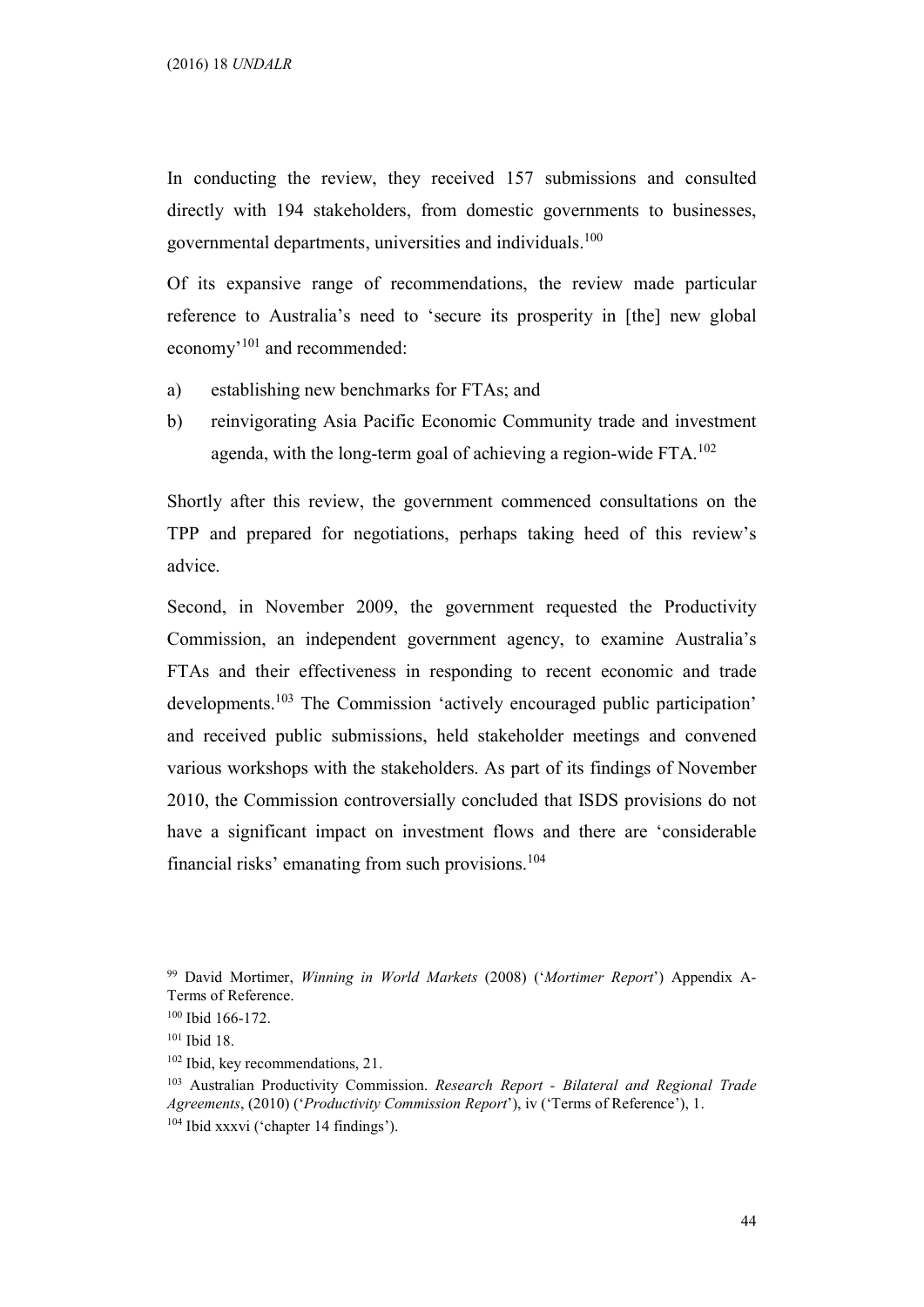In April 2011, four months following the Commission's report, the then Gillard-led government denounced its use of ISDS in its FTAs and investment agreements and made it official policy not to use them.<sup>105</sup> The government stated that in coming to its position on ISDS, the Commission's report had been 'closely considered' and that the new policy was 'highly consistent' with their recommendations.<sup>106</sup>

It is clear that the Commission considered the public submissions in forming this position. It makes many references to public submissions and quotes them in a number of instances, for example when discussing:

- a) the regulatory chill effect of  $ISDS$ ;<sup>107</sup>
- b) the higher level of rights afforded to foreign investors by ISDS mechanisms;<sup>108</sup>
- c) the degree of freedom of arbitral tribunals in ISDS cases; $^{109}$
- d) the possibility of conflicts of interest and institutional biases in arbitration, lack of transparency and the costs incurred;<sup>110</sup> and
- e) if Australia should not adopt treaties with ISDS or not.<sup>111</sup>

Perhaps critically, it did not rely on any public submission or consultation specifically in support of ISDS, stating it:

received no feedback from Australian businesses or industry associations indicating that ISDS provisions were of much value or importance to them. Indeed, as far as the Commission is aware, no Australian business has made use of ISDS provisions in Australian [FTAs or investment agreements].<sup>112</sup>

<sup>&</sup>lt;sup>105</sup> DFAT, *Trading Our Way to More Jobs and Prosperity April* (2011), 14.

<sup>106</sup> Ibid 16.

<sup>&</sup>lt;sup>107</sup> Ibid 271, referring to submissions of Professor Van Harten and AFTINET.

<sup>&</sup>lt;sup>108</sup> Ibid 272, referring to AFTINET's submission.

<sup>109</sup> Ibid 272, referring to Dr Kyla Tienhaara's submission.

<sup>110</sup> Ibid 273, referring to Dr Kyla Tienhaara's and the Law Council of Australia's submissions.

<sup>111</sup> Ibid 276, referring to Aisbett and Bonnitcha's, Dr Luke Nottage's and the Law Council of Australia's submissions.

<sup>112</sup> Ibid 270.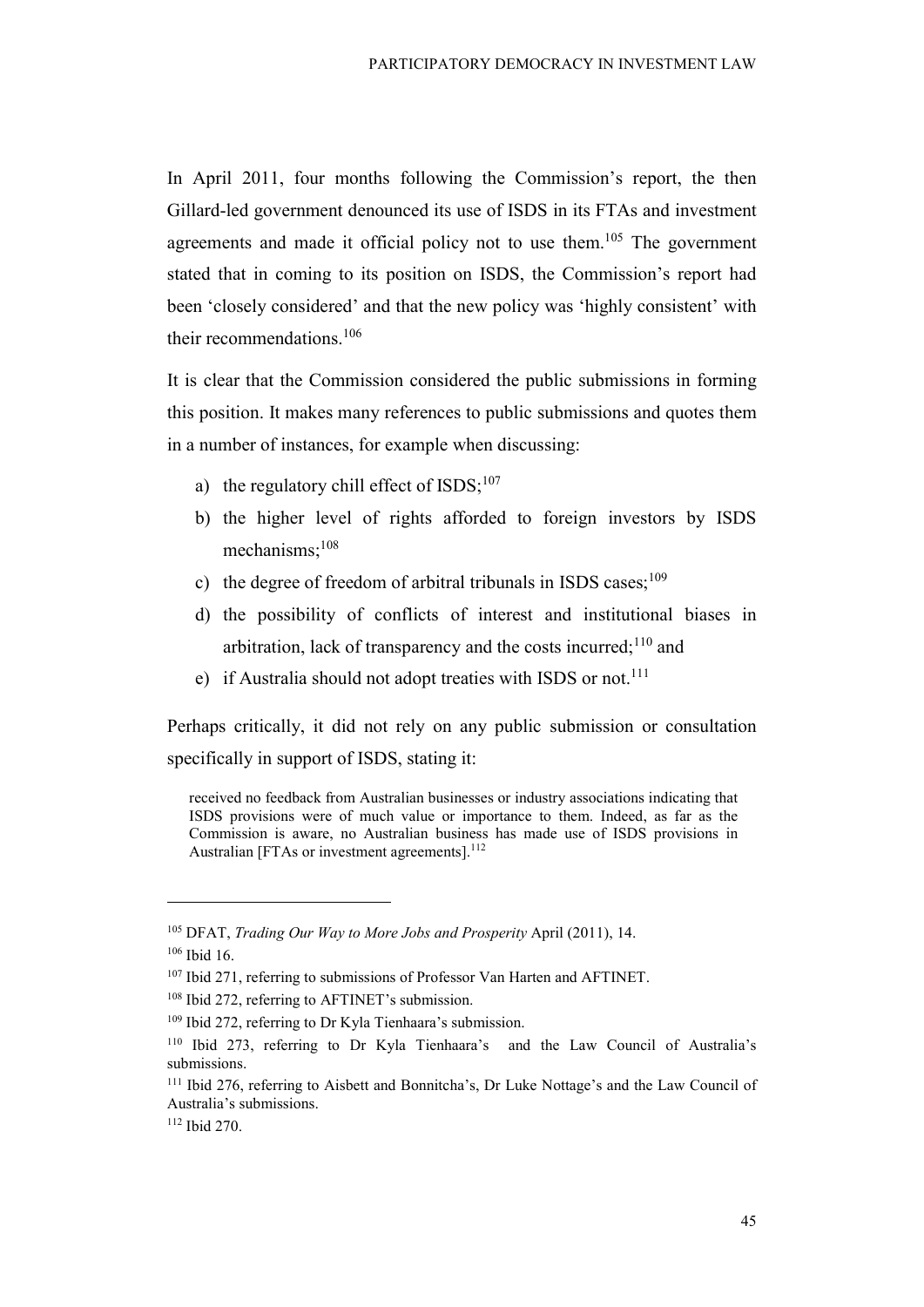#### 2 Parliamentary Initiatives

In addition to being comprised of elected members, the Australian Parliament also provides a number of opportunities for further public participation in the policy process.

#### (a) Parliamentary Committees

Parliamentary committees are a major participatory component of Australia's legislative arm of government, giving the public an outlet to directly participate in the law-making process and help members of parliament access a wide range of community and expert views.<sup>113</sup>

The role undertaken by the committee depends on the terms of reference referred to it by either House of Parliament, Minister or by law.<sup>114</sup> This reference procedure is said to be a 'commitment to greater public participation with committees as the point of public access'.<sup>115</sup>

Upon being referred a matter, the committee advertises the terms of reference in the media and invites submissions from the public or any other stakeholder, where anyone may lodge a written submission.<sup>116</sup> The committee then holds a public hearing, with some of those who made submissions being invited to give evidence for the committee to clarify the submissions and examine opposing views with them.<sup>117</sup> Following the hearings and review of all the evidence, the committee prepares a report to be presented to Parliament, with recommendations for future action. Reports of dissenting committee members

<sup>113</sup> John Halligan 'Parliamentary Committee Roles in Facilitating Public Policy at the Commonwealth Level' (2008) 23.2 Australasian Parliamentary Review 135 ('Halligan') 136. <sup>114</sup> Australian Parliament, About Parliament – Infosheet 4 - Committees <http://www.aph.gov.au/About\_Parliament/House\_of\_Representatives/Powers\_practice\_and\_ procedure/00 - Infosheets/Infosheet 4 - Committees>.

<sup>115</sup> Uhr above n 5, 129, using 'Mabo legislation' as analogy.

<sup>116</sup> Halligan above n 113, 136, 141-2.

<sup>117</sup> Above n 114.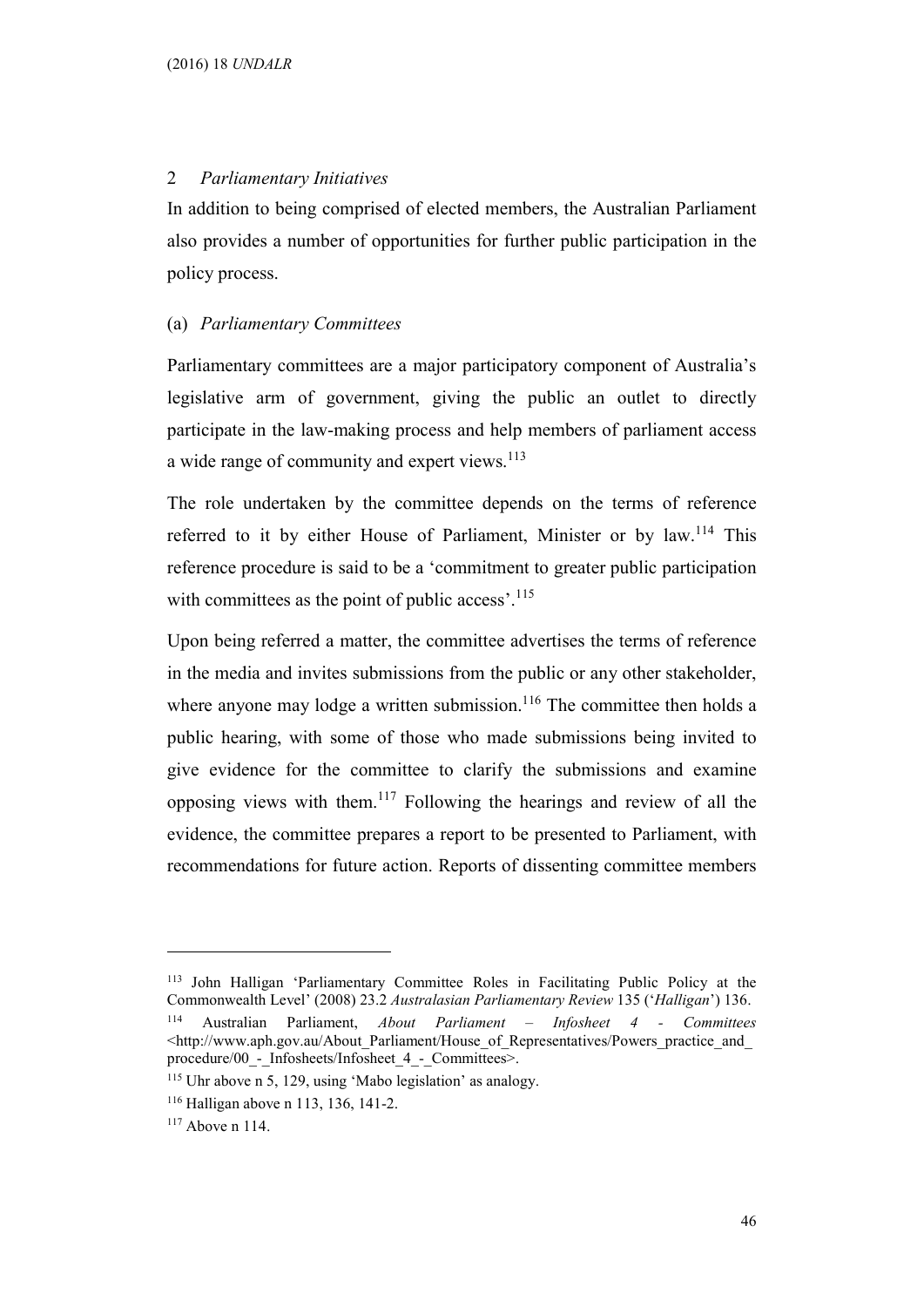are also published. The report, submissions made to the committee and the transcript of proceedings are available online.

The following standing (permanent) and select (temporary) committees have played a large part in the participatory functions of the Australian international investment law policy process.

#### (i) Senate Standing Committee on Foreign Affairs Defence and Trade

The Senate Standing Committee on Foreign Affairs, Defence and Trade Committee takes an active role in scrutinising the government's proposed bills and policy in general. In recent years it has undertaken inquiries into each of the proposed FTAs with Korea, Japan and China and also undertook an inquiry into the Commonwealth's treaty-making process generally.<sup>118</sup>

The committee received 94 submissions and held two days of public hearings with witnesses from public authorities, academics, trade unions and NGOs. A large number of the submissions were from 'individuals concerned about the secrecy surrounding the negotiations of bilateral and regional FTAs, in particular the Trans-Pacific Partnership'<sup>119</sup> but also industry bodies, unions, academics and other stakeholders. In its report, it found the evidence to be 'overwhelmingly critical, and occasionally scathing' of DFAT's assertions that the current system was sufficient.<sup>120</sup>

It concluded that there was 'no doubt that in respect of the Commonwealth treaty-making process there is a groundswell for change<sup> $121$ </sup> and made 10 recommendations in order to ensure a higher level of consultation and information provided before agreements are signed and increase the role of the Parliament.<sup>122</sup>

<sup>&</sup>lt;sup>118</sup> Trade Committee Report above n 35, 2.

<sup>119</sup> Ibid 3.

<sup>120</sup> Ibid 71-73.

<sup>121</sup> Ibid 71.

<sup>122</sup> Ibid; ibid xiii-xiv ('Recommendations').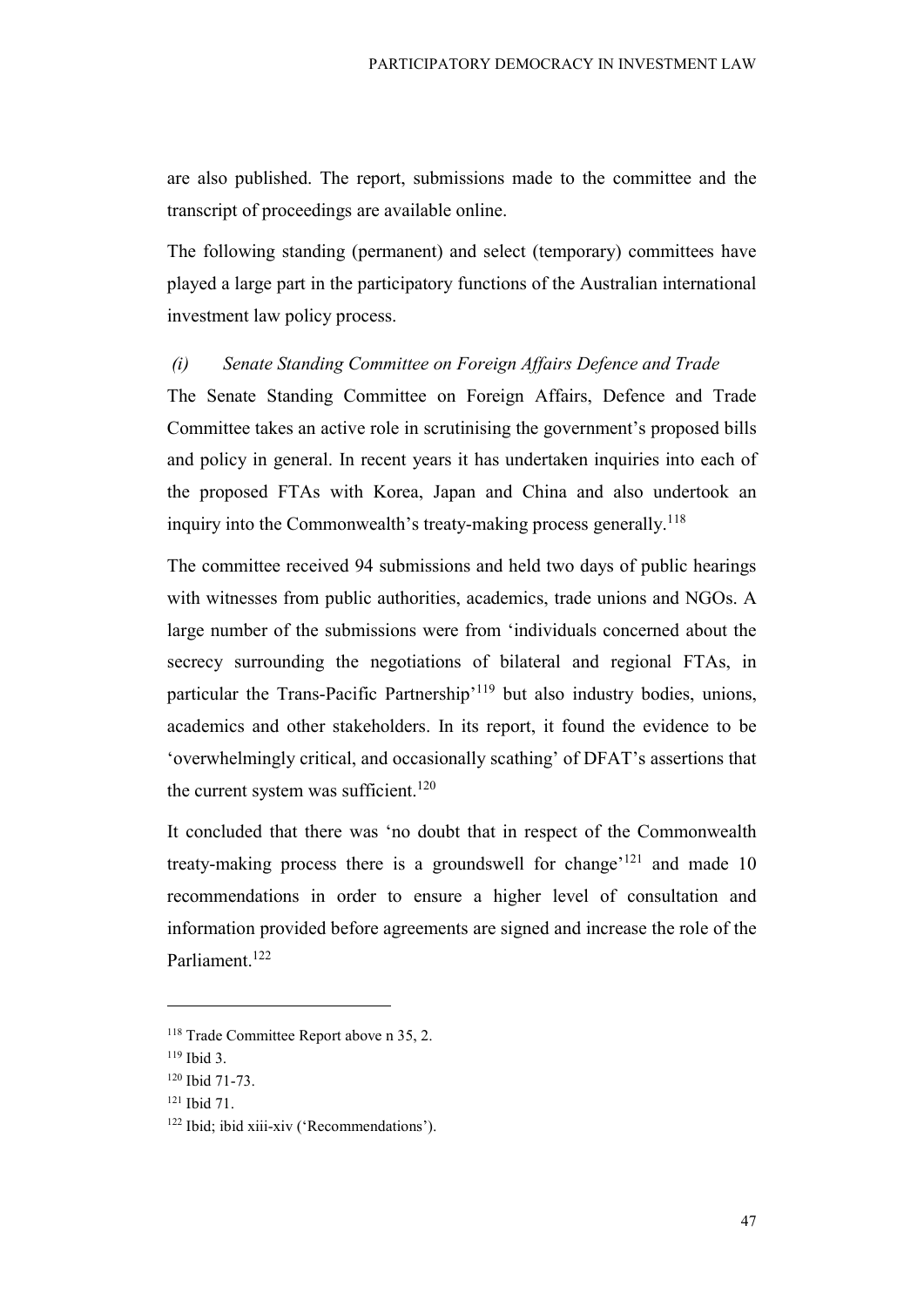#### (ii) Joint Standing Committee on Treaties

Since 1996, the Joint Standing Committee on Treaties has been appointed at the beginning of each Parliamentary term by Resolution of Appointment of the two Houses of Parliament jointly. This committee reviews each one of Australia's FTAs that it enters into, together with the National Interest Analyses and proposed treaty actions arising from the FTA.<sup>123</sup>

### (b) Private Members Bills

Another way the Parliament may play a role in the international investment law policy process is through the legislative proposals of non-government members; Private Members Bills.<sup>124</sup> As they require the majority of the members to support them, they rarely crystallise into law, though they are still useful as a technique of generating debate on a matter. Two such bills have been proposed by non-government members in recent years and have added to the public discourse on international investment law policy.

First, in February 2012, independent Mr Katter introduced a bill to Parliament concerning the treaty-making process in Australia generally. This Treaties Ratification Bill 2012 contained just one substantive provision, s4:

- (i) either House of the Parliament, or
- (ii) a Minister; and

<sup>&</sup>lt;sup>123</sup> The Resolution of Appointment allows the committee to inquire into and report on:

<sup>&#</sup>x27;a) matters arising from treaties and related National Interest Analyses and proposed treaty actions and related Explanatory Statements presented or deemed to be presented to the Parliament;

b) any question relating to a treaty or other international instrument, whether or not negotiated to completion, referred to the committee by:

c) such other matters as may be referred to the committee by the Minister for Foreign Affairs and on such conditions as the Minister may prescribe.'

See Joint Standing Committee on Treaties, Parliament of Australia, Resolution of Appointment (1996).

 $124$  See generally factsheet at Australian Parliament, About Parliament - Infosheet 6 -Opportunities for private members

 $\text{thtp://www.aph.gov.au/About Parliament/House of Representatives/Powers practice}$  and procedure/00\_-\_Infosheets/Infosheet\_6\_-\_Opportunities\_for\_private\_Members>.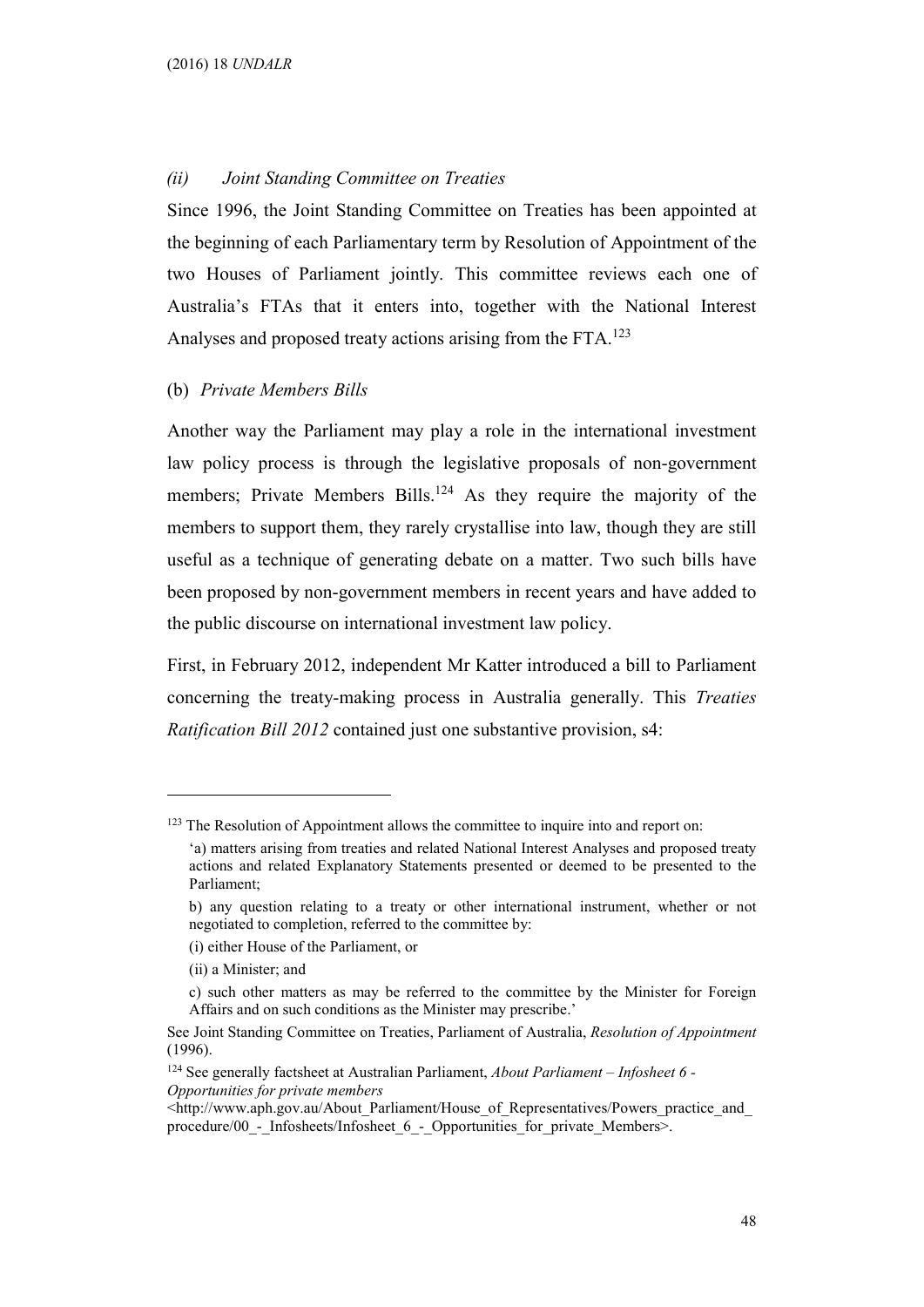The Governor-General must not ratify a treaty unless both Houses of the Parliament have, by resolution, approved the ratification.

The bill was referred to the Joint Standing Committee on Treaties for legislative inquiry, which tabled its report on the bill in Parliament in August 2012.<sup>125</sup> The committee recommended against the bill's passing, due to the practical issues it would cause, that there was no provision for treaties in times of emergency and the likelihood of political parties obstructing certain treaties.<sup>126</sup> It did, however, agree with the member that greater transparency is required in the treaty-making process and was 'disappointed that the process has not been pursued'.<sup>127</sup>

Second, in March 2014, a Senator of the Australian Greens Party introduced the Trade and Foreign Investment (Protecting the Public Interest) Bill 2014. It also had just one substantive provision, s3:

The Commonwealth must not, on or after the commencement of this Act, enter into an agreement (however described) with one or more foreign countries that includes an investor-state dispute settlement provision.

The bill was referred to the Senate Foreign Affairs, Defence and Trade Legislation Committee for inquiry and report. It received easily the highest number of responses of any committee inquiring into an international investment law-related bill, receiving 142 written submissions and over 11,000 emails.<sup>128</sup> It held a public hearing on 6 August 2014.

The majority of submissions supported the purpose of the bill.<sup>129</sup> Despite this support, however, the committee took greater credence from those submitters arguing against the bill, including academics, and also the major Australian

<sup>&</sup>lt;sup>125</sup> Joint Standing Committee on Treaties, Parliament of Australia, *Report 128: Inquiry into* the Treaties Ratification Bill 2012 (2012).

<sup>126</sup> Ibid 19-22.

<sup>127</sup> Ibid 14.

<sup>&</sup>lt;sup>128</sup> Foreign Affairs, Defence and Trade Legislation Committee, Parliament of Australia, *Trade* and Foreign Investment (Protecting the Public Interest) Bill 2014 (2014) 2. 129 Ibid 5.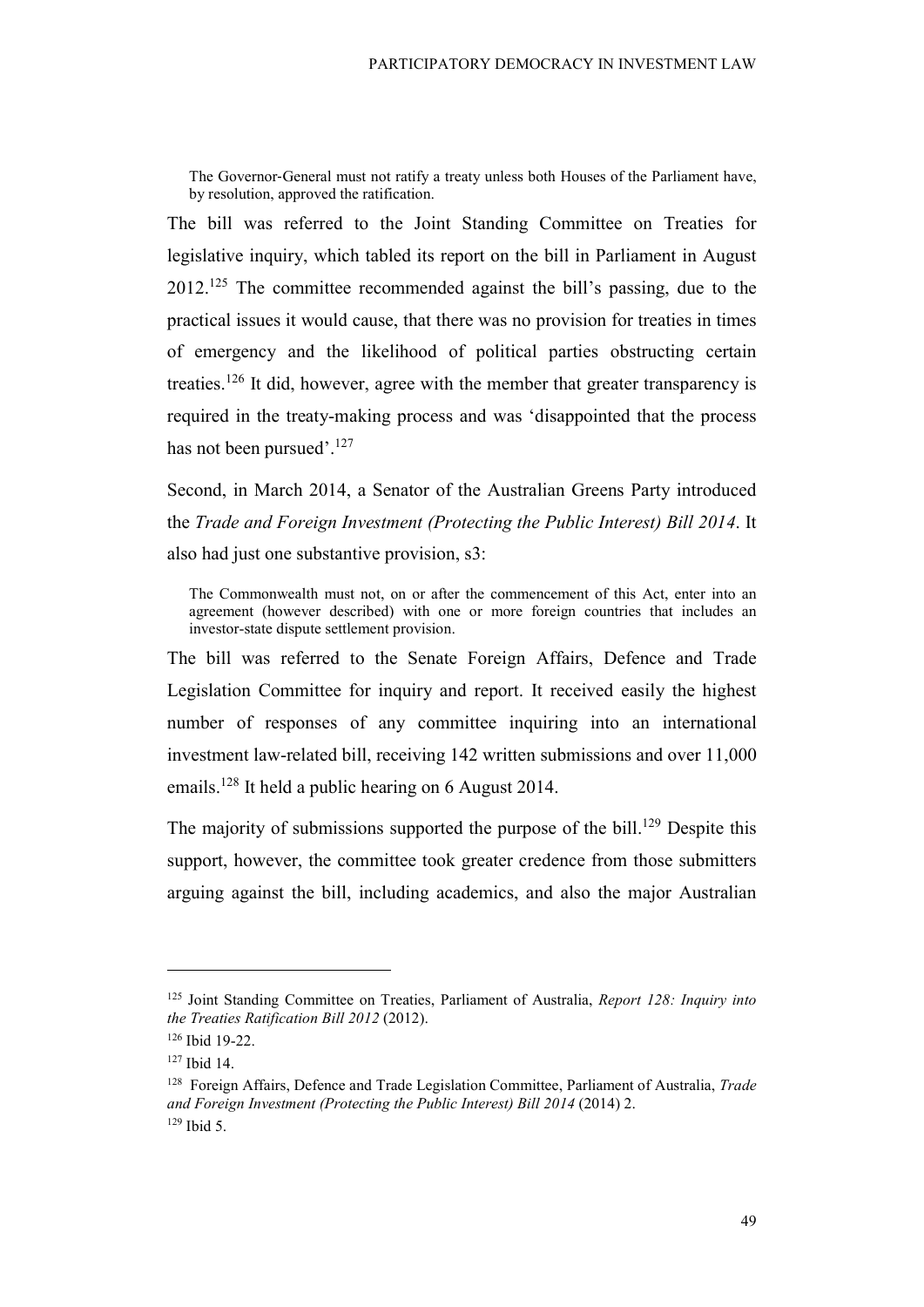companies and businesses in support of ISDS.<sup>130</sup> Notwithstanding these bills' failure, they both contributed to the debate on treaty-making process in Australia and has been referred to on a number of times since.<sup>131</sup>

## 3 Trans-Pacific Partnership

Like the TTIP in Europe, the TPP in Australia has garnered a huge amount of public debate. When it was concluded and signed on 6 October 2015, there were a number of parts that fanned this public debate, including the insertion of an ISDS mechanism in the investment chapter.<sup>132</sup>

At the time of writing, the TPP was before the legislatures of each party for ratification. In Australia, before any binding treaty action is taken, the text and a National Interest Analysis like those done for previous FTAs is tabled in Parliament. The Joint Standing Committee on Treaties will conduct and inquiry and prepare a report for the legislature, which will consider any legislative changes necessary for the agreement to be implemented.<sup>133</sup>

Public consultations commenced on 3 October 2008 'in line with the Government's commitment to ensuring Australia's trade objectives are pursued on the basis of full community consultation' and would form the basis of the government's priorities and for Australia's participation in the negotiations.<sup>134</sup> Initial reports on these concluded that there was 'widespread interest in and support for Australia's participation in the TPP'.<sup>135</sup> In this first set of consultations, concerns over ISDS were already articulated.<sup>136</sup>

<sup>130</sup> See for example ibid 13-14.

<sup>&</sup>lt;sup>131</sup> For example see Trade Committee Report above n 35, 19-20.

 $132$  See chapter IX of published text, above n 1.

<sup>&</sup>lt;sup>133</sup> Australian Government, DFAT, Trans-Pacific Partnership Agreement: Background document: implementation deadline, 24 November 2015.

<sup>&</sup>lt;sup>134</sup> Hon Simon Crean MP, *Priorities and objectives for participation in the Trans Pacific* Partnership (2008) <http://trademinister.gov.au/speeches/2008/tpp\_priorities.html>. <sup>135</sup> Ibid.

<sup>&</sup>lt;sup>136</sup> Ibid, stating that 'some participants cautioned that trade policy not undermine the ability of governments to regulate in the public interest and in the interest of protecting the environment.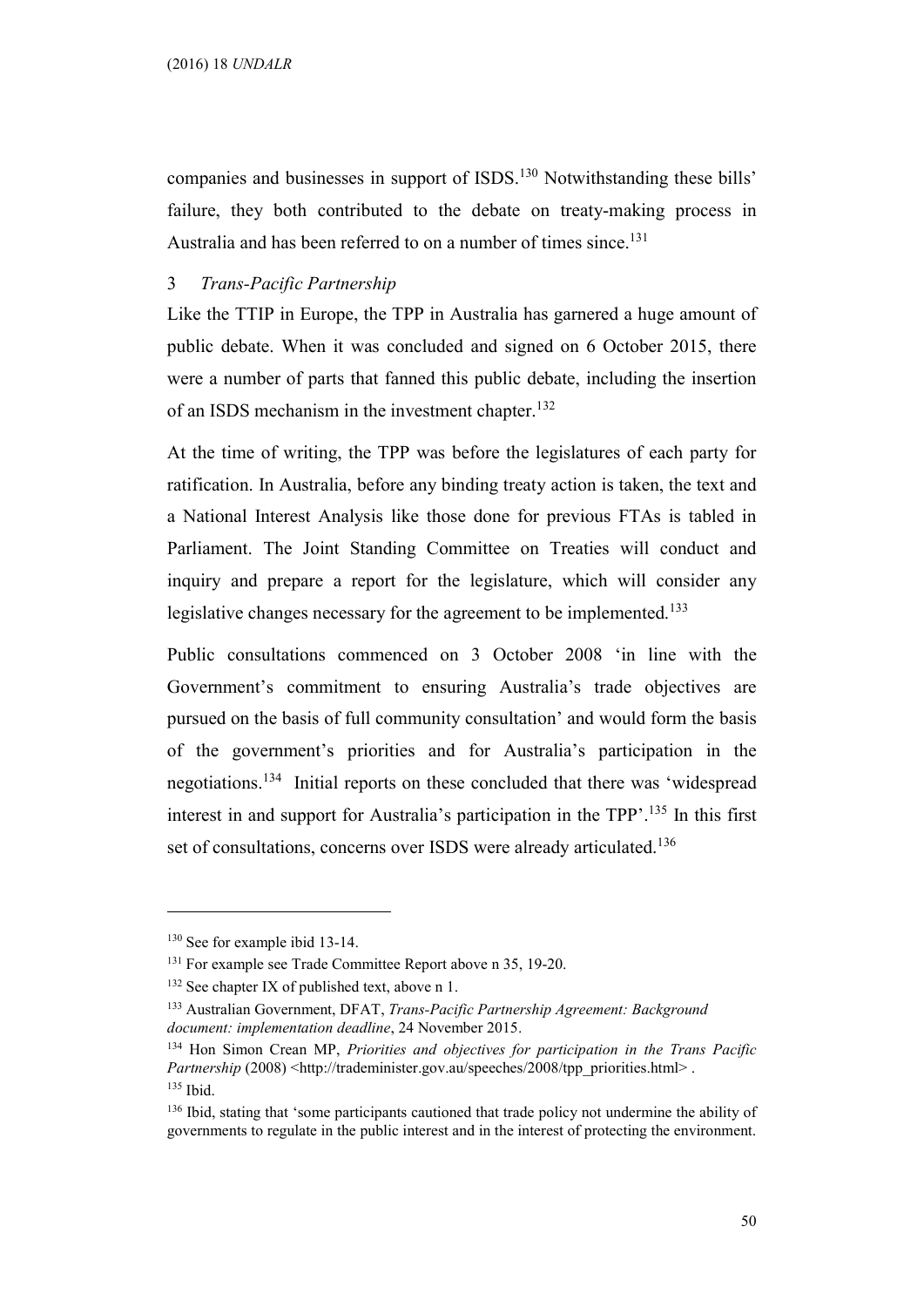On 20 Nov 2008, the then Trade Minister Simon Crean announced that Australia would participate in TPP negotiations and the first round took place in March 2010. Between this round and November 2011, there were nine negotiating rounds. There are reports made on each round which are published online.<sup>137</sup> Although these reports outline generally what had been discussed, none of them specifically mention ISDS or investment protection.

In September 2011 and as a result of growing public perception of the negotiations being secretive and behind closed doors, the parties publicly released the letters to each other setting out the handling of negotiating texts. The model letter stated that all negotiating documents were confidential and could only be provided to government officials or persons participating in the consultation process.<sup>138</sup>

Following the  $9<sup>th</sup>$  round of negotiations in November 2011, the parties' Trade Ministers issued a report on negotiations to date and released a 'broad outlines' of the agreement, including on an investment chapter. It said:

Investment. The investment text will provide substantive legal protections for investors and investments of each TPP country in the other TPP countries… The investment text will include provisions for expeditious, fair, and transparent investor-State dispute settlement subject to appropriate safeguards, with discussions continuing on scope and coverage. The investment text will protect the rights of the TPP countries to regulate in the public interest.<sup>139</sup>

From December 2011 through August 2013, there were a further ten negotiating rounds, all of which were reported online. Each round of negotiations included a number of stakeholder events, with 'Stakeholder Forums' typically being involved, which typically attracted 250 to 300

The CFMEU and AFTINET raised concerns about investor-state dispute settlement and the regulation of foreign investment'.

 $137$  See reports on negotiations listed at DFAT, Trans Pacific Partnership – News <http://dfat.gov.au/trade/agreements/tpp/news/Pages/news.aspx>.

<sup>138</sup> DFAT, Trans Pacific Partnership – Release of confidentiality letter, <http://dfat.gov.au/trade/agreements/tpp/news/Pages/release-of-confidentiality-letter.aspx> .  $139$  DFAT, Trans Pacific Partnership – Enhancing Trade and Investment, Supporting Jobs, Economic Growth and Development: Outlines of The Trans-Pacific Partnership Agreement <http://dfat.gov.au/trade/agreements/tpp/Pages/enhancing-trade-and-investment-supportingjobs-economic-growth-and-development-outlines-of-the-trans-pacific-partnership-ag.aspx>.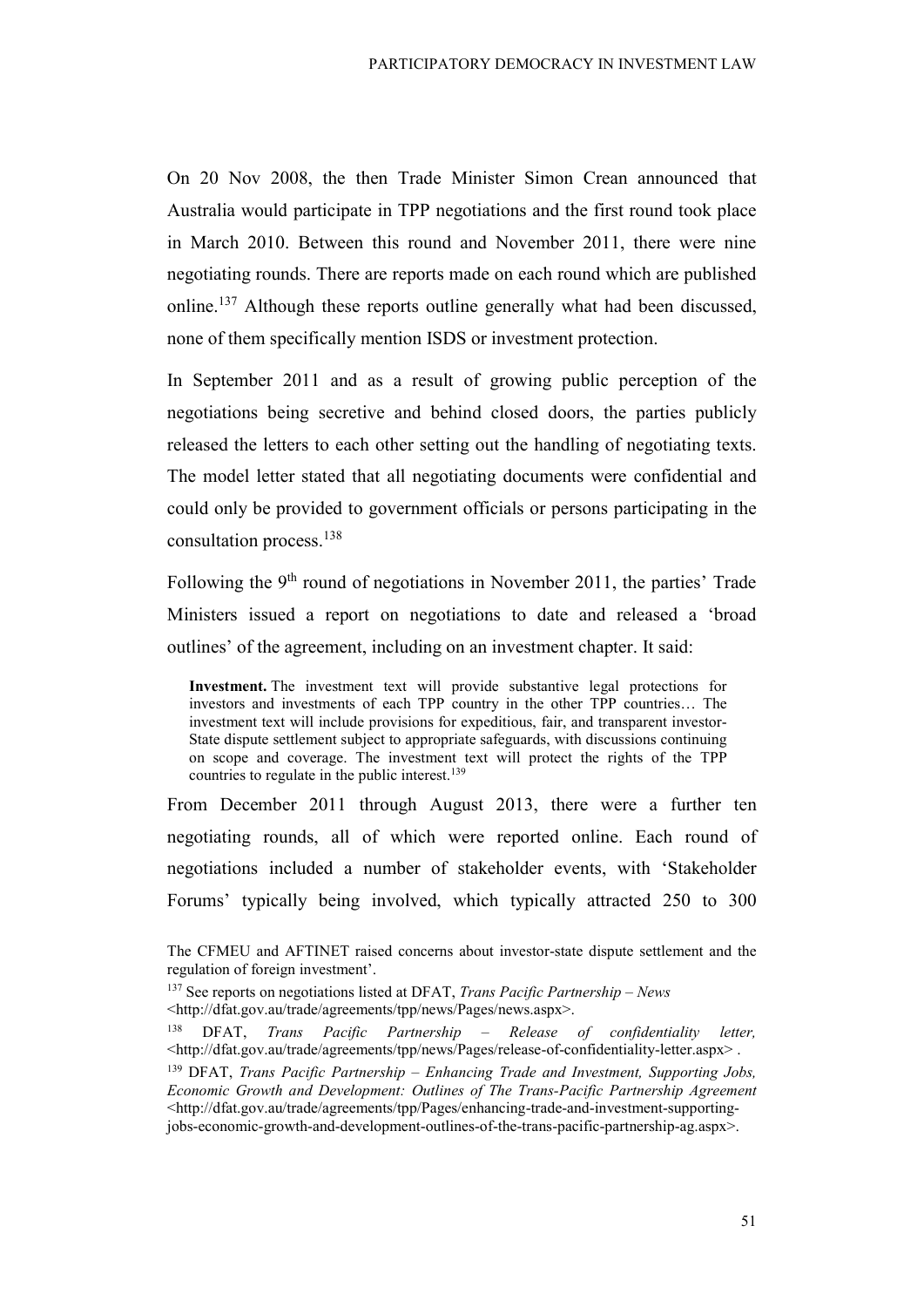$\overline{a}$ 

participants. None of these mentioned negotiations on ISDS or investor protection.

From October 2013 there were also a further 12 meetings of the chief negotiators and 9 meetings of the Ministers or Leaders of the parties. Like the negotiating rounds, each of these meetings are reported online, if brief. None of these mentioned negotiations on ISDS or investor protection.

On 6 October 2015, the TPP was concluded and the government duly announced its signing. Trade Minister Andrew Robb announced that a 'robust and modern investor-state dispute settlement mechanism will protect Australian investors overseas, as well as the government's right to regulate, including on public health.' <sup>140</sup>

On 9 February 2016, the government tabled the text of the agreement and an accompanying National Interest Analysis in Parliament. The analysis reports that 83 public submissions were received and 485 stakeholders were consulted throughout and following the negotiations.<sup>141</sup>

## V ASSESSMENT AND COMPARISON OF PARTICIPATION

The EU's and Australia's international investment law policy processes and structures are assessed according to their levels of openness, inclusiveness and responsiveness; the three sub-principles of participation as laid down by article 11 of the TEU.

A Assessment of participation in the  $EU$ 

 $140$  Press Release, Minister for Trade and Environment, *Historic Asia-pacific trade agreement* opens new era of opportunities (6 October 2015) <http://www.pm.gov.au/media/2015-10- 06/historic-asia-pacific-trade-agreement-opens-new-era-opportunities>.

<sup>&</sup>lt;sup>141</sup> DFAT, Trans-Pacific Partnership Agreement between the Government of Australia and the Governments of: Brunei Darussalam, Canada, Chile, Japan, Malaysia, Mexico, New Zealand, Peru, Singapore, the United States of America and Vietnam, National Interest Analysis [2016] ATNIA 4, Annexure 1, 2-15.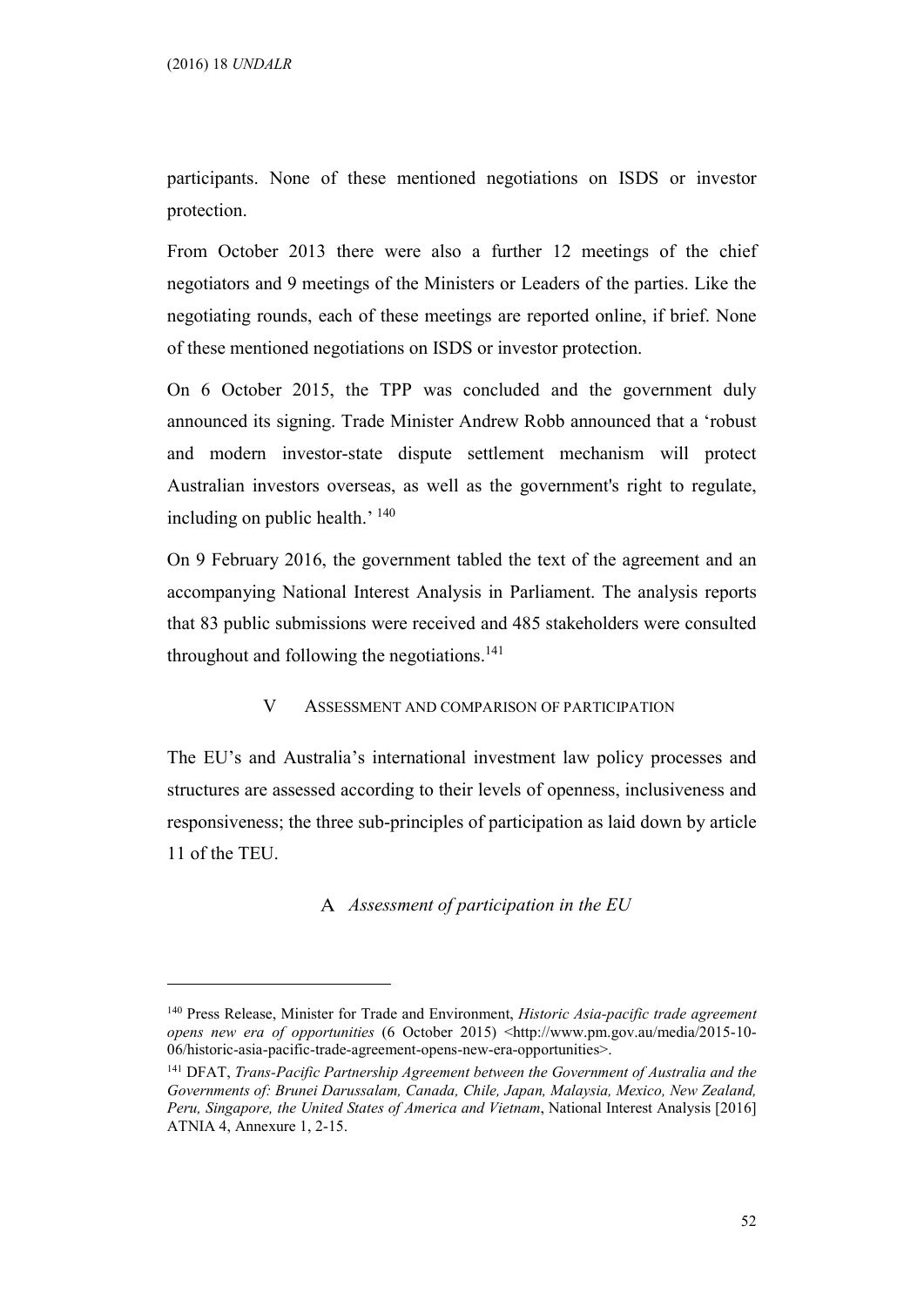#### 1 Openness

 $\overline{a}$ 

At the outset, it can be said that the EU is at least aware that its international investment policy processes should be more open. This is made clear by looking at the contrast in approaches of the Commission, prior to and following the 2014 election.

In relation to the TTIP, prior to the election for example, the then Trade Commissioner Karl de Gucht, was pushing the TTIP almost exclusively on the back of the advantages offered by it.<sup>142</sup> Since then, however, Commissioner Malmström has consistently pushed the need for transparency in negotiating it; remarking in an official policy document that 'I'm determined to make these the most transparent EU trade talks ever<sup>'</sup>.<sup>143</sup> She has committed to publishing more documents on trade and investment negotiations, including the final text as agreed.<sup>144</sup>

This new approach ties in with the 'Transparency Initiative' outlined above, which has improved the level of openness in a process that was previously seen as secretive and opaque. Since the change of commissioner, there have been reports made on the progress of TTIP negotiations following each round.

The openness of the process is increased further by the workings of the Parliament, particularly the INTA committee. By holding its hearing in public, together with public workshops and presentations, the public is further able to access information on the EU's progress on international investment law policy and its position at the time.

Finally, the openness is bolstered by the information available on the initiatives themselves. The Commission's online platform 'Your Voice in Europe' and DG Trade's online platform 'Trade Policy and You' has

<sup>&</sup>lt;sup>142</sup> See generally for example DG Trade, *Trade and Investment 2014* (2014).

<sup>&</sup>lt;sup>143</sup> DG Trade, *Inside TTIP: An Overview and Chapter-by-Chapter Guide in Plain English* (2015).

<sup>&</sup>lt;sup>144</sup> European Commission, *Trade for All - New EU Trade and Investment Strategy* (2015) 18-19.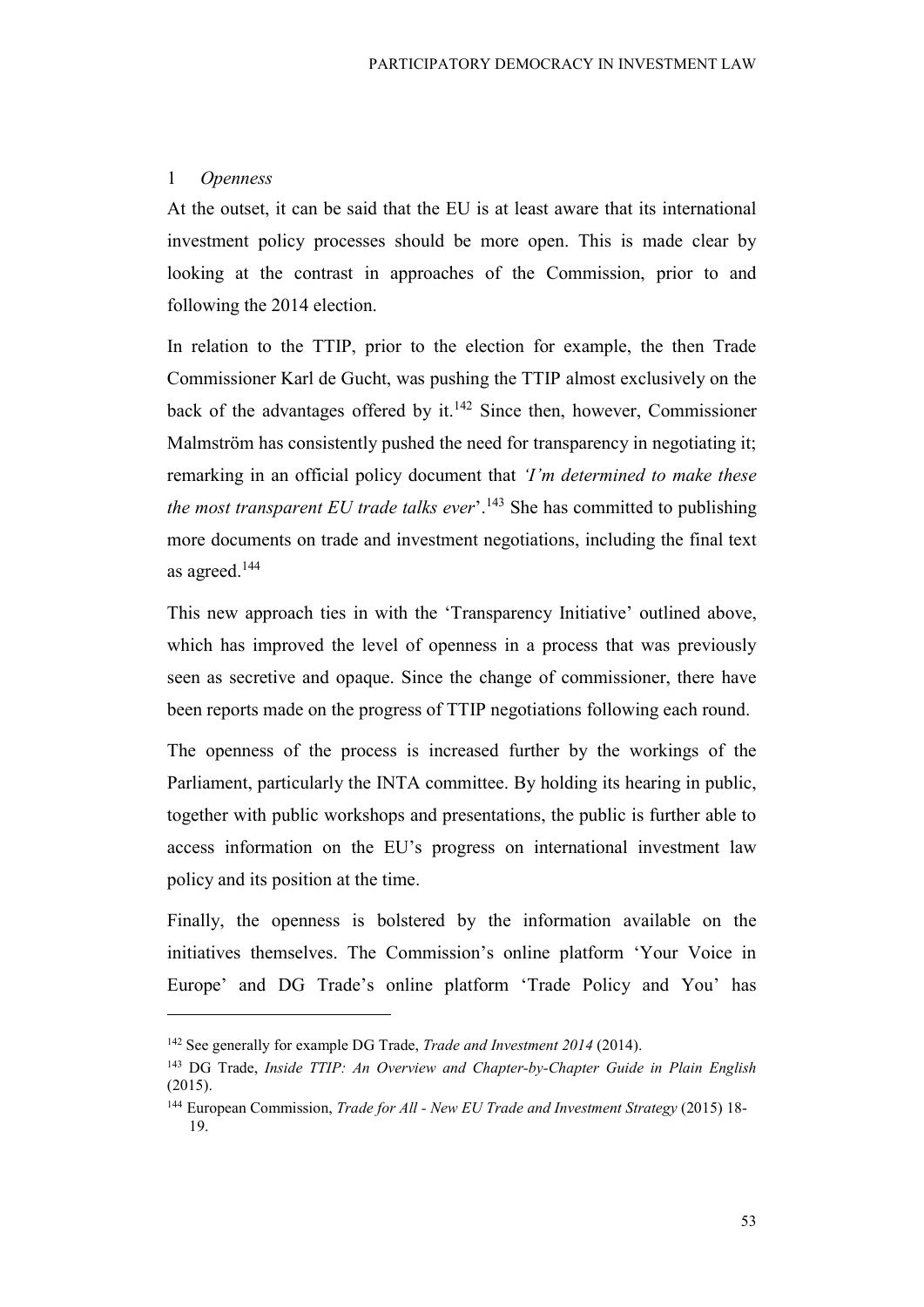information on consultations, civil society dialogues, publications, events and the possibility of a weekly newsletter. There are also separate online platforms for the INTA Committee and the European Citizens' Initiative. These all make it far easier for the public to access information on the investment law policy process and how they may participate further.

In relation to the TTIP specifically, there is publicly accessible information on the input,<sup>145</sup> the process,<sup>146</sup> outcome<sup>147</sup> and motives<sup>148</sup> of the Commission. The parameters for openness provided in chapter one, therefore, show a favourable assessment.

(a) Deficiencies

The glaring omission, is the scarcity of reporting on the progress of the issue of ISDS in the TTIP, with reports stating that this issue has not to date been addressed. This very question was put to the chief negotiator in the TTIP Advisory Group, where he 'explained that these are market access discussions… [and that] there are no ongoing discussions with the US about investment protection or ISDS'.<sup>149</sup> Given the immense public scrutiny and divisive nature surrounding this issue, it is questionable whether the Commission is being truly open in its reporting in this respect.

This view is commonly held. Indeed, over 3.4 million citizens who have supported the STOP TTIP citizens' initiative centre their criticism on how the 'democratic dimension of the planned agreement: rules, which have farreaching consequences for 500 million EU citizens in 28 member states, are

<sup>&</sup>lt;sup>145</sup> Report on ISDS Consultation above n 54.

<sup>&</sup>lt;sup>146</sup> See for example European Commission- Directorate- General for Communication, *Free* Trade Is a Source of Economic Growth (2014) 9 ('How free trade agreements are reached…'). <sup>147</sup> Concept Paper on TTIP above n 56.

 $148$  See for example DG Trade, Inside TTIP: An Overview and Chapter-by-Chapter Guide in Plain English. (2015) 41-42.

<sup>&</sup>lt;sup>149</sup> Trade advisory group meeting on 9 October 2015, above n 78.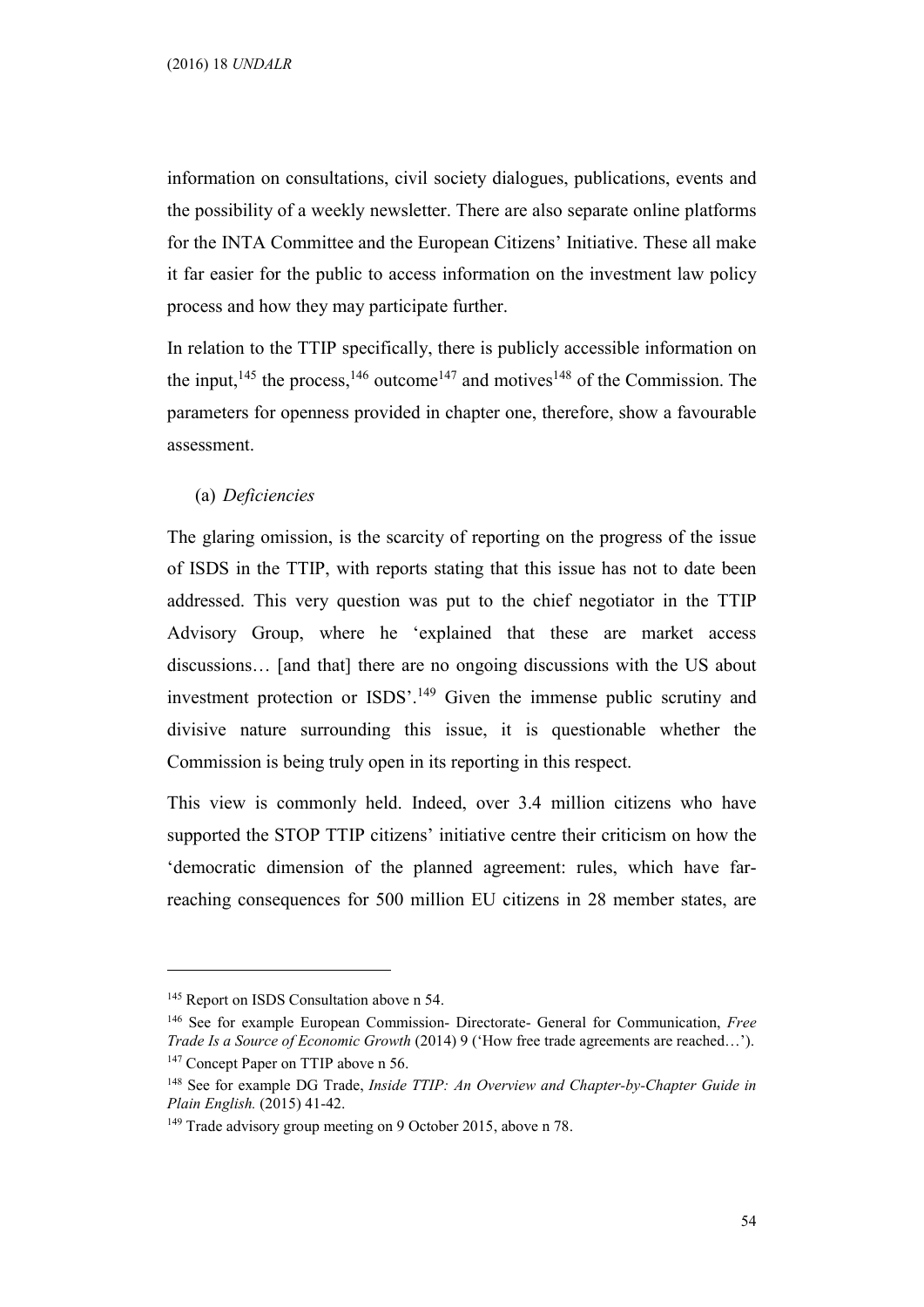negotiated behind closed doors', $150$  and this sentiment was echoed by the majority of participants to the Ombudsman's consultation on the transparency of TTIP negotiations. This feeling has not waned since the introduction of the new Trade Commissioner's Transparency Initiative.<sup>151</sup>

#### 2 Inclusiveness

The assessment of the inclusiveness turns on whether the participatory initiatives are available to general participation and public scrutiny, including as wide a cross-section of interests as possible, and avoid the over-influence of strong, organised groups.

In regard to achieving a wide cross section, many of the initiatives put forward are open to all EU citizens. The Citizens' Dialogues are on a 'first come, first served' basis (in the words of the Commission), public consultations are open for anyone online throughout the consultation period, INTA Committee hearings are public and these affect the recommendations that it prepares and are adopted by the Parliament, any EU Citizen may begin a European Citizens' Initiative or a petition and the information workshops and seminars held by DG Trade are open for anyone who can attend.

There are also ample opportunities for the public to get involved in consultations, as they are conducted in various forms by the Commission, INTA and the Ombudsman. The TTIP consultation should be lauded as a successful initiative in attracting well over 100,000 citizen participants.

There is also a clear, strong push by the EU to include civil society in the process and rightly so, as the 'primary dimension of citizen involvement

 $150$  Above n 65.

<sup>&</sup>lt;sup>151</sup> See for example anti-lobbying NGO Corporate Europe at *Corporate Europe* <http://corporateeurope.org/international-trade/2015/05/ttip-talks-despite-pr-still-under-cloaksecrecy>.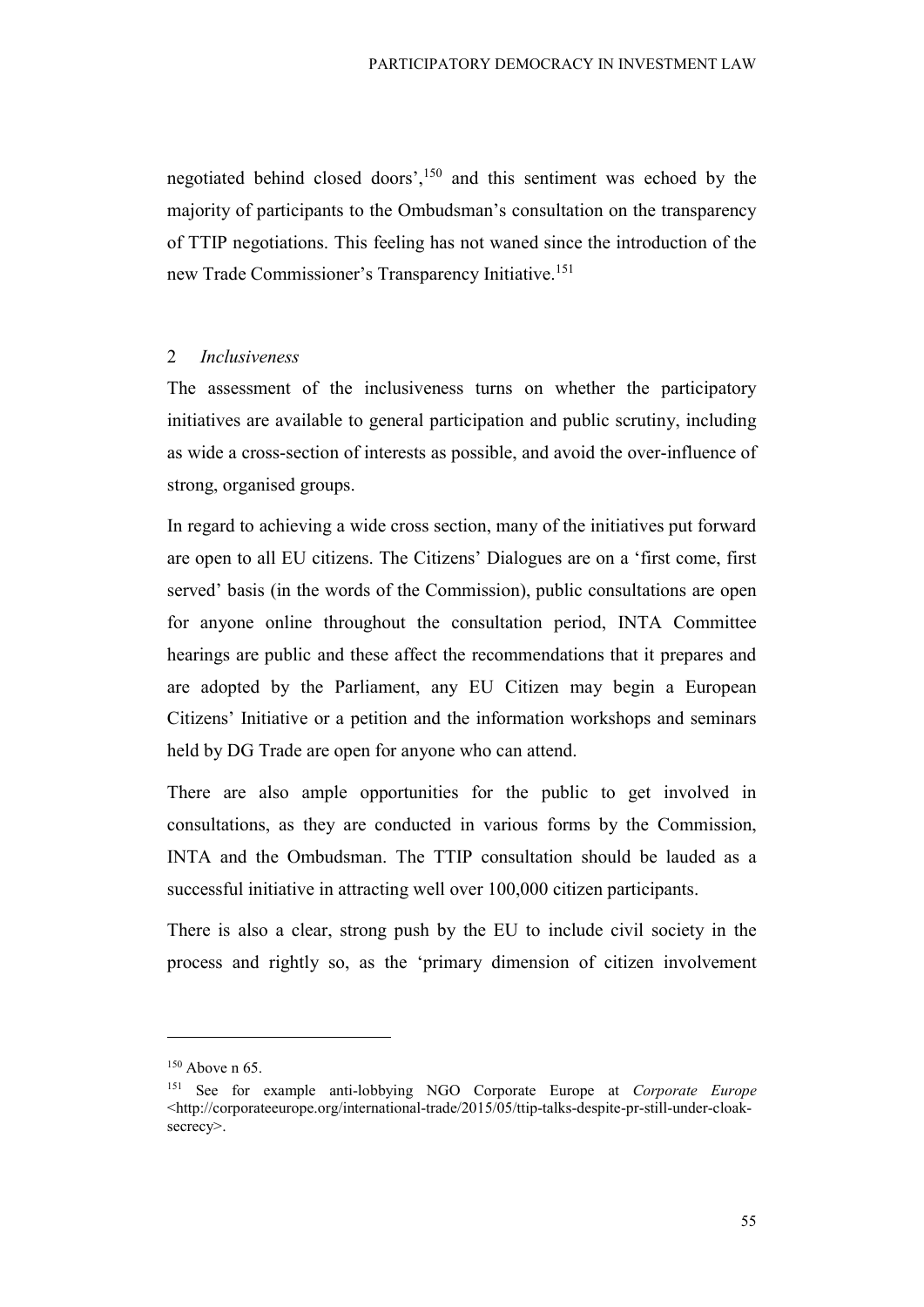through consultations can only be one that is representative'.<sup>152</sup> DG Trade's civil society dialogues, consultations and invitations for participation are instructive of this. Civil society's voice as a whole is also strongly represented through the EESC, which specifically enjoys a constitutional right to be consulted by the EU institutions, and also the TTIP Advisory Group, specifically set up to oversee TTIP negotiations.

#### (a) Deficiencies

Despite the ample opportunities, in regard to the Commission's consultations generally, there appears to be a significant lack of representation of the public generally. Except for the consultation on the TTIP and ISDS, there was almost no citizen participation. In other consultations conducted by the Commission, for example, there was only one (or even no) individual public participants.<sup>153</sup> In many cases also, as one commentator found, ''ordinary citizens' are not knowledgeable enough to complete the questionnaires prepared by the Commission, especially when a consultation concerns niche areas or technical issues.'<sup>154</sup>

Further, it has been suggested that individuals prefer to give their opinion in a simple way, such as petitions, rather than providing substantive answers (which is supported in this case by the strong numbers for the STOP TTIP citizens' initiative). As Marxsen argues, 'citizens understand that joining forces is the way to intervene at the European level much more than providing individual, isolated views'.<sup>155</sup> Further, although European Citizens' Initiatives

<sup>152</sup> Marxsen above 52, 276.

<sup>153</sup> See results of consultations on the EU's relations with Japan, Myanmar and Mexico available at: DG Trade, Summaries of contributions to the Public Consultation on: 'The future of EU Japan trade and economic relations', (17 February 2011) 2; European Commission, Public consultation on the future investment relationship between the EU and Myanmar <http://trade.ec.europa.eu/consultations/index.cfm?consul\_id=176>; European Commission, European Commission, Published Results: IASG-EU-Mexico <https://ec.europa.eu/eusurvey/publication/IASG-EU-Mexico>.

<sup>&</sup>lt;sup>154</sup> Ferri above n 42, 75.

<sup>155</sup> Marxsen above n 52, 272-3.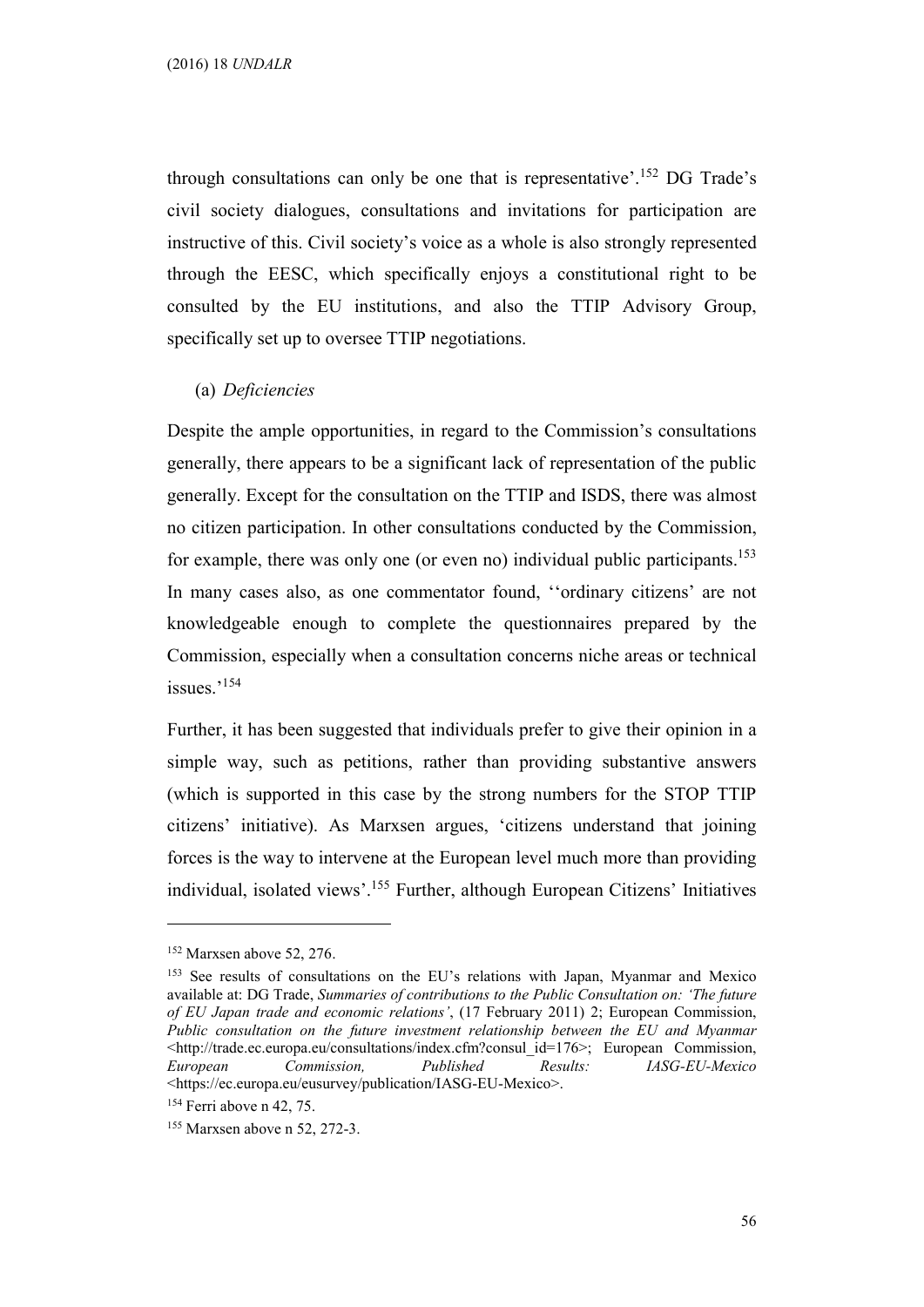may be initiated by any EU citizen, they still demand significant resources, networks, organisation capacity and public relations to pass the initial hurdles – perhaps the most demanding of which is needing to obtain 1,000,000 participants.<sup>156</sup> The requirements for being registered are also overly technical and provide the Commission too much discretion to reject submitted initiatives. This is epitomised in the Commission's refusal to register the STOP TTIP initiative, despite it garnering easily the most participants of any of the proposed initiatives to date. Consequently, they are, despite the title, 'in fact not primarily a mechanism for the involvement of individual citizens'.<sup>157</sup>

There are also concerns as to the cross-section of civil society being included. In regard to the consultations, previous studies have shown generally that 'organisations with a business or industry background dominate the consultative process'.<sup>158</sup> This leaves the level of participation of not-for-profit organisations or public interest organisations lacking, where participating at the EU level is prohibitively cost intensive.<sup>159</sup>

#### 3 Responsiveness

The responsiveness of the policy process is the most difficult to assess as it is difficult to know exactly what the institutions consider, and to what extent, in the deciding on the direction of the EU international investment policy.

Turning to the deficiencies first, on the Europeans Citizens Initiative generally, responses by the Commission have been criticised as lacking ambition,<sup>160</sup> being 'contrary to the principle of 'participatory democracy'<sup>'161</sup>

<sup>156</sup> Marxsen above n 14, 166.

 $157$  Ibid.

<sup>158</sup> Marxsen above n 52, 273.

<sup>159</sup> Ibid; Ferri above n 42, 70.

<sup>&</sup>lt;sup>160</sup> Right2Water, Press Release Commission Lacks Ambition in Replying to first European Citizens' Initiative, 19 March 2014; discussed in Marxsen above n 14, 167.

<sup>&</sup>lt;sup>161</sup> One of Us, Press Release from the Executive Board of the European Citizens Initiative, 5 June 2014; discussed in Marxsen above n 14, 167.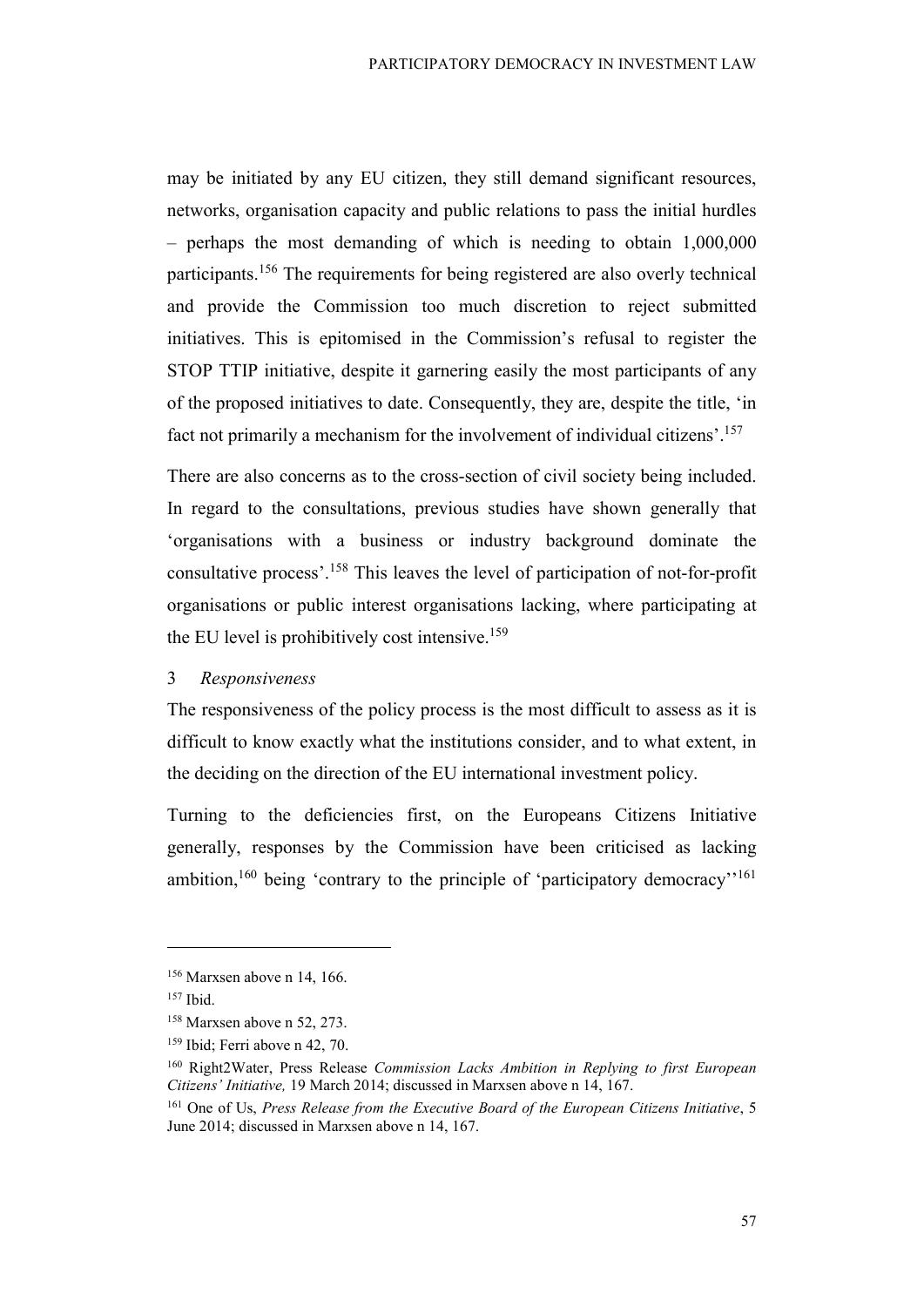and plainly ignoring the requests made by the initiative.<sup>162</sup> It has subsequently been suggested that 'unless the Commission finds ways to take the proposals more seriously, it is highly unlikely that [they] will play any significant role in the future.<sup> $163$ </sup> In the international investment policy realm, it appears to be a missed opportunity by the Commission electing not to consider the STOP TTIP initiative, if not even in an informal manner, given the wide support that it has collected.

In regard to its response to civil society participation, its involvement in the TTIP Advisory Group questions the quality of response it provides. From a review of the meeting reports, it does not appear that the group was given any substantial information that was not already made public and instead of a twoway discussion, where the members could influence the direction of negotiations, it appeared much more akin to a Q&A session, where the members' views would not likely be taken into account. Likewise, the Commission's response to the Ombudsman's suggestions regarding transparency appeared non-committal and the actual effect of the suggestions must therefore be questionable.

Other mechanisms, such as the EESC have been subject to empirical analyses on their effect on decision-making and it is generally agreed that they do have an influence, if restricted.<sup>164</sup> Specifically on the TTIP, the EESC's opinion on the TTIP discussed above may well have had an impact on the policy stance of the EU, as a number of recommendations were adopted by the Commission in their negotiating position on ISDS (though these recommendations were not particularly unique).<sup>165</sup>

<sup>162</sup> Press Release, Stop Vivisection, 'A disappointing response', 5 June 2015 <http://stopvivisection.eu/en/content/press-releases on 28 December 2015>.

<sup>&</sup>lt;sup>163</sup> Marxsen above n 14, 168.

<sup>164</sup> Ferri above n 42, 64.

<sup>165</sup> Particularly, the EESC's call for the Commission to consider the UNCTAD proposals for Reform of ISDS were taken up in part.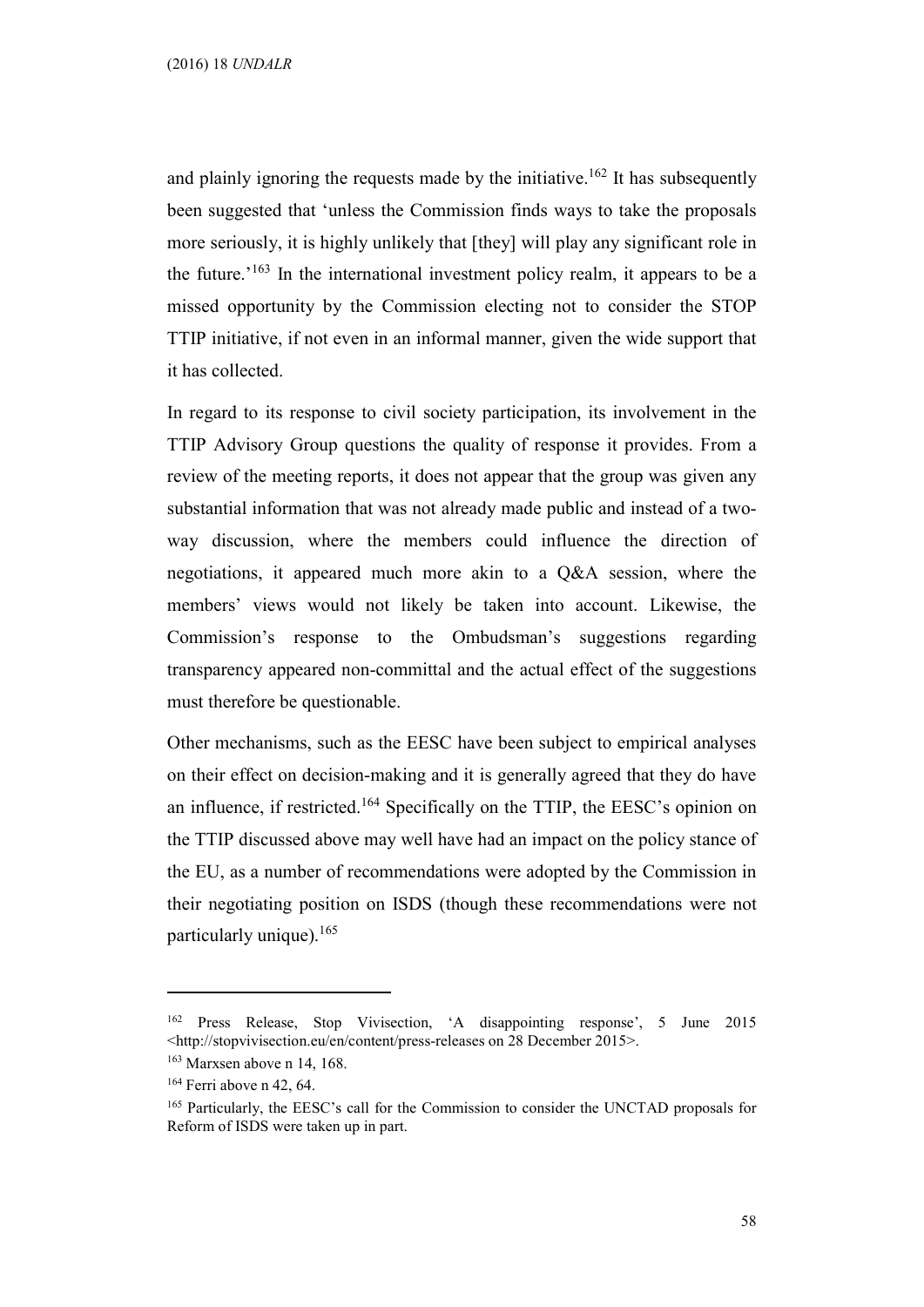More broadly, there is no part of article 11 of the TEU, nor any other provision or regulation, which requires the EU institutions to consider the views put forward by the people and civil societies in making its decisions and to what extent.<sup>166</sup> This allows the Commission to fail to adequately report on the outcome of its participatory initiatives, leaving citizens to rely on an 'underlying faith that bureaucrats will act in an enlightened manner, seeking input from outsiders when appropriate and taking proper account of the information received'.<sup>167</sup>

#### (a) TTIP Consultation, Concept paper and Proposed ISDS provisions

Perhaps the clearest and most positive view of the responsiveness of the EU can be found in the Commission's concept paper and proposed ISDS provisions for the TTIP in response to the public consultation on ISDS in the TTIP.

First, the public's views and suggestions on ISDS in the TTIP were summarised and reported in the Commission's report on the consultation,<sup>168</sup> identifying four prevailing issues of concern arising from the public consultation:

- 1. the protection of the right to regulate;
- 2. the establishment and functioning of arbitral tribunals;
- 3. the relationship between domestic judicial systems and ISDS; and
- 4. the review of ISDS decisions through an appellate mechanism.

<sup>166</sup> Ferri above n 42, 68.

<sup>167</sup> Reeve T Bull 'Public Participation and the Transatlantic Trade and Investment Partnership' (2014) 83 George Washington Law Review 1262, 1278. <sup>168</sup> Report on ISDS Consultation above n 54.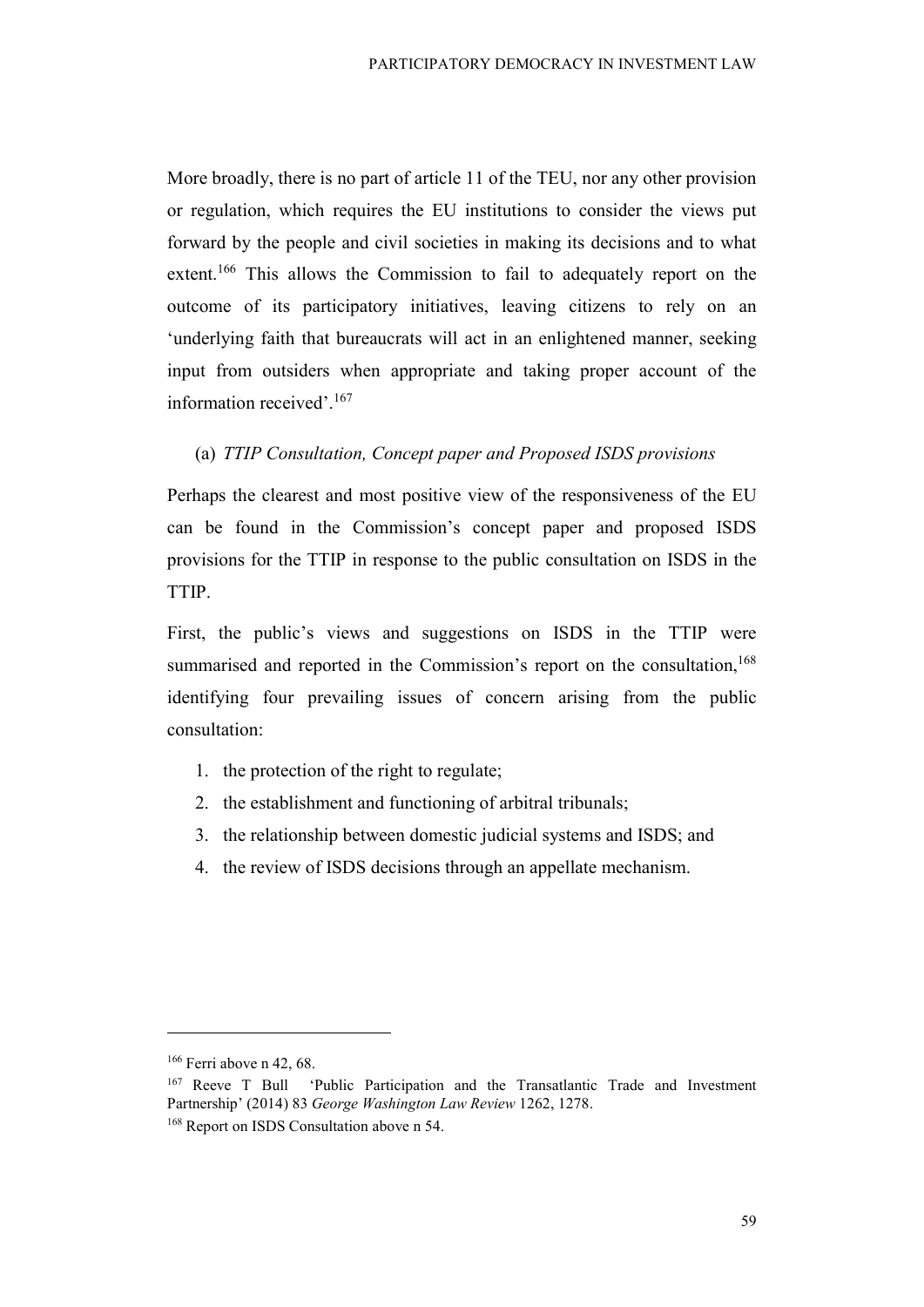Second, these four issues were addressed in the Commission's concept paper and a specific response and suggested negotiating position was given for each issue.<sup>169</sup>

Third, significantly, each one of these proposed negotiating positions were adopted by the Commission in the EU's proposal for ISDS in the TTIP, which was tabled in November 2015.<sup>170</sup>

Further, on 29 February 2016, the EU and Canada agreed to amend, among others, the ISDS mechanism in the Comprehensive Economic and Trade Agreement. These amendments are largely based on the EU's proposal for ISDS in the TTIP.

It is clear that the Commission has responded to each of the principal concerns raised by the public consultation, as each one of them has been specifically addressed and then used as a basis for its negotiating position with the US. Consequently, it is possible that in this case the views of less than 150,000 citizens (in a populace of more than half a billion) made a significant and direct impact on the international investment policy of the EU; surely a sterling example of the responsiveness of participatory democracy in action.

#### Assessment of participation in Australia

## 1 Openness

 $\overline{a}$ 

Australia's processes are on its face very open. The amount of available information on each one of its investment and FTAs is substantial. It provides information on the agreement itself, its various trading partners, fact sheets on specific topics and a continually updated news service, with two specific trade and investment related newsletters.

<sup>&</sup>lt;sup>169</sup> Concept Paper on TTIP above n 56.

<sup>170</sup> European Commission, European Union's Proposal for Investment Protection and Resolution of Investment Disputes in the Transatlantic Trade and Investment Partnership (2015).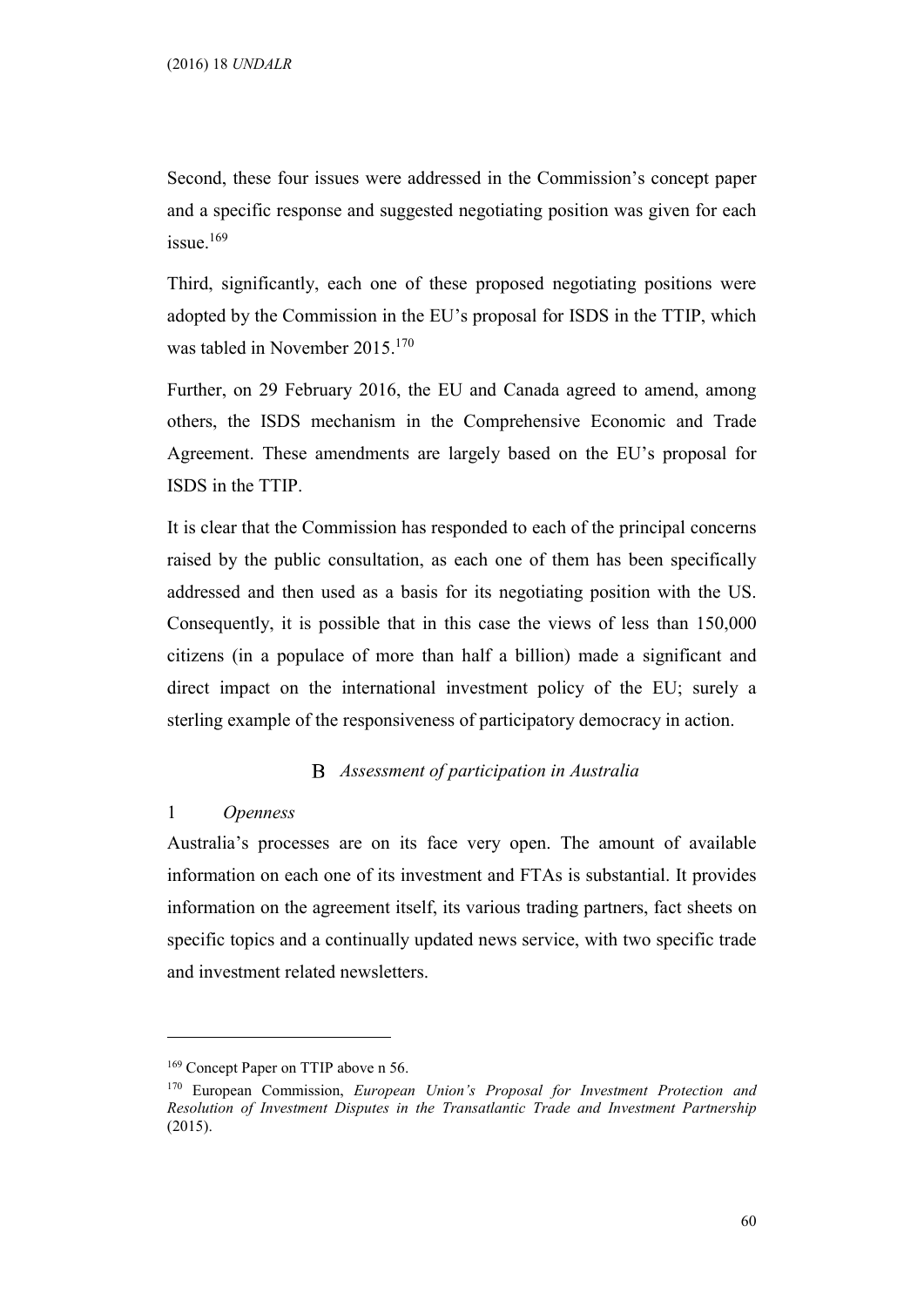Each report undertaken by the parliamentary committees, independently commissioned experts or government (DFAT) are all made publicly available, together with the submissions made for the purposes of reports, details of participants in private consultations and transcripts of public hearings (in the case of the committee hearings).

Where the openness of the process falls down significantly, however, is the information provided to the public during negotiations of a given FTA. This sentiment has been consistently echoed when discussing the international investment law policy process in Australia.

As the Senate Foreign Affairs Defence and Trade Committee found, the principal concern is that the texts of the FTAs are only presented to Parliament and the public after they are signed, leaving it with an 'all-or-nothing' choice, $171$  being:

…counter-intuitive for complex trade agreements which are years in the making to be negotiated in secret, subject to stakeholder and parliamentary scrutiny for a few short months with no realistic capacity for text to be changed, and then for implementing legislation to be rushed through parliament unamended. This comes very close to making a mockery of the process and of parliament's involvement.<sup>172</sup>

For the government's part, it maintains that the 'fundamental rationale for [the confidentiality] is, if you start releasing your bottom line, your negotiating strategy, and everyone can see it, then you are not going to get the best outcome'.<sup>173</sup>

This contradiction in the views of committees is largely explained by the party politics in Australia. As Sawyer states, outcomes of parliamentary committees are usually pre-determined by party positions.<sup>174</sup> Indeed, since the change of government in September 2013, when a committee has recommended

<sup>171</sup> Trade Committee Report above n 35, 'Forward'.

<sup>172</sup> Ibid.

<sup>&</sup>lt;sup>173</sup> Evidence of Assistant Secretary of DFAT in hearing on treaty making process by Foreign Affairs and Trade Committee. See Trade Committee Report above n 35, 43.

<sup>&</sup>lt;sup>174</sup> Sawyer above n 25, 255.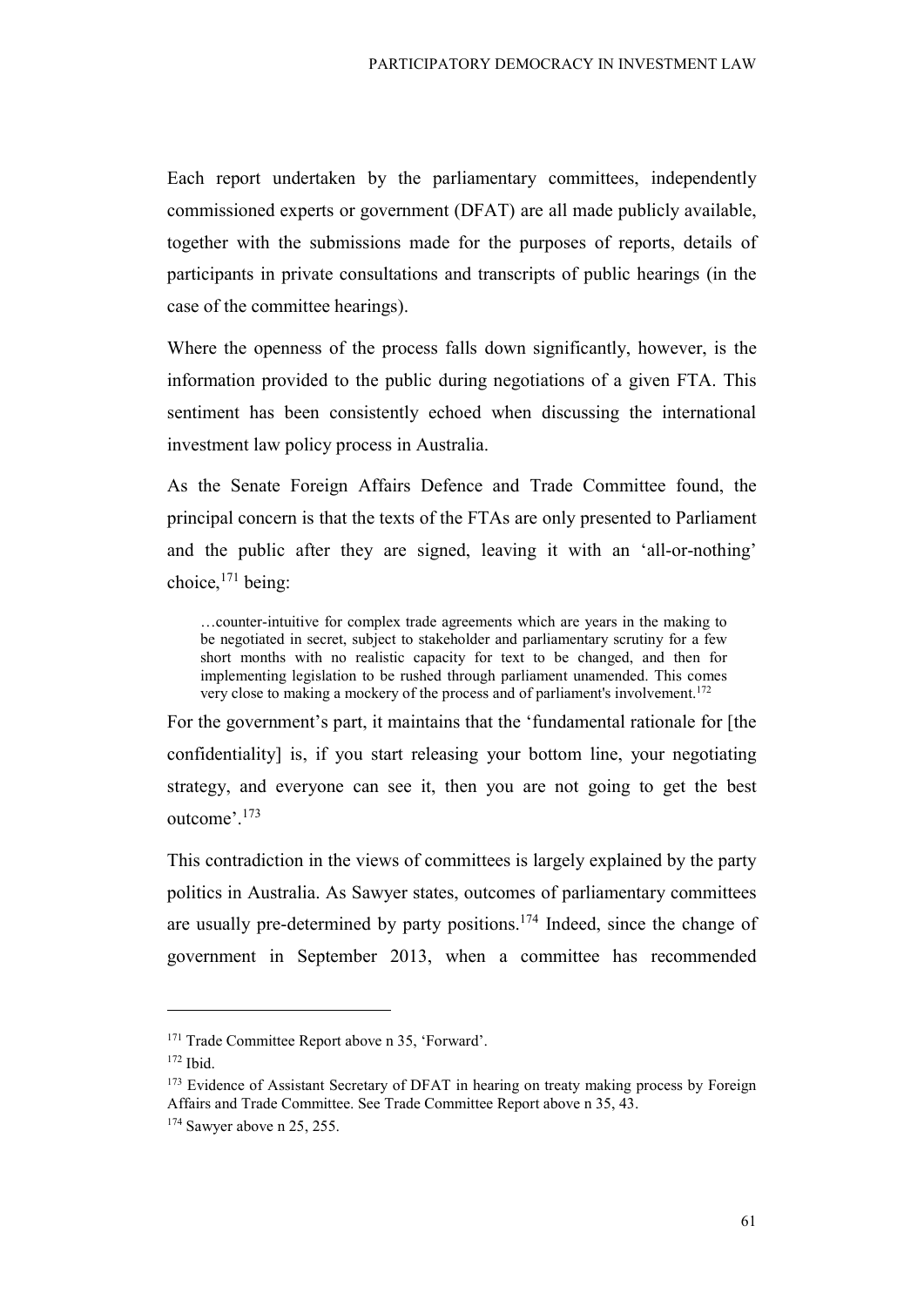implementing a treaty, it has had more members of the Liberal (governing) Party and when it has recommended against implementing it, it has had more members of the Labor (opposition) Party or Australian Greens.<sup>175</sup>

#### Example of deficiencies

The relative lack of openness in FTA negotiations is made no clearer than by the conduct of the government throughout its negotiations on the TTP.

After 9 rounds of negotiations, which were under strict terms of confidentiality,<sup>176</sup> where apparently investor protection and ISDS in particular was not mentioned, or if it was it wasn't reported publicly, and then after the Ministers' report to the leaders again not mentioning it, the 'broad outlines' of the agreement stated that the agreement would include ISDS.

Then following a further ten negotiating rounds and numerous meetings of the chief negotiators and the Ministers, all of which were reported online, still there was no mention any negotiations on ISDS or investor protection. It was not until the TPP was announced on 6 October 2015, over five years after negotiations commenced, that an official announcement concerning ISDS in the TPP was made.

Importantly, throughout this period of frequent negotiating and numerous meetings, public debate was intensifying, beginning in 2011 with the Government's decision to remove all ISDS provisions in future agreements

<sup>175</sup> For example, in the report on Australia's FTA with China, the Joint Standing Committee on Treaties recommended it be passed, but the dissenting reports were all submitted by members of the Labor Party. See Report 154: Treaty Tabled on 17 June 2015- Free Trade Agreement between the Government of Australia and the Government of the People's Republic of China (2015), 67 (first sentence), stating that 'the China-Australia free trade agreement (ChAFTA) is an unbalanced agreement as a result of the Coalition government's eagerness to complete the negotiations to an artificial deadline'.

<sup>&</sup>lt;sup>176</sup> See model letter released by governments, above n 138.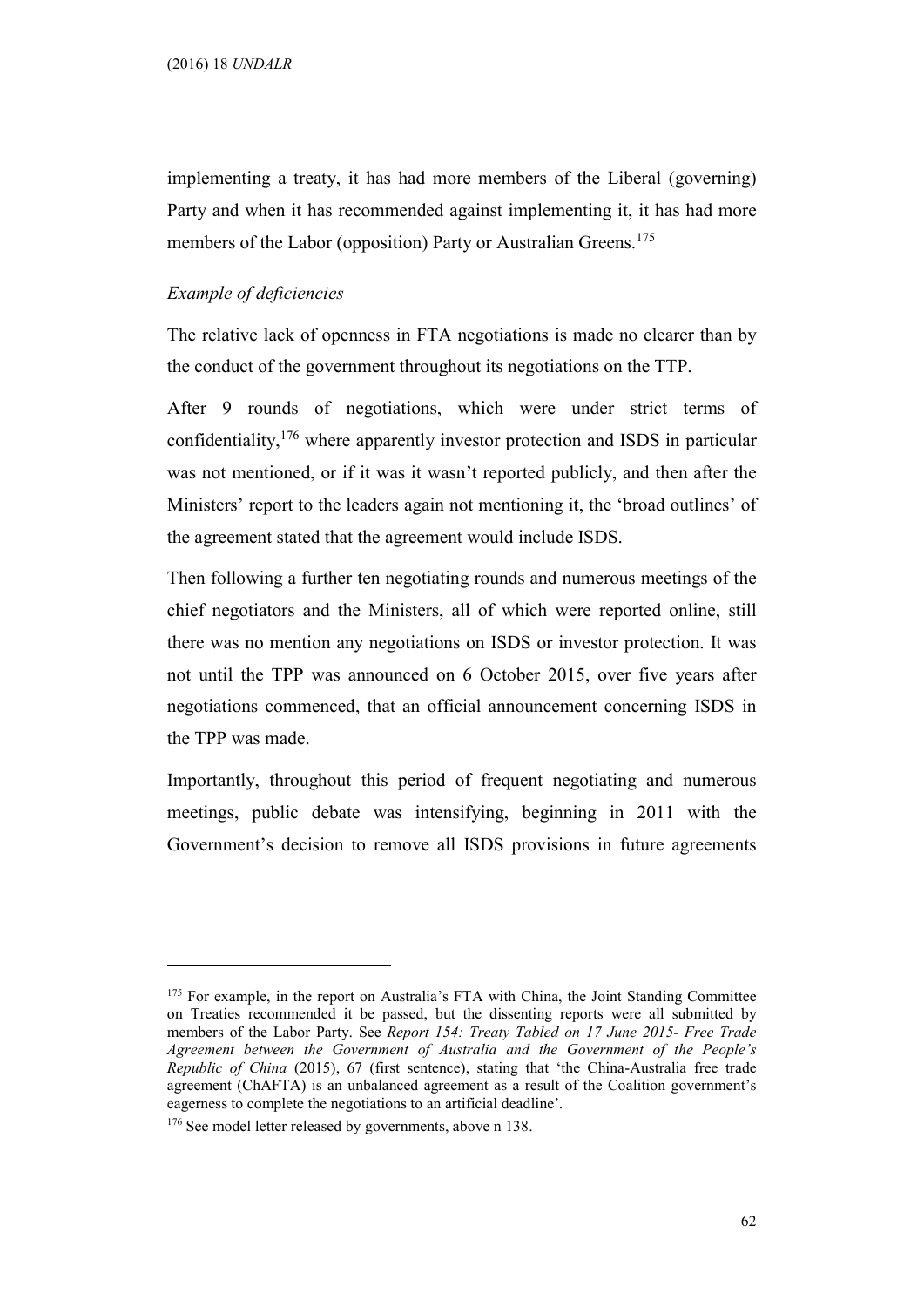(discussed above) and shown in a dramatic rise in media reporting referring to ISDS from this period onwards.<sup>177</sup>

Yet, despite this boom in public interest and the constant reporting on the progress of negotiations, there was no government reporting on this most divisive issue. This is a considerable shortcoming in the openness of the Australia's process.

#### 2 Inclusiveness

The Australian Government strives to ensure that its processes are available to general participation and public scrutiny. Certainly, one of Australia's principal strengths is the continual invitation for submissions and consultations from the public. In all of the independently-commissioned reviews, committee inquiries and throughout the negotiations, invitations for public submissions have been published in the media and online.

For example, in the case of the inquiry into the Trade and Investment (Protecting the Public Interest) Bill the Parliamentary committee received over 11,000 emails in support. This process gives the community a chance to have input on legislation that affects them and 'guides' negotiators throughout FTA negotiations.<sup>178</sup> As Halligan states, these functions 'involve the broader community in the policy making process, providing a forum for policy debate and the committee as an extension of the democratic process that becomes thereby more participatory'.<sup>179</sup>

As regards consultations, it is clear that attempts are made to gain ongoing feedback from stakeholders throughout the government's negotiations on

<sup>&</sup>lt;sup>177</sup> See table in L Nottage 'The Evolution of Foreign Investment Regulation, Treaties and Investor-State Arbitration in Australia' University of Sydney; Legal Studies Research Paper No 15/97 (2015) 9.

<sup>&</sup>lt;sup>178</sup> Trade Committee Report above n 35, 16.

 $179$  Halligan above n 113, 142.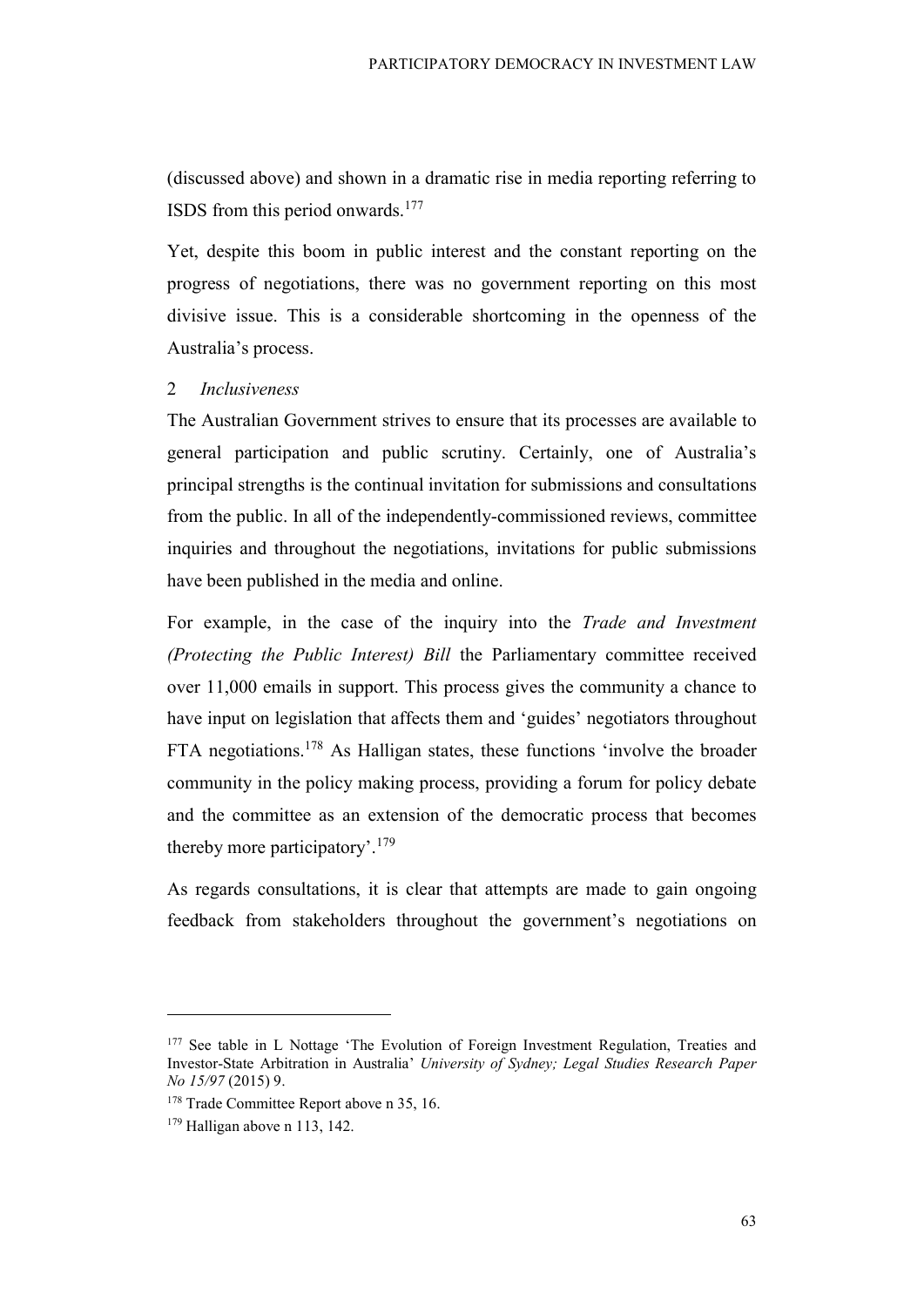FTAs. DFAT estimated that it consulted with more than 1,000 participants regarding the TPP.<sup>180</sup>

In addition to consultations with stakeholders, the government undertakes considerable consultations with experts. This is shown in it commissioning experts to undertake a number of lengthy reviews discussed above. Further, in addition to informal consultations undertaken by DFAT, the Parliamentary committees discussed above all hold public hearings and invite participants that have made submissions to the committee to attend to give evidence. These hearings result in public reporting, culminating in a higher level of public participation than what occurs in the parliamentary chambers. These functions therefore provide a formal channel of communication between the public and Parliament, encouraging greater community participation.<sup>181</sup>

#### (a) Deficiencies

Despite these steps taken to include the public in its international investment law policy making, there remains a number of deficiencies in Australia's attempt to do so. The principal concern is the lopsided nature of participation between stakeholders with business interests against NGOs, not-for-profit associations and individuals.

For example, the numbers that are available on the TPP show that during negotiations, submissions to and consultations with government is dominated by business, trade associations or unions.<sup>182</sup> The level of individual and NGO

<sup>&</sup>lt;sup>180</sup> Trade Committee Report above n 35, 45.

<sup>181</sup> Halligan above n 113, 147-8.

<sup>&</sup>lt;sup>182</sup> DFAT held consultations with 485 participants, approximately 406 of which were business interests, trade associations or unions, 36 with individuals and 16 NGOs. It also received 83 submissions, approximately 54 of which were from business interests, trade associations or unions, 15 from individuals and 5 from NGOs.

See list of participants in Australian Government Department of Foreign Affairs and Trade, Trans-Pacific Partnership Agreement between the Government of Australia and the Governments of: Brunei Darussalam, Canada, Chile, Japan, Malaysia, Mexico, New Zealand, Peru, Singapore, the United States of America and Vietnam: National Interest Analysis [2016] ATNIA 4, Annexure 1, 2-15.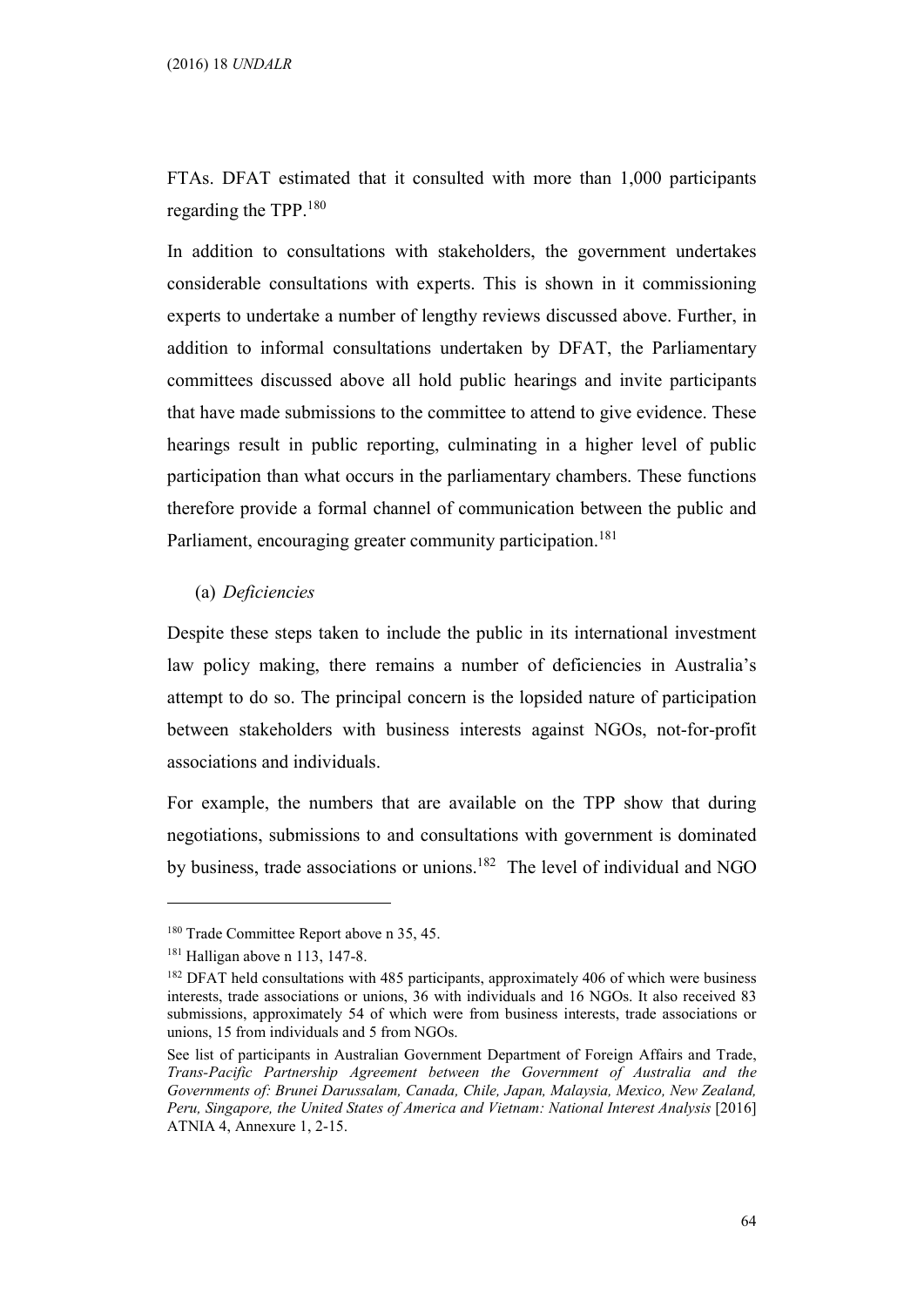participants is far lower. Consequently, while it is important for the government to access business input to assist it in understanding 'commerciallevel factors', $^{183}$  the cross-section of individuals and civil society being included in the process favours the profit-seeking participants with strong resources.

Further, Parliamentary committees are not referred inquiries into any FTAs until after they were signed, seriously calling into question the utility of the public making submissions and attending hearings into these committee inquiries. As the Senate Foreign Affairs Defence and Trade Committee found, 'it is pointless for [committee] inquiries to begin after agreements are signed'.<sup>184</sup> It has also been suggested that the quality of stakeholder consultation through treaty negotiations is not as effective as it could be, due to the apparent lack of access to documents through the negotiating stage. It is said this makes stakeholders having to speculate on the contents of an agreement, and compromises the level of expert input available to DFAT. As one submitter to the parliamentary committee said, 'it is nice to have the conversation, but it is not a very high value engagement at the moment'.<sup>185</sup>

These criticisms have again, however, come from committees with an opposition party-majority membership. In other inquiries, the current consultation process has been mostly welcomed<sup>186</sup> and industry representatives are generally satisfied with the current process.<sup>187</sup> Further, although the committee consultations are conducted after the agreements have

<sup>&</sup>lt;sup>183</sup> Joint Select Committee on Trade and Investment Growth. Inquiry into Business Utilisation of Australia's Free Trade Agreements (2015) 66.

<sup>184</sup> Trade Committee Report above n 35, 'Forward'.

<sup>185</sup> Ibid 46.

<sup>&</sup>lt;sup>186</sup> For example, see Joint Select Committee on Trade and Investment Growth. *Inquiry into* Business Utilisation of Australia's Free Trade Agreements (2015) 66.

<sup>&</sup>lt;sup>187</sup> See for example, evidence of Export Council of Australia in Trade Committee Report above n 35 at 45: 'We have attended a number of the DFAT consultation sessions and we are firmly of the view that they do communicate as extensively as they can and they do take into account commentary which is made'.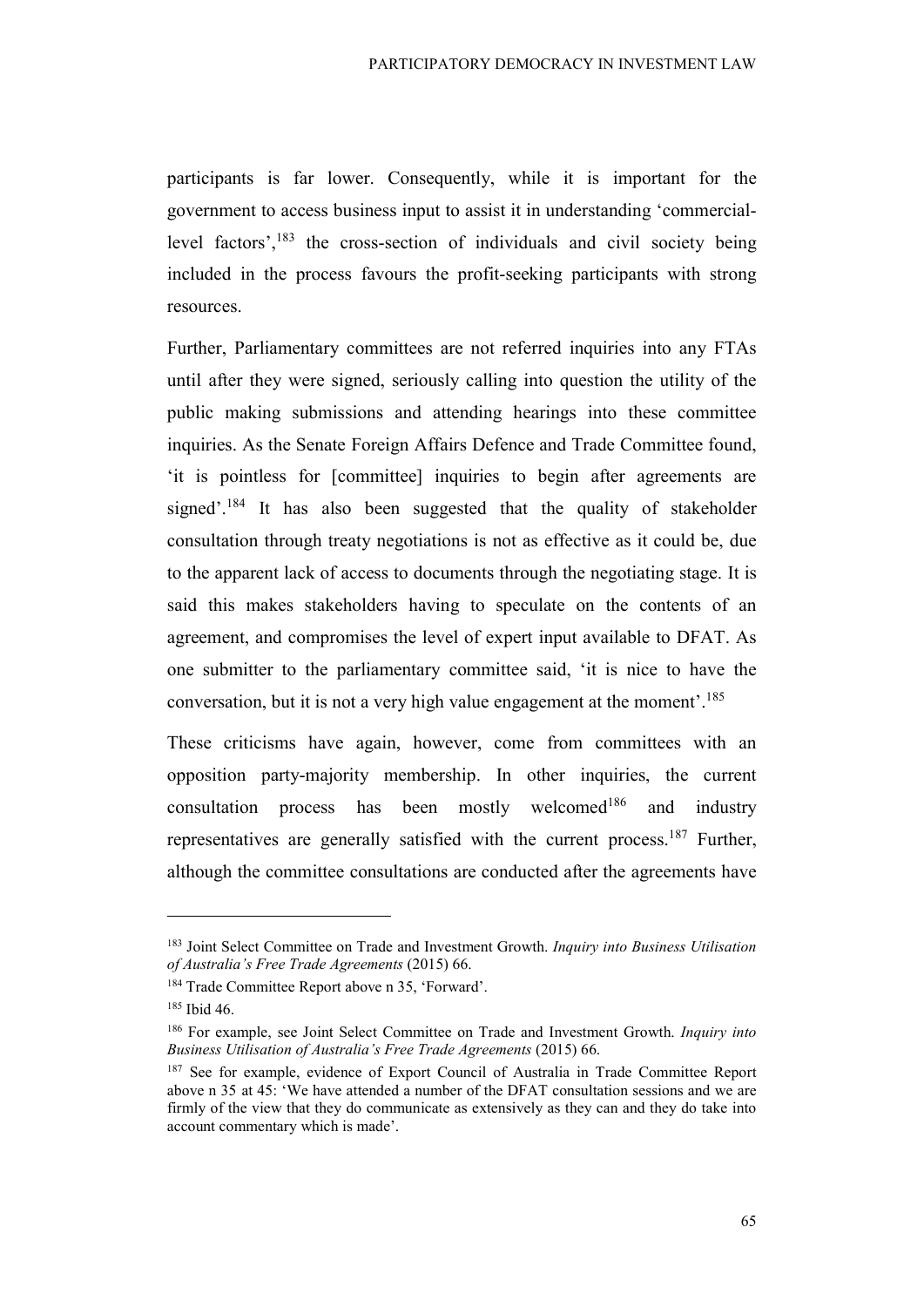been signed, DFAT consultations and submissions are invited and publicised even before negotiations commence. As said by the Joint Standing Committee on Treaties, it 'urges stakeholders to take full advantage of the existing opportunities for consultation during the negotiations of bilateral trade agreements and to be proactive in putting their case to the negotiators'.<sup>188</sup> It is perhaps a case of the government showing us the door, but not being able to walk us through.

#### 3 Responsiveness

 $\overline{a}$ 

The responsiveness of the Australian process is again difficult to assess. Certainly, it appears that it relies strongly on expert advice which, in turn, considers community views. The previous Gillard-Government responded to expert and community concerns that the government's right to regulate would be restricted under ISDS in FTAs. This response is made clear in April 2011, four months following the Productivity Commission's report, when it denounced its use of ISDS in its FTAs and investment agreements. The government stated that in coming to its position on ISDS, the Commission's report had been 'closely considered' and that the new policy was 'highly consistent' with their recommendations. Considering the wide level consultation that the Productivity Commission took into account on community views, and also that apparently there were no active supporters of ISDS in the Commission's eyes, it is a reasonable conclusion that its community consultation played a large part in changing this policy.

This is also illustrated in its response to the independent review of Australia's export policies. Conducted by economic commercial experts and considering a wide range of stakeholder submissions and consultation, among a number of core recommendations was that Australia should aim to achieve an Asia-Pacific region-wide FTA. Just two months following these recommendations,

<sup>&</sup>lt;sup>188</sup> Joint Standing Committee on Treaties, Report 142: Treaty Tabled on 13 May 2014- Free Trade Agreement between the Government of Australia and the Government of the Republic of Korea (2014) 46.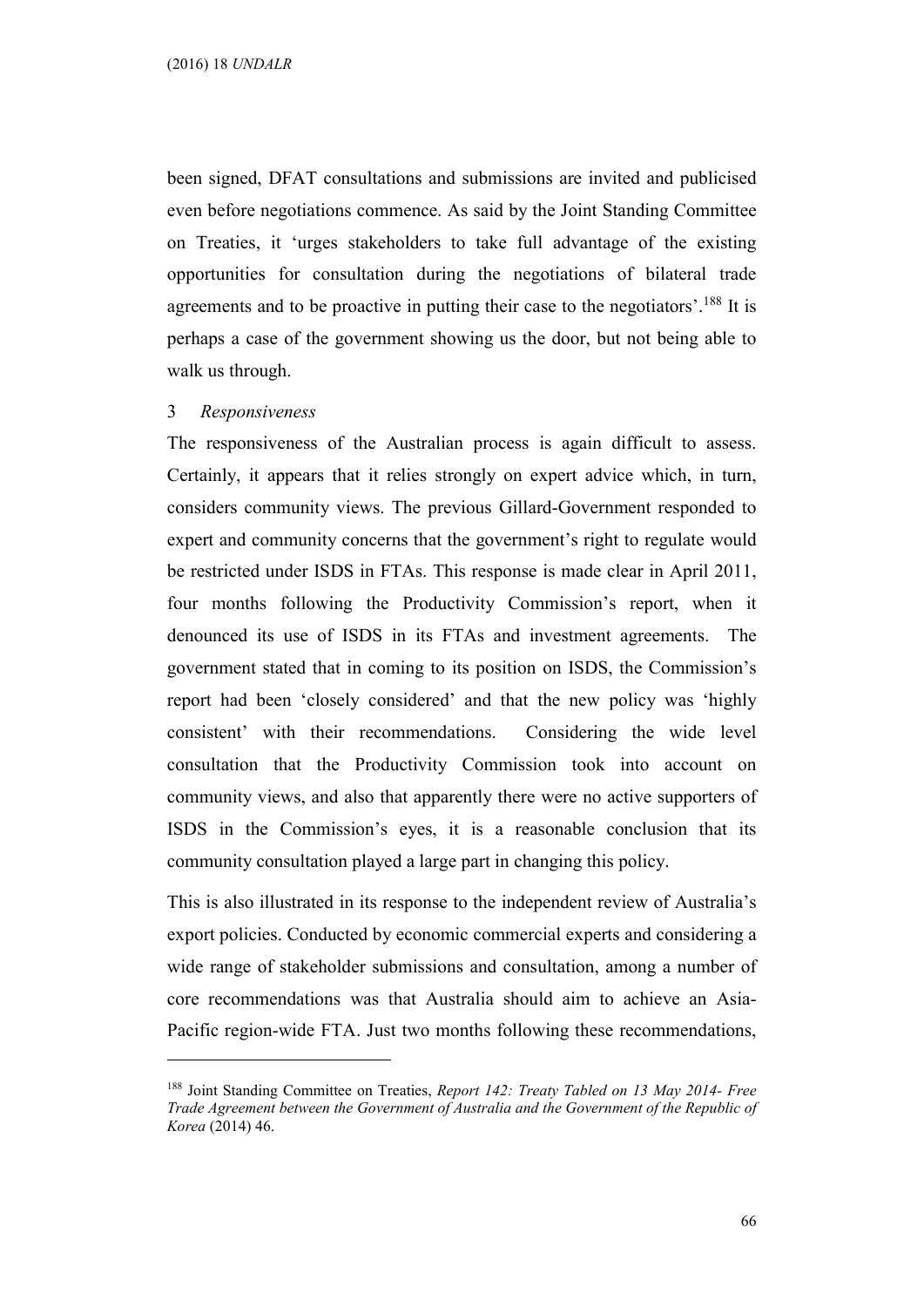the then Trade Minister announced that Australia would participate in TTP negotiations.<sup>189</sup>

Nowadays, there is less indication from the government on what has influenced its international trade and investment law policy. Perhaps the fact that it is difficult to assess is in itself is a mark against the process, as the Australian Government has very rarely released much more than cursory details of which consultations and submissions it considered in making its decisions. The National Interest Analyses, the principal reports prepared by the government itself on each FTA following their signing, for example, focuses on the arguments for implementing an FTA, but only gives scant detail on what impact the stakeholder views had on this decision. In addition, there has been no report on the work of the Trade and Investment Policy Council, which was specifically set up to facilitate dialogue between the Minister and the business community.

The example of the TTP negotiations again also indicates a poor receptiveness to the public input in the process. In the context of wide media attention, a Private Members Bill that garnered 11,000 emails in support and public recommendations against the adoption of ISDS clauses, the government quietly agreed to ISDS in the TPP, albeit with exceptions, with so-far very little explanation of how or why it came to this position. If this remains the case before the agreement is ratified, it would demonstrate a considerable flaw in the participatory democratic process of Australia's international investment law policy.

## C Comparison of both processes

As against each other, it is first clear that the EU has a higher number of participatory initiatives designed to ensure it remains as open as possible.

<sup>&</sup>lt;sup>189</sup> Mortimer Review above n 99 dated 1 September 2008 and the announcement to enter negotiations came on 20 November 2009.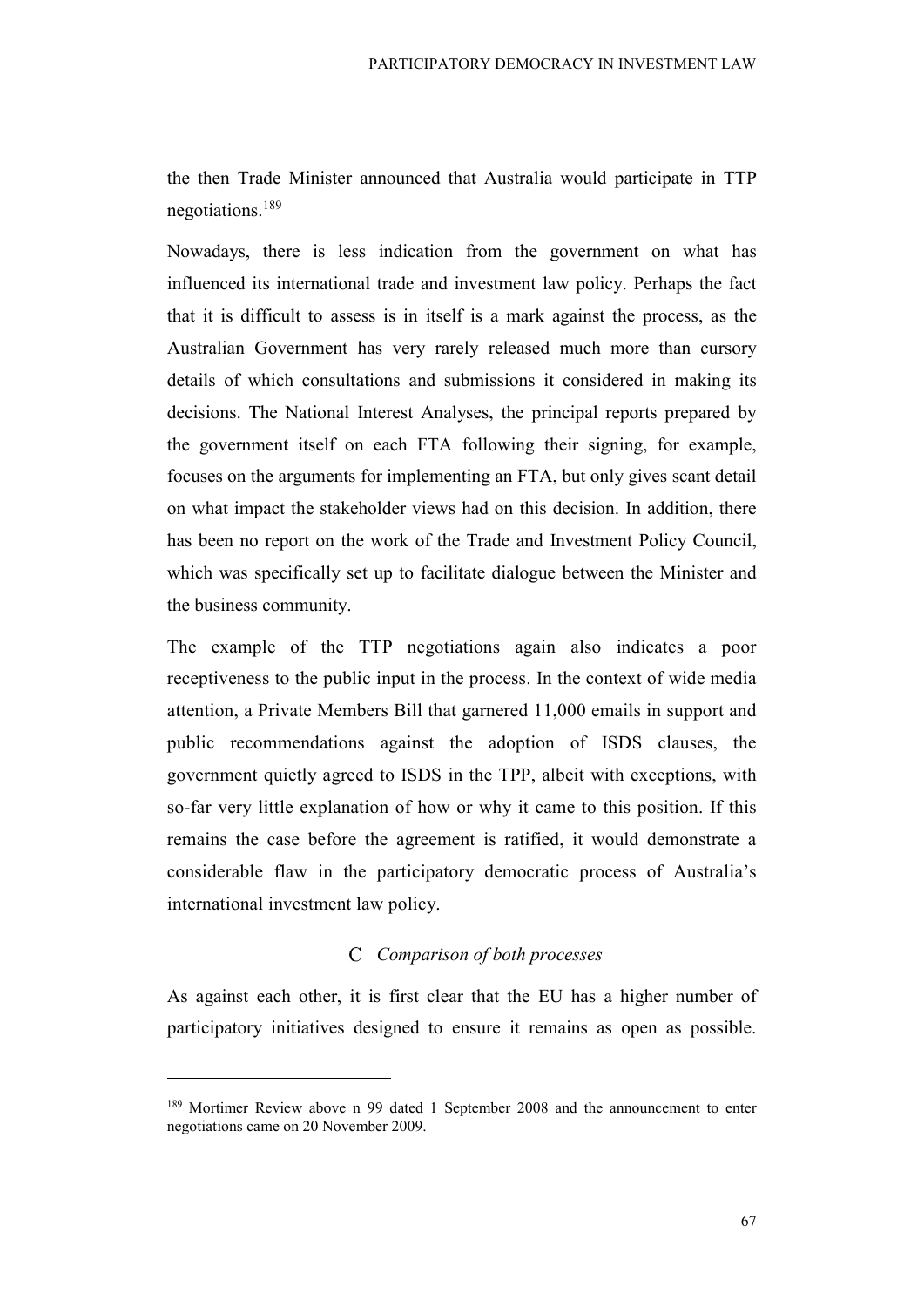Certainly, since the change of the DG Trade Commissioner, the Transparency Initiative, which aims at enhancing the FTA negotiations as being more transparent than ever, has increased the level of information available to the public and other stakeholders. This, together with the Transparency Register and the constant public appearances of EU officials (through consultations, dialogues, debates, INTA hearings and the social networking) on its face projects a very open policy process. Australia's process also appears open, with a substantial amount of accessible information on each agreement, commissioned report, committee report and public and stakeholder submission.

Despite the appearance of being open, however, both the EU and Australia have glaring omissions in what they provide to the public *during* FTA negotiations. This is evident in the negotiations of both of their biggest investment-related agreements to date; the TTIP and TTP. Their respective positions on ISDS were kept dormant in every one of their negotiating reports. This was at a time when ISDS was (and continues to be) the most divisive issue surrounding international investment law. The excuse that the issue hadn't been explored yet is not sufficient.

Notwithstanding this, the EU has recently shown a marked improvement in its openness and this is none clearer than in releasing its negotiating position for ISDS in November 2015 (before the negotiations have been concluded) and, for this reason, it is submitted that its process is more open than Australia's.

Second, the EU appears to have more inclusive initiatives, through the sheer number of ways that the public and stakeholders may participate. The various dialogues, formal online consultations, committee hearings, European Citizens Initiative and civil society involvement through the EESC and other formal consultations leave the people with ample opportunity to get involved. Despite the number, however, these 'soft mechanisms' lack proper, wider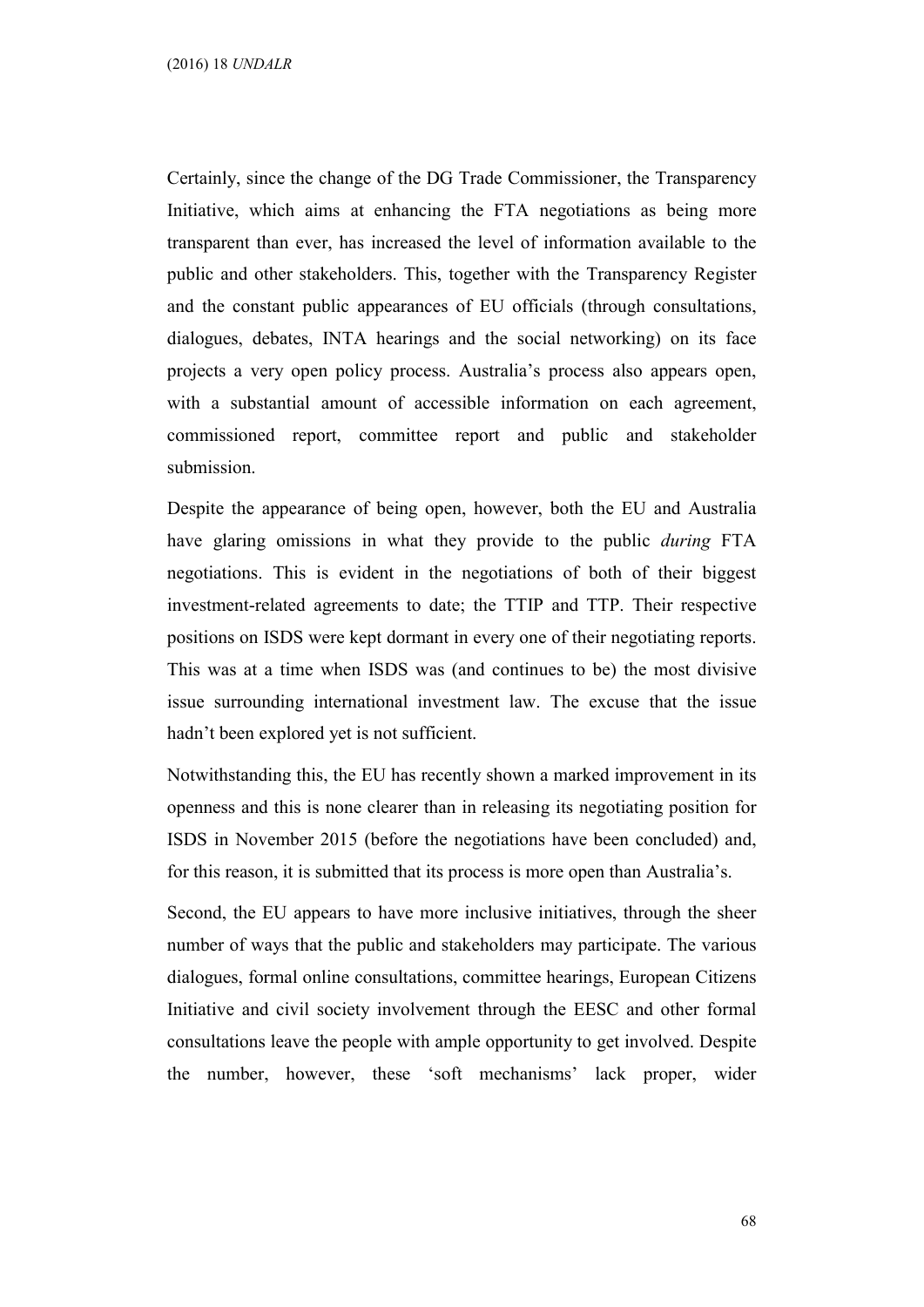representation and require a technical knowledge or an abundance of resources to fully participate.

In contrast to the EU, there are no specific, targeted initiatives by the Australian government to include the people in the investment law process. However, the stakeholders and public are always invited to make submissions and contact the relevant institution throughout every stage of the investment law policy process; be it during the initial consultations years before negotiations commence, continuous informal consultations through negotiations, expert consultation on specific industry fields and throughout the committee scrutiny of the relevant investment-related agreement. It is true that the recent statistics illustrate concerning lopsidedness towards profit-seeking associations or businesses, but this is the case in the EU's consultations as well. Further, although the utility of including the public at the committee stage after the agreement has already been signed is questionable, the culmination of the public's involvement at every step of the process can only have a positive effect on the process more broadly. It is for this reason that Australia's process may be regarded as being more inclusive.

Finally, it is clear that the EU's response to the results of a number of its own initiatives was little more than indifference, refusing to look at easily the most popular European Citizens' Initiative, denying findings of the Ombudsman regarding its transparency and using the TTIP Advisory Group as a Q&A session without taking in any recommendations.

In comparison, the Australian process under the previous government was clearly responsive to community and expert concerns about ISDS where it changed its policy and, though this has changed to a case-by-case assessment of ISDS, its policy still allows for action should attitudes change once again. Apart from this response (five years ago), though, there is little to guide us as to what the current government considers in forming its policy, which is an indictment in itself. The reporting of consultations is scant and the response to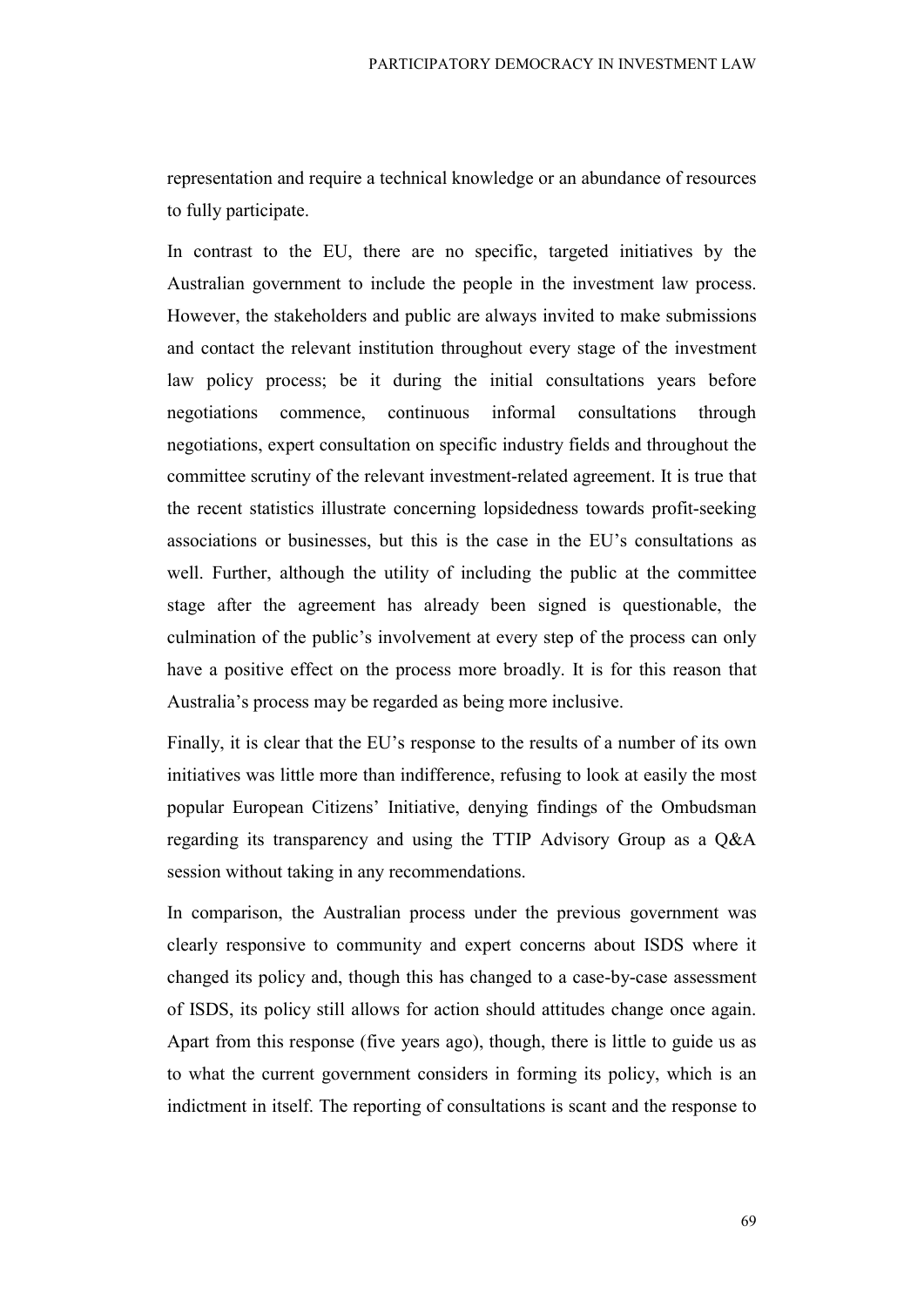committees is heavily influenced by party politics. Generally, it appears that Australia places greater credence on expert opinion than it does public opinion.

Conversely, though both processes have their own flaws, the formidable illustration of the EU changing its policy on ISDS in the TTIP in response to the consultation on this issue is surely an admirable example of ways that governments could respond to public participation in this area of law. The current EU process, therefore, must be regarded as more responsive.

#### VI CONCLUSION

The EU and Australia were identified as representative democracies that both hold closely the principles of participation to fill the gaps where free elections alone are insufficient to grant the government legitimacy. These gaps are wide in the area of international investment law, as the elected officials play an even lesser role in the process than in domestic law-making. As participatory democratic theorists in both the EU and Australia have contended, only direct civic participation can act as the panacea for these democratic wounds.

In comparison to one another, it is submitted that Australia's international investment law policy process is more inclusive, but the EU's is more open and responsive to the public and could be used as a starting point for other states. Despite this conclusion, however, this comparison has confirmed what many have recently articulated more broadly. That is, if their participatory processes fill the legitimacy gaps where representative democracy cannot, there may lay many more gaps that remain exposed.

Yet, what stems from this finding? If it is true that the EU's processes are more participatory, it follows that the EU has a higher level of democratic legitimacy than Australia. However, it does not necessarily follow that its policy and position on investment law is more effective. In regard to the EU, which is lambasted on a daily basis for its lack of transparency and public say